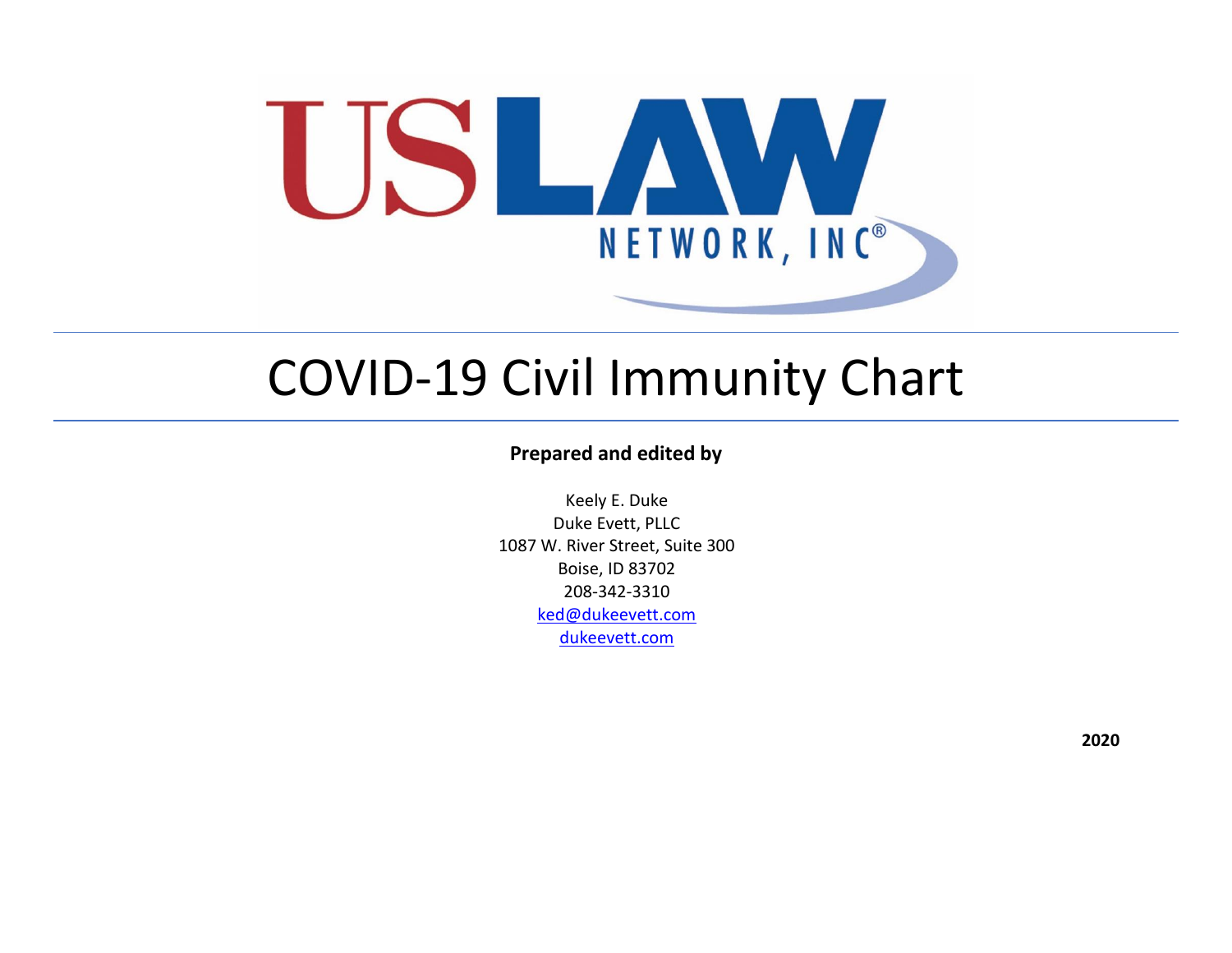This compendium addresses civil immunity in relation to the ongoing COVID-19 crisis for every state and Washington D.C. In response to the pandemic, some jurisdictions have enacted laws to address civil immunity. Other jurisdictions already had civil immunity laws relating to public health emergencies that apply to the COVID-19 crisis. The chart examines the type of immunity conferred in each jurisdiction; whether the law requires compliance with federal, state, or local guidelines for there to be immunity; whether there are exceptions to grants of immunity; and whether there are specified limits to damages. We also addressed whether immunity is specifically given to healthcare providers, manufacturers or distributors of personal protective equipment, businesses in general, and owners of premises.

**This Compendium outline contains a brief overview of certain laws concerning various litigation and legal topics. The compendium provides a simple synopsis of current law and is not intended to explore lengthy analysis of legal issues. This compendium is provided for general information and educational purposes only. It does not solicit, establish, or continue an attorney-client relationship with any attorney or law firm identified as an author, editor, or contributor. The contents should not be construed as legal advice or opinion. While every effort has been made to be accurate, the contents should not be relied upon in any specific factual situation. These materials are not intended to provide legal advice or to cover all laws or regulations that may be applicable to a specific factual situation. If you have matters or questions to be resolved for which legal advice may be indicated, you are encouraged to contact a lawyer authorized to practice law in the state for which you are investigating and/or seeking legal advice.**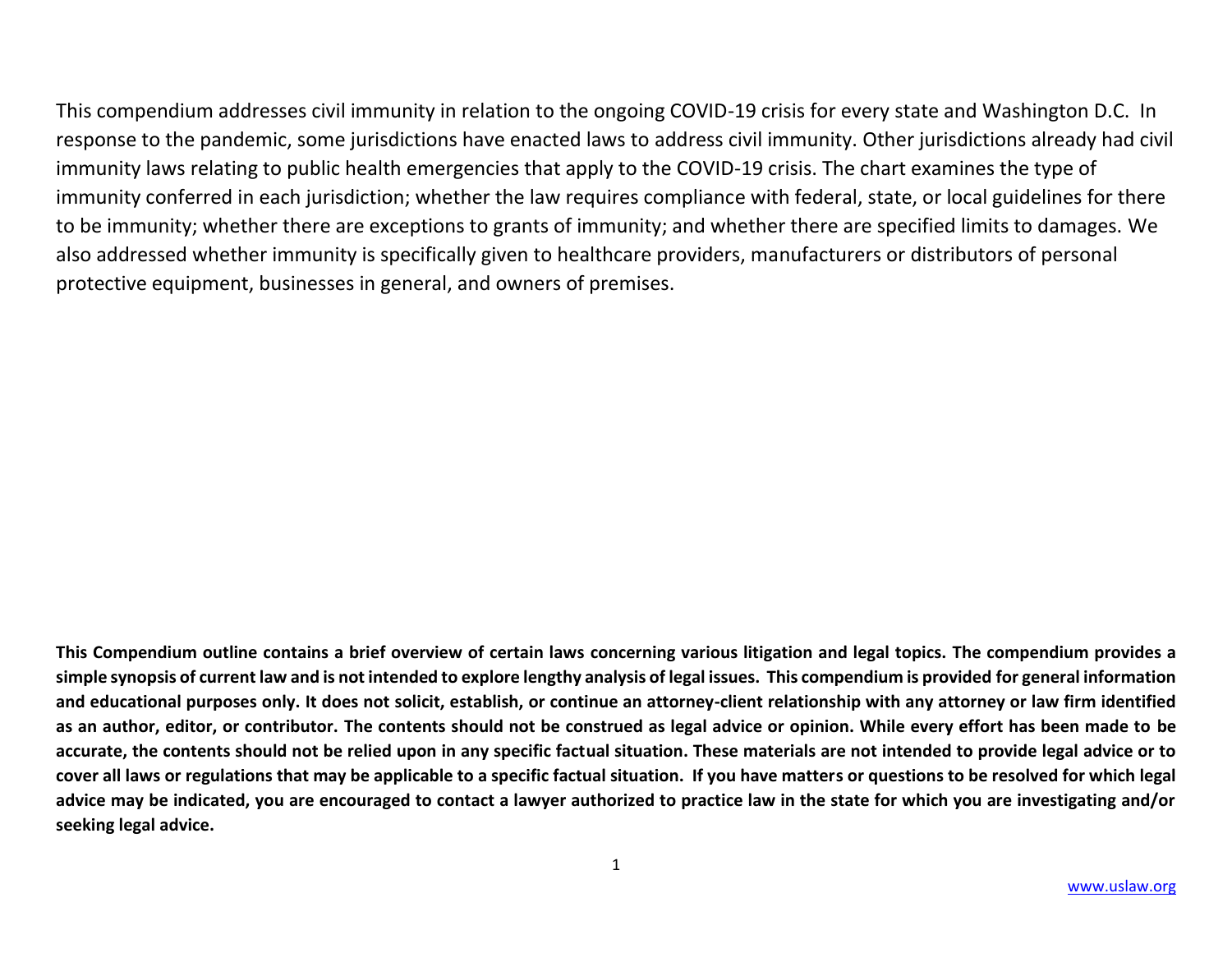| <b>Jurisdiction</b> | <b>Type of</b><br><b>Immunity</b>                                                                                                                                        | <b>Whether Law</b><br><b>Requires</b><br><b>Compliance with</b><br><b>Federal, State, or</b><br><b>Local Guidelines</b><br>for Immunity                                                   | <b>COVID-19 Civil</b><br><b>Immunity</b><br>Laws                                                                                                                                                        | <b>Exceptions to</b><br><b>Grants of</b><br><b>Immunity</b>                                                               | <b>Whether</b><br><b>Immunity is</b><br><b>Specifically</b><br><b>Given to</b><br><b>Healthcare</b><br><b>Providers</b>                            | Whether<br><b>Immunity is</b><br><b>Specifically</b><br><b>Given to</b><br><b>Manufacturers</b><br>or Distributors<br>of Personal<br><b>Protective</b><br><b>Equipment</b> | <b>Whether</b><br><b>Immunity is</b><br><b>Specifically</b><br><b>Given to</b><br><b>Businesses in</b><br><b>General</b> | Whether<br><b>Immunity is</b><br><b>Specifically</b><br><b>Given to</b><br><b>Owners of</b><br><b>Premises</b> | Whether<br><b>There are</b><br><b>Specified</b><br><b>Limits to</b><br><b>Damages</b>            |
|---------------------|--------------------------------------------------------------------------------------------------------------------------------------------------------------------------|-------------------------------------------------------------------------------------------------------------------------------------------------------------------------------------------|---------------------------------------------------------------------------------------------------------------------------------------------------------------------------------------------------------|---------------------------------------------------------------------------------------------------------------------------|----------------------------------------------------------------------------------------------------------------------------------------------------|----------------------------------------------------------------------------------------------------------------------------------------------------------------------------|--------------------------------------------------------------------------------------------------------------------------|----------------------------------------------------------------------------------------------------------------|--------------------------------------------------------------------------------------------------|
| <b>Alabama</b>      | Provides<br>additional<br>immunity for<br>death or injury<br>to persons or<br>damage to<br>property<br>related to<br>COVID-19<br>transmission<br>or response<br>activity | Yes: the provider<br>must have made<br>a reasonable<br>attempt to<br>comply with the<br>applicable public<br>health guidance<br>for causes<br>accrued before<br>the order                 | 2020 Alabama<br>Executive<br>Order P20-08<br>(May 8, 2020)                                                                                                                                              | Death, injury,<br>or damage<br>caused by<br>entity's<br>wanton,<br>reckless,<br>willful, or<br>intentional<br>misconduct  | Yes.                                                                                                                                               | No.                                                                                                                                                                        | Yes.                                                                                                                     | No.                                                                                                            | Generally<br>compensator<br>y damages<br>only; punitive<br>damages only<br>for wrongful<br>death |
| Alaska              | Immunity<br>regarding<br>standing<br>orders and<br>immunity<br>regarding use<br>of personal<br>protective<br>equipment                                                   | Yes: the provider<br>or manufacturer<br>must notify user<br>of the personal<br>protective<br>equipment that it<br>may not meet<br>established<br>federal standards<br>and<br>requirements | 2020 Alaska<br>Laws Ch. 10<br>(S.B. 241)<br>Section 4<br>(Effective<br>Date: April 10,<br>$2020$ );<br>2020 Alaska<br>Laws Ch. 10<br>(S.B. 241)<br>Section 32<br>(Effective<br>Date: March<br>11, 2020) | Civil liability<br>for damages<br>resulting from<br>gross<br>negligence,<br>recklessness,<br>or intentional<br>misconduct | Yes: Chief<br>Medical<br>Officer in the<br>Department of<br>Health and<br>Services,<br>public health<br>agents, and<br>healthcare<br>professionals | Yes.                                                                                                                                                                       | No.                                                                                                                      | No.                                                                                                            | No.                                                                                              |
| <b>Arizona</b>      | Immunity from<br>civil liability in<br>the provision<br>of healthcare<br>services in<br>support of the                                                                   | Yes: immunity<br>from civil liability<br>for triage<br>decisions made<br>in the course of<br>providing                                                                                    | 2020 Arizona<br>Executive<br>Order 2020-27<br>(April 9, 2020;<br>extended until                                                                                                                         | Civil liability<br>for gross<br>negligence or<br>reckless or<br>willful<br>misconduct                                     | Yes:<br>healthcare<br>professionals;<br>volunteer<br>healthcare<br>professionals;                                                                  | No.                                                                                                                                                                        | No.                                                                                                                      | No.                                                                                                            | No.                                                                                              |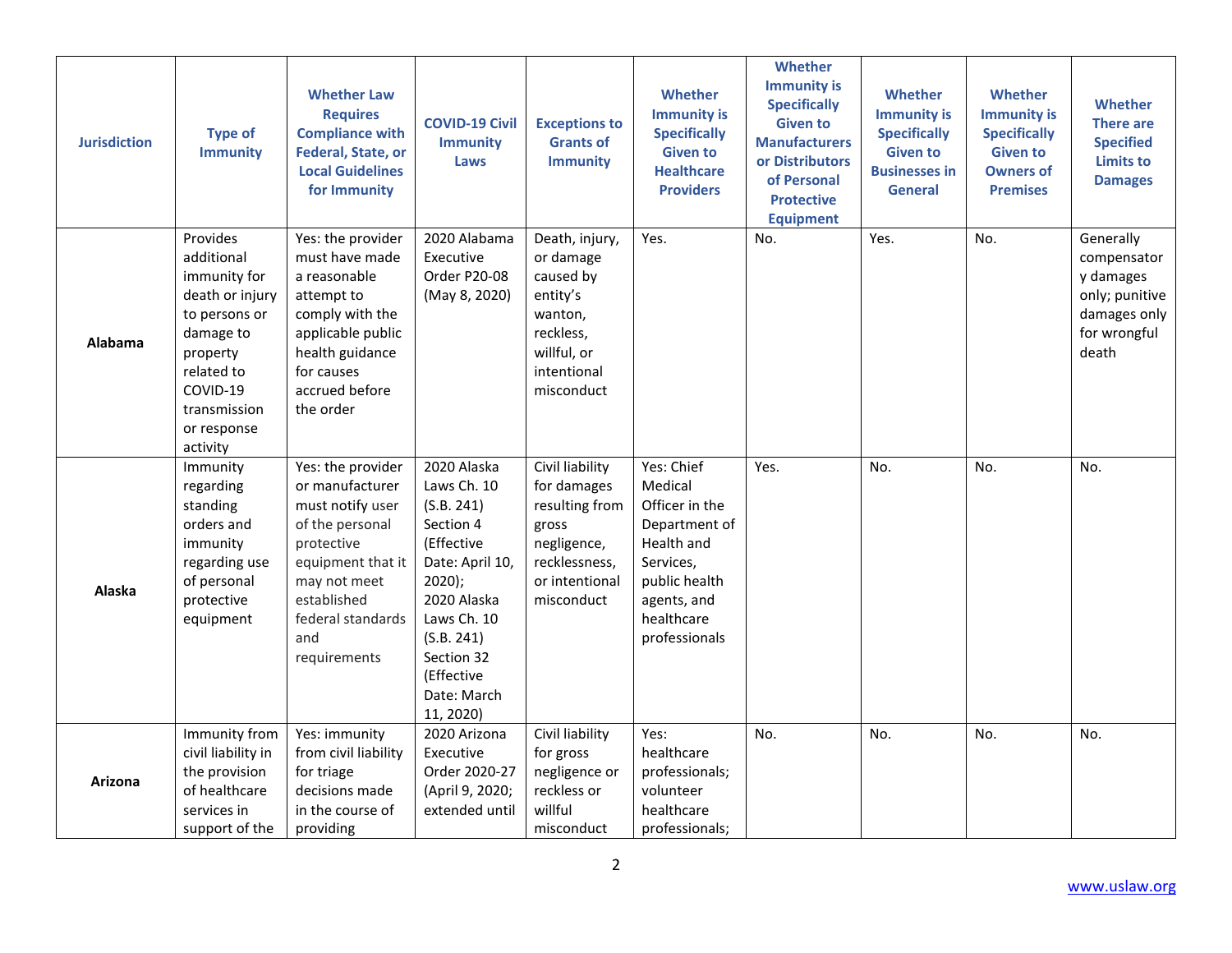| <b>Jurisdiction</b> | <b>Type of</b><br><b>Immunity</b>                                                                                                                                                                                                                                                                                                     | <b>Whether Law</b><br><b>Requires</b><br><b>Compliance with</b><br>Federal, State, or<br><b>Local Guidelines</b><br>for Immunity                                                           | <b>COVID-19 Civil</b><br><b>Immunity</b><br>Laws                                                                                                                                                               | <b>Exceptions to</b><br><b>Grants of</b><br><b>Immunity</b>                                                                                                           | <b>Whether</b><br><b>Immunity is</b><br><b>Specifically</b><br><b>Given to</b><br><b>Healthcare</b><br><b>Providers</b>                                                          | Whether<br><b>Immunity is</b><br><b>Specifically</b><br><b>Given to</b><br><b>Manufacturers</b><br>or Distributors<br>of Personal<br><b>Protective</b><br><b>Equipment</b> | Whether<br><b>Immunity is</b><br><b>Specifically</b><br><b>Given to</b><br><b>Businesses in</b><br><b>General</b> | <b>Whether</b><br><b>Immunity is</b><br><b>Specifically</b><br><b>Given to</b><br><b>Owners of</b><br><b>Premises</b> | Whether<br><b>There are</b><br><b>Specified</b><br><b>Limits to</b><br><b>Damages</b> |
|---------------------|---------------------------------------------------------------------------------------------------------------------------------------------------------------------------------------------------------------------------------------------------------------------------------------------------------------------------------------|--------------------------------------------------------------------------------------------------------------------------------------------------------------------------------------------|----------------------------------------------------------------------------------------------------------------------------------------------------------------------------------------------------------------|-----------------------------------------------------------------------------------------------------------------------------------------------------------------------|----------------------------------------------------------------------------------------------------------------------------------------------------------------------------------|----------------------------------------------------------------------------------------------------------------------------------------------------------------------------|-------------------------------------------------------------------------------------------------------------------|-----------------------------------------------------------------------------------------------------------------------|---------------------------------------------------------------------------------------|
|                     | COVID-19<br>public health<br>emergency<br>declaration                                                                                                                                                                                                                                                                                 | medical services<br>based on good<br>faith reliance of<br>mandatory or<br>voluntary state-<br>approved<br>protocols under<br>the public health<br>emergency<br>declaration for<br>COVID-19 | December 31,<br>2020)                                                                                                                                                                                          |                                                                                                                                                                       | Emergency<br><b>Medical Care</b><br>Technicians                                                                                                                                  |                                                                                                                                                                            |                                                                                                                   |                                                                                                                       |                                                                                       |
| <b>Arkansas</b>     | Immunity from<br>liability for any<br>death, injury,<br>or property<br>damage<br>alleged to<br>have been<br>sustained as a<br>result of an act<br>or omission of<br>a healthcare<br>provider in the<br>course of<br>providing<br>COVID-19<br>emergency<br>management<br>functions;<br>Immunity from<br>civil liability<br>for damages | Rebuttable<br>presumption that<br>businesses are<br>substantially<br>complying with<br>health and safety<br>directives or<br>guidelines or<br>acting in good<br>faith                      | 2020 Arkansas<br>Executive<br>Order 20-18<br>(April 13,<br>$2020$ );<br>2020 Arkansas<br>Executive<br>Order 20-33<br>(June 15,<br>$2020$ );<br>2020 Arkansas<br>Executive<br>Order 20-34<br>(June 15,<br>2020) | No immunity<br>from liability<br>when<br>engaging in<br>willful,<br>reckless, or<br>intentional<br>misconduct;<br>healthcare<br>provider must<br>act in good<br>faith | Yes:<br>physicians;<br>physicians<br>assistants;<br>specialist<br>assistants;<br>nurse<br>practitioners;<br>licensed<br>registered<br>nurses;<br>licensed<br>practical<br>nurses | No.                                                                                                                                                                        | Yes:                                                                                                              | Yes.                                                                                                                  | No.                                                                                   |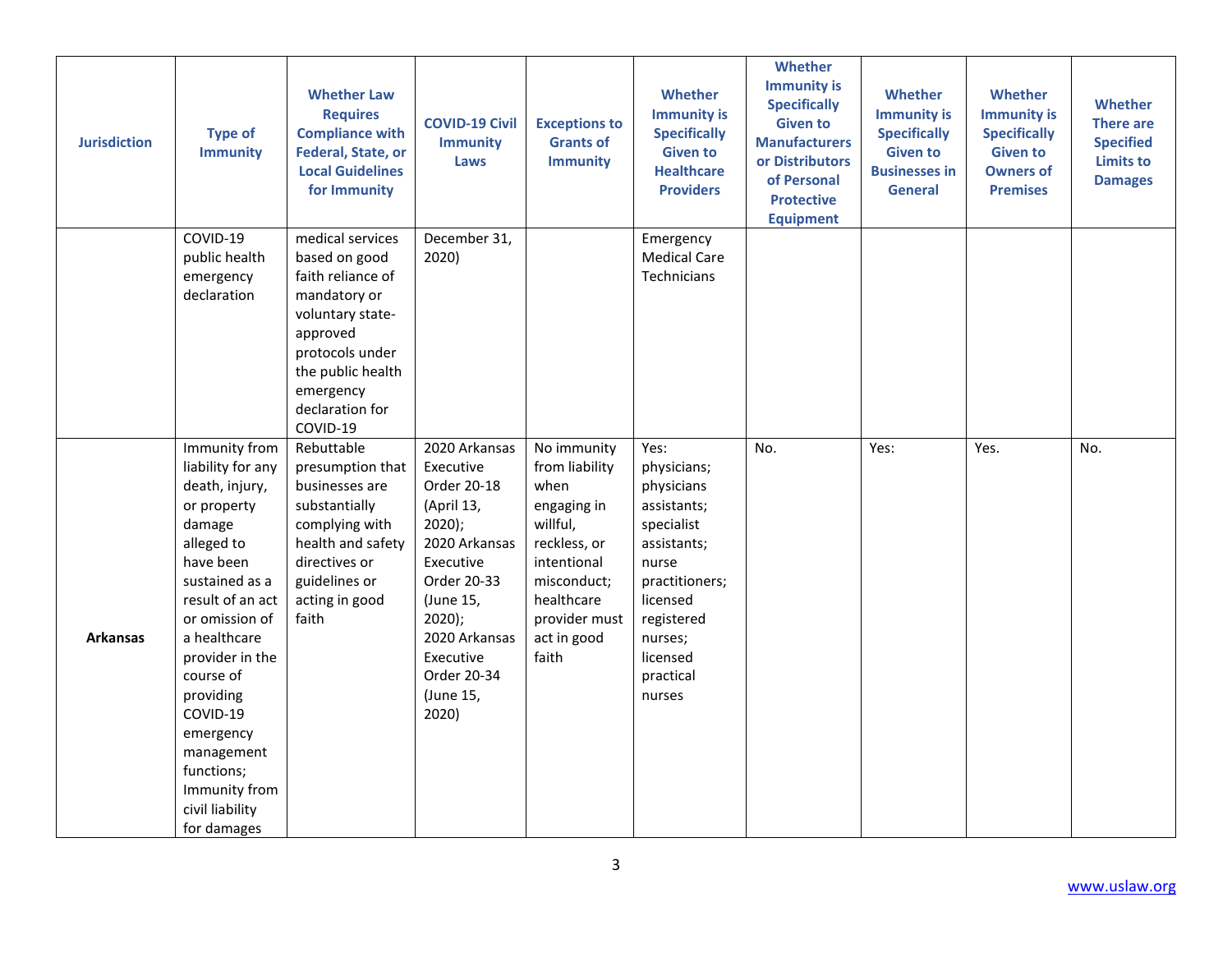| <b>Jurisdiction</b> | <b>Type of</b><br><b>Immunity</b>                                                                                                                                                                                                                                                                    | <b>Whether Law</b><br><b>Requires</b><br><b>Compliance with</b><br>Federal, State, or<br><b>Local Guidelines</b><br>for Immunity | <b>COVID-19 Civil</b><br><b>Immunity</b><br>Laws                                                                                                                                                                          | <b>Exceptions to</b><br><b>Grants of</b><br><b>Immunity</b>                                                                                                                                                                                                                             | Whether<br><b>Immunity is</b><br><b>Specifically</b><br><b>Given to</b><br><b>Healthcare</b><br><b>Providers</b> | Whether<br><b>Immunity is</b><br><b>Specifically</b><br><b>Given to</b><br><b>Manufacturers</b><br>or Distributors<br>of Personal<br><b>Protective</b><br><b>Equipment</b> | Whether<br><b>Immunity is</b><br><b>Specifically</b><br><b>Given to</b><br><b>Businesses in</b><br><b>General</b> | Whether<br><b>Immunity is</b><br><b>Specifically</b><br><b>Given to</b><br><b>Owners of</b><br><b>Premises</b> | <b>Whether</b><br><b>There are</b><br><b>Specified</b><br><b>Limits to</b><br><b>Damages</b> |
|---------------------|------------------------------------------------------------------------------------------------------------------------------------------------------------------------------------------------------------------------------------------------------------------------------------------------------|----------------------------------------------------------------------------------------------------------------------------------|---------------------------------------------------------------------------------------------------------------------------------------------------------------------------------------------------------------------------|-----------------------------------------------------------------------------------------------------------------------------------------------------------------------------------------------------------------------------------------------------------------------------------------|------------------------------------------------------------------------------------------------------------------|----------------------------------------------------------------------------------------------------------------------------------------------------------------------------|-------------------------------------------------------------------------------------------------------------------|----------------------------------------------------------------------------------------------------------------|----------------------------------------------------------------------------------------------|
|                     | for business<br>regarding<br>damages or<br>injuries caused<br>by or resulting<br>from an<br>individual's<br>exposure to<br>COVID-19 on<br>the premises<br>of a business                                                                                                                              |                                                                                                                                  |                                                                                                                                                                                                                           |                                                                                                                                                                                                                                                                                         |                                                                                                                  |                                                                                                                                                                            |                                                                                                                   |                                                                                                                |                                                                                              |
| California          | Not Applicable                                                                                                                                                                                                                                                                                       | Not Applicable                                                                                                                   | Legislation not<br>yet enacted                                                                                                                                                                                            | Not<br>Applicable                                                                                                                                                                                                                                                                       | Not Applicable                                                                                                   | Not Applicable                                                                                                                                                             | <b>Not</b><br>Applicable                                                                                          | <b>Not</b><br>Applicable                                                                                       | <b>Not</b><br>Applicable                                                                     |
| Colorado            | No liability for<br>damages in a<br>civil action for<br>injuries, death,<br>or loss to<br>person or<br>property<br>incurred as a<br>result of any<br>act or<br>omission of<br>the Colorado<br>$2 - 1 - 1$<br>collaborative,<br>human<br>services<br>referral service<br>provider, or<br>any employee | No.                                                                                                                              | 2020 Colo.<br>Legis. Serv.<br>Ch. 114 (H.B.<br>20-1197)<br>(Approved<br>June 22,<br>$2020$ );<br>CO ST § 29-11-<br>201 (Effective:<br>June 22,<br>$2020$ );<br>CO ST § 29-11-<br>203 (Effective:<br>June 22,<br>$2020$ ); | No immunity<br>if injuries,<br>death, or loss<br>to person or<br>property was<br>intentionally<br>caused by or<br>resulted from<br>gross<br>negligence;<br>no immunity<br>if<br>infringement<br>or invasion of<br>the right of<br>privacy arose<br>out of the<br>gross<br>negligence or | Yes, but only<br>for health care<br>provider's<br>work that is<br>involved with<br>the 2-1-1<br>collaborative.   | No.                                                                                                                                                                        | No.                                                                                                               | No.                                                                                                            | No.                                                                                          |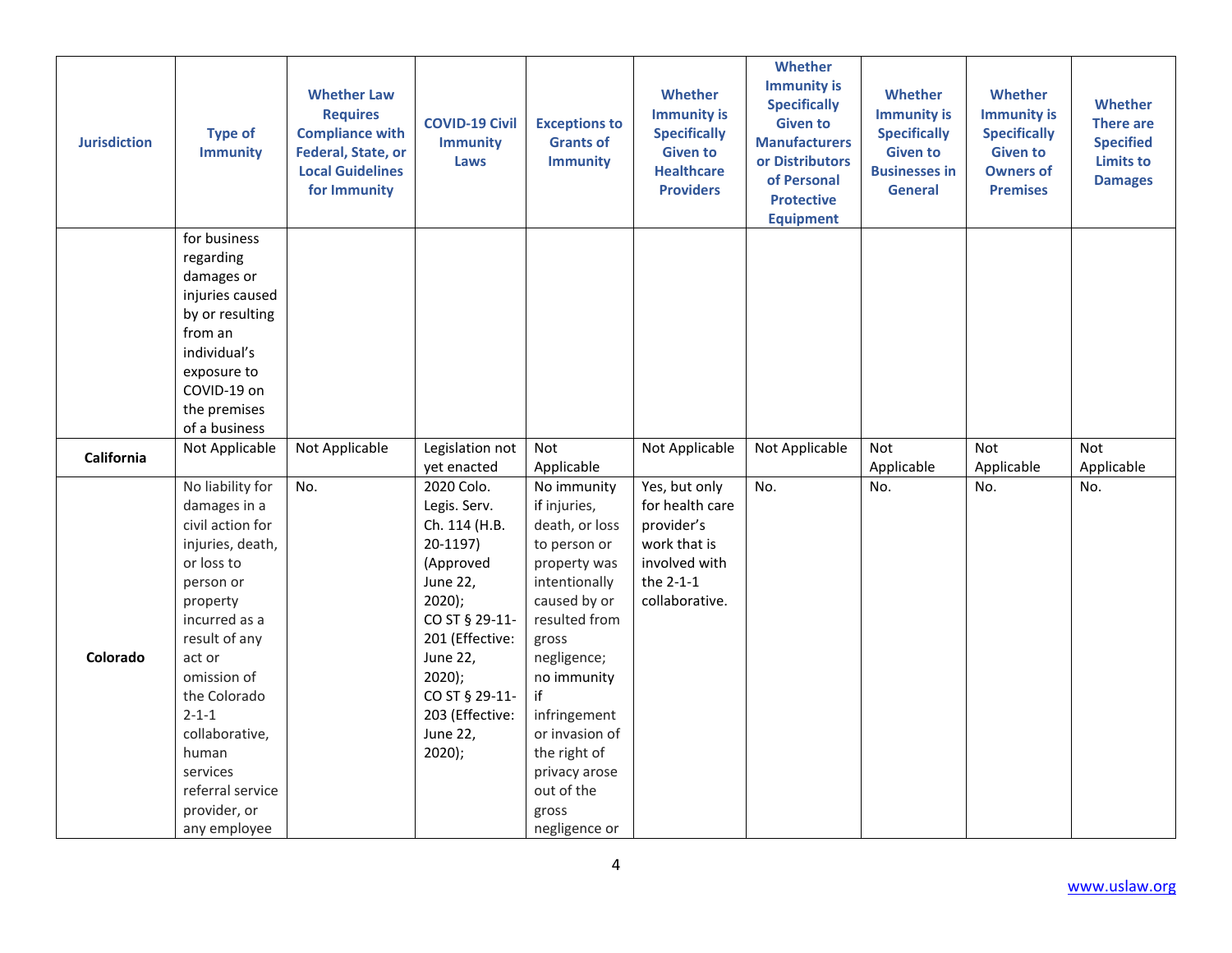| <b>Jurisdiction</b> | <b>Type of</b><br><b>Immunity</b> | <b>Whether Law</b><br><b>Requires</b><br><b>Compliance with</b><br><b>Federal, State, or</b><br><b>Local Guidelines</b><br>for Immunity | <b>COVID-19 Civil</b><br><b>Immunity</b><br>Laws | <b>Exceptions to</b><br><b>Grants of</b><br><b>Immunity</b> | <b>Whether</b><br><b>Immunity is</b><br><b>Specifically</b><br><b>Given to</b><br><b>Healthcare</b><br><b>Providers</b> | Whether<br><b>Immunity is</b><br><b>Specifically</b><br><b>Given to</b><br><b>Manufacturers</b><br>or Distributors<br>of Personal<br><b>Protective</b><br><b>Equipment</b> | Whether<br><b>Immunity is</b><br><b>Specifically</b><br><b>Given to</b><br><b>Businesses in</b><br><b>General</b> | Whether<br><b>Immunity is</b><br><b>Specifically</b><br><b>Given to</b><br><b>Owners of</b><br><b>Premises</b> | <b>Whether</b><br><b>There are</b><br><b>Specified</b><br><b>Limits to</b><br><b>Damages</b> |
|---------------------|-----------------------------------|-----------------------------------------------------------------------------------------------------------------------------------------|--------------------------------------------------|-------------------------------------------------------------|-------------------------------------------------------------------------------------------------------------------------|----------------------------------------------------------------------------------------------------------------------------------------------------------------------------|-------------------------------------------------------------------------------------------------------------------|----------------------------------------------------------------------------------------------------------------|----------------------------------------------------------------------------------------------|
|                     | or agent                          |                                                                                                                                         |                                                  | other                                                       |                                                                                                                         |                                                                                                                                                                            |                                                                                                                   |                                                                                                                |                                                                                              |
|                     | thereof in                        |                                                                                                                                         |                                                  | wrongful and                                                |                                                                                                                         |                                                                                                                                                                            |                                                                                                                   |                                                                                                                |                                                                                              |
|                     | connection                        |                                                                                                                                         |                                                  | intentional                                                 |                                                                                                                         |                                                                                                                                                                            |                                                                                                                   |                                                                                                                |                                                                                              |
|                     | with                              |                                                                                                                                         |                                                  | act                                                         |                                                                                                                         |                                                                                                                                                                            |                                                                                                                   |                                                                                                                |                                                                                              |
|                     | developing,                       |                                                                                                                                         |                                                  |                                                             |                                                                                                                         |                                                                                                                                                                            |                                                                                                                   |                                                                                                                |                                                                                              |
|                     | adopting,                         |                                                                                                                                         |                                                  |                                                             |                                                                                                                         |                                                                                                                                                                            |                                                                                                                   |                                                                                                                |                                                                                              |
|                     | authorizing,                      |                                                                                                                                         |                                                  |                                                             |                                                                                                                         |                                                                                                                                                                            |                                                                                                                   |                                                                                                                |                                                                                              |
|                     | implementing,                     |                                                                                                                                         |                                                  |                                                             |                                                                                                                         |                                                                                                                                                                            |                                                                                                                   |                                                                                                                |                                                                                              |
|                     | maintaining,                      |                                                                                                                                         |                                                  |                                                             |                                                                                                                         |                                                                                                                                                                            |                                                                                                                   |                                                                                                                |                                                                                              |
|                     | enhancing, or<br>operating a      |                                                                                                                                         |                                                  |                                                             |                                                                                                                         |                                                                                                                                                                            |                                                                                                                   |                                                                                                                |                                                                                              |
|                     | referral                          |                                                                                                                                         |                                                  |                                                             |                                                                                                                         |                                                                                                                                                                            |                                                                                                                   |                                                                                                                |                                                                                              |
|                     | service; no                       |                                                                                                                                         |                                                  |                                                             |                                                                                                                         |                                                                                                                                                                            |                                                                                                                   |                                                                                                                |                                                                                              |
|                     | liability for                     |                                                                                                                                         |                                                  |                                                             |                                                                                                                         |                                                                                                                                                                            |                                                                                                                   |                                                                                                                |                                                                                              |
|                     | infringement                      |                                                                                                                                         |                                                  |                                                             |                                                                                                                         |                                                                                                                                                                            |                                                                                                                   |                                                                                                                |                                                                                              |
|                     | or invasion of                    |                                                                                                                                         |                                                  |                                                             |                                                                                                                         |                                                                                                                                                                            |                                                                                                                   |                                                                                                                |                                                                                              |
|                     | the right of                      |                                                                                                                                         |                                                  |                                                             |                                                                                                                         |                                                                                                                                                                            |                                                                                                                   |                                                                                                                |                                                                                              |
|                     | privacy of any                    |                                                                                                                                         |                                                  |                                                             |                                                                                                                         |                                                                                                                                                                            |                                                                                                                   |                                                                                                                |                                                                                              |
|                     | person caused                     |                                                                                                                                         |                                                  |                                                             |                                                                                                                         |                                                                                                                                                                            |                                                                                                                   |                                                                                                                |                                                                                              |
|                     | or claimed to                     |                                                                                                                                         |                                                  |                                                             |                                                                                                                         |                                                                                                                                                                            |                                                                                                                   |                                                                                                                |                                                                                              |
|                     | have been                         |                                                                                                                                         |                                                  |                                                             |                                                                                                                         |                                                                                                                                                                            |                                                                                                                   |                                                                                                                |                                                                                              |
|                     | caused,                           |                                                                                                                                         |                                                  |                                                             |                                                                                                                         |                                                                                                                                                                            |                                                                                                                   |                                                                                                                |                                                                                              |
|                     | directly or                       |                                                                                                                                         |                                                  |                                                             |                                                                                                                         |                                                                                                                                                                            |                                                                                                                   |                                                                                                                |                                                                                              |
|                     | indirectly, by                    |                                                                                                                                         |                                                  |                                                             |                                                                                                                         |                                                                                                                                                                            |                                                                                                                   |                                                                                                                |                                                                                              |
|                     | any act or                        |                                                                                                                                         |                                                  |                                                             |                                                                                                                         |                                                                                                                                                                            |                                                                                                                   |                                                                                                                |                                                                                              |
|                     | omission in                       |                                                                                                                                         |                                                  |                                                             |                                                                                                                         |                                                                                                                                                                            |                                                                                                                   |                                                                                                                |                                                                                              |
|                     | connection                        |                                                                                                                                         |                                                  |                                                             |                                                                                                                         |                                                                                                                                                                            |                                                                                                                   |                                                                                                                |                                                                                              |
|                     | with the                          |                                                                                                                                         |                                                  |                                                             |                                                                                                                         |                                                                                                                                                                            |                                                                                                                   |                                                                                                                |                                                                                              |
|                     | provision of                      |                                                                                                                                         |                                                  |                                                             |                                                                                                                         |                                                                                                                                                                            |                                                                                                                   |                                                                                                                |                                                                                              |
|                     | human service                     |                                                                                                                                         |                                                  |                                                             |                                                                                                                         |                                                                                                                                                                            |                                                                                                                   |                                                                                                                |                                                                                              |
|                     | referral                          |                                                                                                                                         |                                                  |                                                             |                                                                                                                         |                                                                                                                                                                            |                                                                                                                   |                                                                                                                |                                                                                              |
|                     | information to                    |                                                                                                                                         |                                                  |                                                             |                                                                                                                         |                                                                                                                                                                            |                                                                                                                   |                                                                                                                |                                                                                              |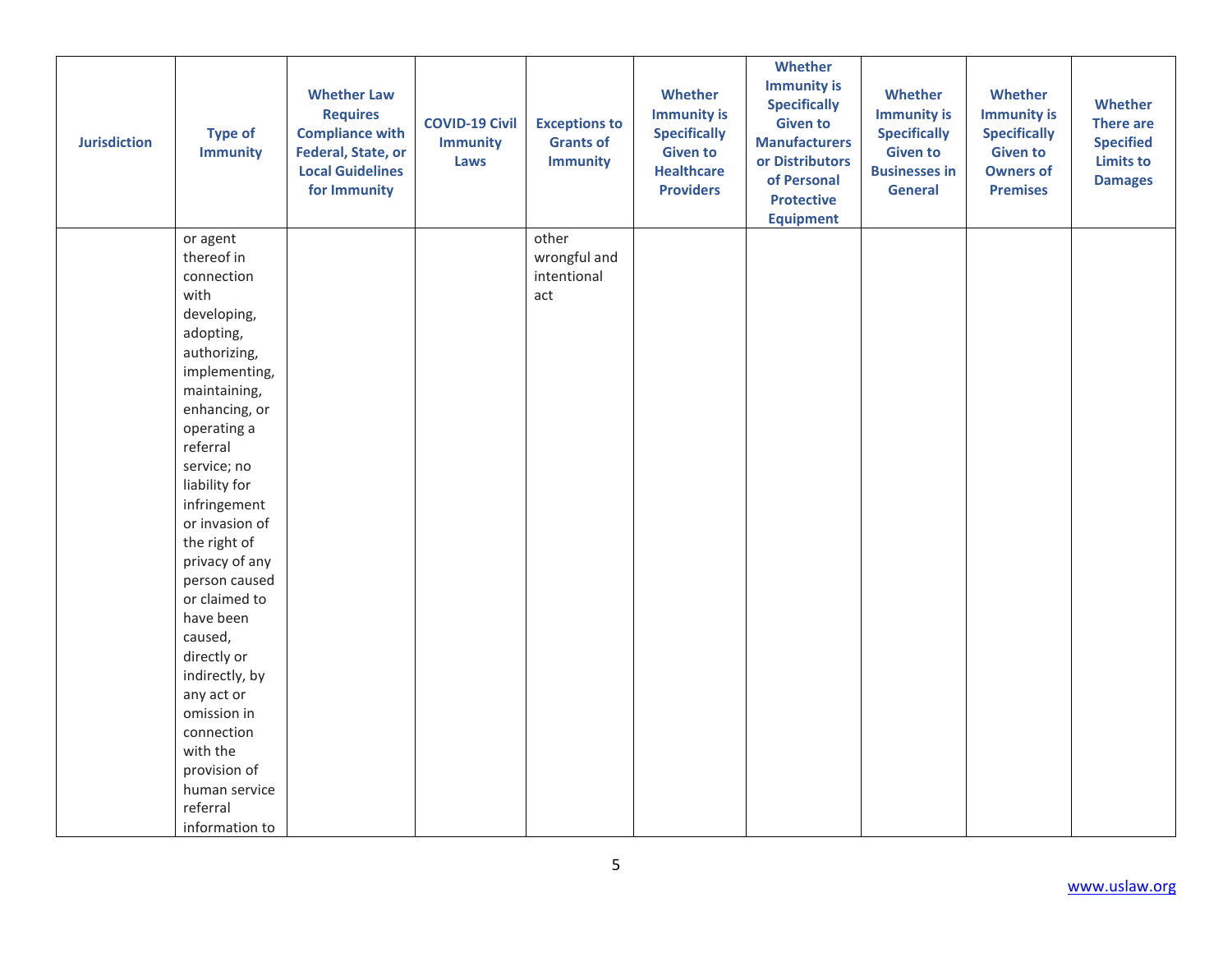| <b>Jurisdiction</b> | <b>Type of</b><br><b>Immunity</b><br>any person or                                                                                                                                                                                                                                                                                                                                       | <b>Whether Law</b><br><b>Requires</b><br><b>Compliance with</b><br><b>Federal, State, or</b><br><b>Local Guidelines</b><br>for Immunity | <b>COVID-19 Civil</b><br><b>Immunity</b><br>Laws                                                                                                                                                                                                                                                                                                                                                                | <b>Exceptions to</b><br><b>Grants of</b><br><b>Immunity</b>                                                                                                                                                                                           | <b>Whether</b><br><b>Immunity is</b><br><b>Specifically</b><br><b>Given to</b><br><b>Healthcare</b><br><b>Providers</b> | Whether<br><b>Immunity is</b><br><b>Specifically</b><br><b>Given to</b><br><b>Manufacturers</b><br>or Distributors<br>of Personal<br><b>Protective</b><br><b>Equipment</b> | Whether<br><b>Immunity is</b><br><b>Specifically</b><br><b>Given to</b><br><b>Businesses in</b><br><b>General</b> | Whether<br><b>Immunity is</b><br><b>Specifically</b><br><b>Given to</b><br><b>Owners of</b><br><b>Premises</b> | Whether<br><b>There are</b><br><b>Specified</b><br><b>Limits to</b><br><b>Damages</b> |
|---------------------|------------------------------------------------------------------------------------------------------------------------------------------------------------------------------------------------------------------------------------------------------------------------------------------------------------------------------------------------------------------------------------------|-----------------------------------------------------------------------------------------------------------------------------------------|-----------------------------------------------------------------------------------------------------------------------------------------------------------------------------------------------------------------------------------------------------------------------------------------------------------------------------------------------------------------------------------------------------------------|-------------------------------------------------------------------------------------------------------------------------------------------------------------------------------------------------------------------------------------------------------|-------------------------------------------------------------------------------------------------------------------------|----------------------------------------------------------------------------------------------------------------------------------------------------------------------------|-------------------------------------------------------------------------------------------------------------------|----------------------------------------------------------------------------------------------------------------|---------------------------------------------------------------------------------------|
|                     | entity                                                                                                                                                                                                                                                                                                                                                                                   |                                                                                                                                         |                                                                                                                                                                                                                                                                                                                                                                                                                 |                                                                                                                                                                                                                                                       |                                                                                                                         |                                                                                                                                                                            |                                                                                                                   |                                                                                                                |                                                                                       |
| Connecticut         | Immunity from<br>suit for civil<br>liability for any<br>injury or death<br>alleged to<br>have been<br>sustained<br>because of the<br>individual's or<br>healthcare<br>facility's acts<br>or while<br>providing<br>healthcare<br>services in<br>support of the<br>State's COVID-<br>19 response;<br>this immunity<br>does not<br>remove or<br>limit immunity<br>conferred in<br>other law | No.                                                                                                                                     | 2020<br>Connecticut<br>Executive<br>Order 7U<br>(April 5,<br>$2020$ );<br>2020<br>Connecticut<br>Executive<br>Order 7V<br>(superseded<br>Executive<br>Order No. 7U,<br>Section 1)<br>(immunity<br>conferred by<br>this order<br>applies to acts<br>or omissions<br>subject to this<br>order<br>occurring at<br>any time<br>during the<br>public health<br>and civil<br>preparedness<br>emergency<br>declared on | Good faith is<br>required; no<br>immunity for<br>acts or<br>omissions<br>that<br>constitute a<br>crime, fraud,<br>malice, gross<br>negligence,<br>willful<br>misconduct,<br>or would<br>otherwise<br>constitute a<br>false claim or<br>prohibited act | Yes:<br>healthcare<br>professionals;<br>healthcare<br>facilities                                                        | No.                                                                                                                                                                        | No.                                                                                                               | No.                                                                                                            | No.                                                                                   |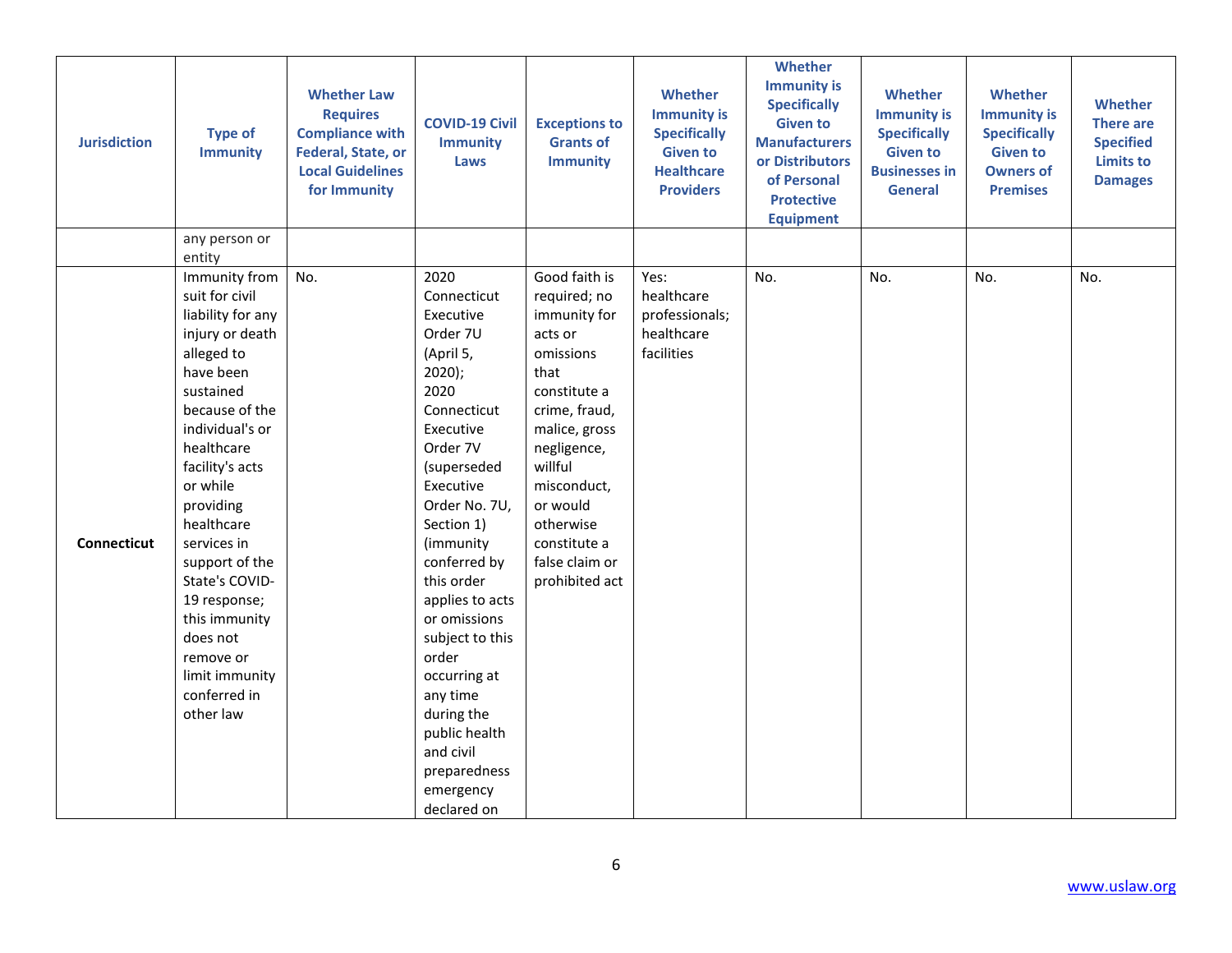| <b>Jurisdiction</b>     | <b>Type of</b><br><b>Immunity</b>                                                                                                         | <b>Whether Law</b><br><b>Requires</b><br><b>Compliance with</b><br>Federal, State, or<br><b>Local Guidelines</b><br>for Immunity | <b>COVID-19 Civil</b><br><b>Immunity</b><br>Laws                                                                                         | <b>Exceptions to</b><br><b>Grants of</b><br><b>Immunity</b>                                                                                                                                                                                                                                                                           | <b>Whether</b><br><b>Immunity is</b><br><b>Specifically</b><br><b>Given to</b><br><b>Healthcare</b><br><b>Providers</b>                                                                                               | Whether<br><b>Immunity is</b><br><b>Specifically</b><br><b>Given to</b><br><b>Manufacturers</b><br>or Distributors<br>of Personal<br><b>Protective</b><br><b>Equipment</b> | Whether<br><b>Immunity is</b><br><b>Specifically</b><br><b>Given to</b><br><b>Businesses in</b><br><b>General</b> | Whether<br><b>Immunity is</b><br><b>Specifically</b><br><b>Given to</b><br><b>Owners of</b><br><b>Premises</b> | Whether<br><b>There are</b><br><b>Specified</b><br><b>Limits to</b><br><b>Damages</b> |
|-------------------------|-------------------------------------------------------------------------------------------------------------------------------------------|----------------------------------------------------------------------------------------------------------------------------------|------------------------------------------------------------------------------------------------------------------------------------------|---------------------------------------------------------------------------------------------------------------------------------------------------------------------------------------------------------------------------------------------------------------------------------------------------------------------------------------|-----------------------------------------------------------------------------------------------------------------------------------------------------------------------------------------------------------------------|----------------------------------------------------------------------------------------------------------------------------------------------------------------------------|-------------------------------------------------------------------------------------------------------------------|----------------------------------------------------------------------------------------------------------------|---------------------------------------------------------------------------------------|
|                         |                                                                                                                                           |                                                                                                                                  | March 10,<br>2020)                                                                                                                       |                                                                                                                                                                                                                                                                                                                                       |                                                                                                                                                                                                                       |                                                                                                                                                                            |                                                                                                                   |                                                                                                                |                                                                                       |
| <b>Delaware</b>         | Not Applicable                                                                                                                            | Not Applicable                                                                                                                   | Legislation not<br>yet enacted                                                                                                           | Not<br>Applicable                                                                                                                                                                                                                                                                                                                     | Not Applicable                                                                                                                                                                                                        | Not Applicable                                                                                                                                                             | Not<br>Applicable                                                                                                 | Not<br>Applicable                                                                                              | Not<br>Applicable                                                                     |
| District of<br>Columbia | Contractors<br>and<br>subcontractors<br>not liable for<br>damages for<br>allegedly<br>causing an<br>individual to<br>contract<br>COVID-19 | No.                                                                                                                              | 2020 District<br>of Columbia<br>Laws Act 23-<br>299<br>(Approved<br>May 4, 2020);<br>DC CODE § 7-<br>311<br>(Effective:<br>June 8, 2020) | No limitation<br>on liability for<br>acts or<br>omissions<br>that<br>constitute a<br>crime, actual<br>fraud, actual<br>malice,<br>recklessness,<br>breach of<br>contract,<br>gross<br>negligence, or<br>willful<br>misconduct;<br>No limitation<br>on liability for<br>acts or<br>omissions<br>unrelated to<br>direct patient<br>care | Yes:<br>exemption<br>from civil<br>liability for<br>healthcare<br>providers, first<br>responders,<br>and volunteers<br>with regard to<br>rendering care<br>or treatment<br>of individuals<br>who may have<br>COVID-19 | No.                                                                                                                                                                        | No.                                                                                                               | No.                                                                                                            | No.                                                                                   |
| <b>Florida</b>          | Not Applicable                                                                                                                            | Not Applicable                                                                                                                   | Legislation not<br>vet enacted                                                                                                           | Not<br>Applicable                                                                                                                                                                                                                                                                                                                     | Not Applicable                                                                                                                                                                                                        | Not Applicable                                                                                                                                                             | Not<br>Applicable                                                                                                 | <b>Not</b><br>Applicable                                                                                       | <b>Not</b><br>Applicable                                                              |
| Georgia                 | <b>Broad civil</b><br>immunity;<br>rebuttable                                                                                             | Must have a<br>warning sign<br>posted at a point                                                                                 | Ga. Code Ann.<br>§51-16-1 et<br>seq.                                                                                                     | No immunity<br>for gross<br>negligence,                                                                                                                                                                                                                                                                                               | Yes:<br>healthcare<br>facilities and                                                                                                                                                                                  | No.                                                                                                                                                                        | Yes.                                                                                                              | Yes:<br>rebuttable<br>presumption                                                                              | No.                                                                                   |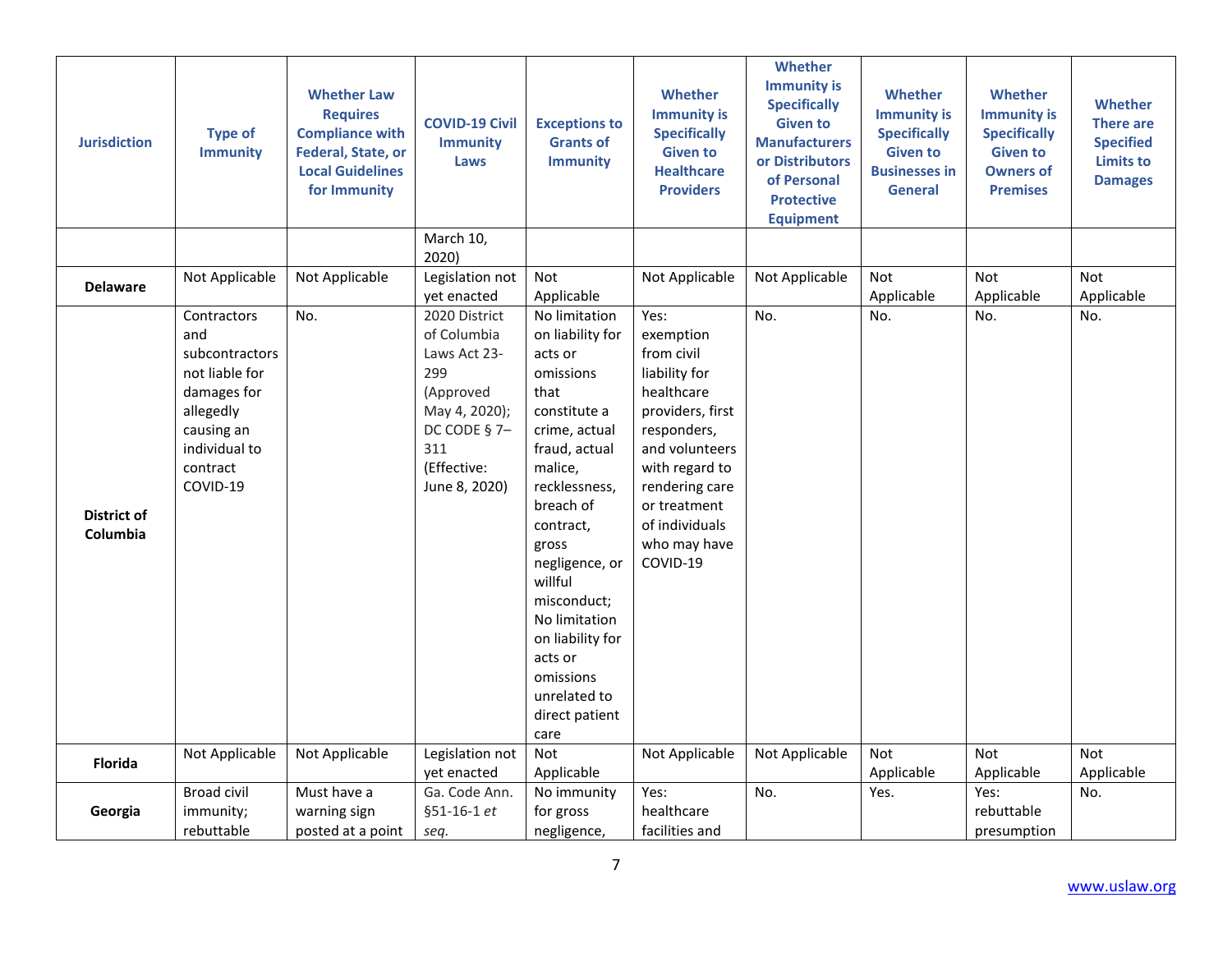| <b>Jurisdiction</b> | <b>Type of</b><br><b>Immunity</b>                                                                                                                                                                                             | <b>Whether Law</b><br><b>Requires</b><br><b>Compliance with</b><br>Federal, State, or<br><b>Local Guidelines</b><br>for Immunity | <b>COVID-19 Civil</b><br><b>Immunity</b><br>Laws                                                                                                                                | <b>Exceptions to</b><br><b>Grants of</b><br><b>Immunity</b>                                                                                               | <b>Whether</b><br><b>Immunity is</b><br><b>Specifically</b><br><b>Given to</b><br><b>Healthcare</b><br><b>Providers</b>                                                                                                                        | Whether<br><b>Immunity is</b><br><b>Specifically</b><br><b>Given to</b><br><b>Manufacturers</b><br>or Distributors<br>of Personal<br><b>Protective</b><br><b>Equipment</b> | <b>Whether</b><br><b>Immunity is</b><br><b>Specifically</b><br><b>Given to</b><br><b>Businesses in</b><br><b>General</b> | <b>Whether</b><br><b>Immunity is</b><br><b>Specifically</b><br><b>Given to</b><br><b>Owners of</b><br><b>Premises</b> | Whether<br><b>There are</b><br><b>Specified</b><br><b>Limits to</b><br><b>Damages</b> |
|---------------------|-------------------------------------------------------------------------------------------------------------------------------------------------------------------------------------------------------------------------------|----------------------------------------------------------------------------------------------------------------------------------|---------------------------------------------------------------------------------------------------------------------------------------------------------------------------------|-----------------------------------------------------------------------------------------------------------------------------------------------------------|------------------------------------------------------------------------------------------------------------------------------------------------------------------------------------------------------------------------------------------------|----------------------------------------------------------------------------------------------------------------------------------------------------------------------------|--------------------------------------------------------------------------------------------------------------------------|-----------------------------------------------------------------------------------------------------------------------|---------------------------------------------------------------------------------------|
|                     | presumption<br>of assumption<br>of the risk by<br>the claimant                                                                                                                                                                | of entry<br>informing of the<br>assumption of<br>risk by entering<br>the premises                                                |                                                                                                                                                                                 | willful and<br>wanton<br>misconduct,<br>reckless<br>infliction of<br>harm, or<br>intentional<br>infliction of<br>harm                                     | healthcare<br>professionals<br>are not liable<br>for damages<br>unless actions<br>constituted<br>gross<br>negligence,<br>willful and<br>wanton<br>misconduct,<br>reckless<br>infliction of<br>harm, or<br>intentional<br>infliction of<br>harm |                                                                                                                                                                            |                                                                                                                          | of<br>assumption<br>of the risk by<br>the claimant<br>when<br>entering<br>premises                                    |                                                                                       |
| Hawaii              | Immunity from<br>civil liability<br>for any death<br>of or injury to<br>persons, or<br>property<br>damage<br>alleged to<br>have been<br>caused by any<br>act or<br>omission in<br>the course of<br>rendering<br>assistance to | Must in good<br>faith comply<br>completely with<br>all state and<br>federal orders<br>regarding the<br>disaster<br>emergency     | 16 <sup>th</sup><br>Proclamation<br>Related to<br>COVID-19<br>Emergency,<br>Nov. 23, 2020,<br>Ex. A (Rules<br>Relating to<br>Immunities for<br><b>Health Care</b><br>Practices) | No immunity<br>for willful<br>misconduct,<br>gross<br>negligence, or<br>recklessness<br>of the<br>healthcare<br>professional<br>or healthcare<br>facility | Yes:<br>healthcare<br>professionals;<br>healthcare<br>facilities;<br>healthcare<br>volunteers                                                                                                                                                  | No.                                                                                                                                                                        | No.                                                                                                                      | No.                                                                                                                   | No.                                                                                   |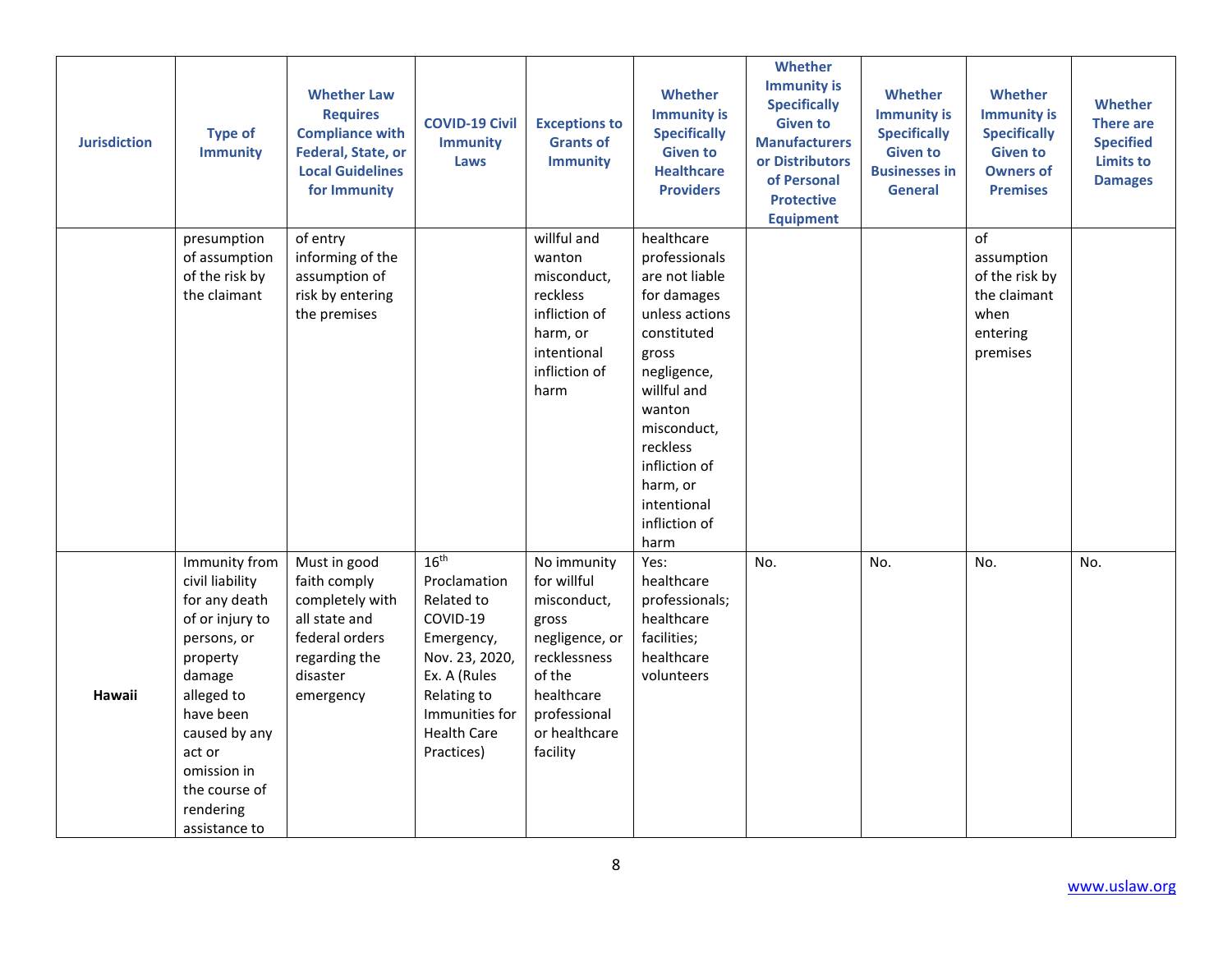| <b>Jurisdiction</b> | <b>Type of</b><br><b>Immunity</b>                                                                                                                                                                                                            | <b>Whether Law</b><br><b>Requires</b><br><b>Compliance with</b><br>Federal, State, or<br><b>Local Guidelines</b><br>for Immunity | <b>COVID-19 Civil</b><br><b>Immunity</b><br>Laws                                                 | <b>Exceptions to</b><br><b>Grants of</b><br><b>Immunity</b>                               | Whether<br><b>Immunity is</b><br><b>Specifically</b><br><b>Given to</b><br><b>Healthcare</b><br><b>Providers</b> | <b>Whether</b><br><b>Immunity is</b><br><b>Specifically</b><br><b>Given to</b><br><b>Manufacturers</b><br>or Distributors<br>of Personal<br><b>Protective</b><br><b>Equipment</b> | Whether<br><b>Immunity is</b><br><b>Specifically</b><br><b>Given to</b><br><b>Businesses in</b><br><b>General</b> | Whether<br><b>Immunity is</b><br><b>Specifically</b><br><b>Given to</b><br><b>Owners of</b><br><b>Premises</b> | <b>Whether</b><br><b>There are</b><br><b>Specified</b><br><b>Limits to</b><br><b>Damages</b> |
|---------------------|----------------------------------------------------------------------------------------------------------------------------------------------------------------------------------------------------------------------------------------------|----------------------------------------------------------------------------------------------------------------------------------|--------------------------------------------------------------------------------------------------|-------------------------------------------------------------------------------------------|------------------------------------------------------------------------------------------------------------------|-----------------------------------------------------------------------------------------------------------------------------------------------------------------------------------|-------------------------------------------------------------------------------------------------------------------|----------------------------------------------------------------------------------------------------------------|----------------------------------------------------------------------------------------------|
|                     | the State by<br>providing<br>services,<br>assistance, or<br>support in<br>response to<br>the COVID-19<br>outbreak,                                                                                                                           |                                                                                                                                  |                                                                                                  |                                                                                           |                                                                                                                  |                                                                                                                                                                                   |                                                                                                                   |                                                                                                                |                                                                                              |
| Idaho               | Immunity from<br>civil liability<br>for damages<br>or injury<br>resulting from<br>exposure of an<br>individual to<br>coronavirus;<br>this immunity<br>is in addition<br>to any other<br>immunity<br>protection in<br>state or<br>federal law | No.                                                                                                                              | Idaho Code<br>Section 6-<br>3403<br>(Effective<br>from August<br>27, 2020 until<br>July 1, 2021) | No immunity<br>for<br>intentional<br>torts or for<br>willful or<br>reckless<br>misconduct | No.                                                                                                              | No.                                                                                                                                                                               | No.                                                                                                               | No.                                                                                                            | No.                                                                                          |
| <b>Illinois</b>     | Immunity for<br>healthcare<br>facilities form<br>civil liability<br>for injury or<br>death<br>occurring<br>when the<br>healthcare                                                                                                            | No.                                                                                                                              | 2019 Illinois<br>Executive<br>Order 20-19;<br>2019 Illinois<br>Executive<br>Order 20-37          | No immunity<br>for gross<br>negligence or<br>willful<br>misconduct                        | Yes.                                                                                                             | No.                                                                                                                                                                               | No.                                                                                                               | No.                                                                                                            | No.                                                                                          |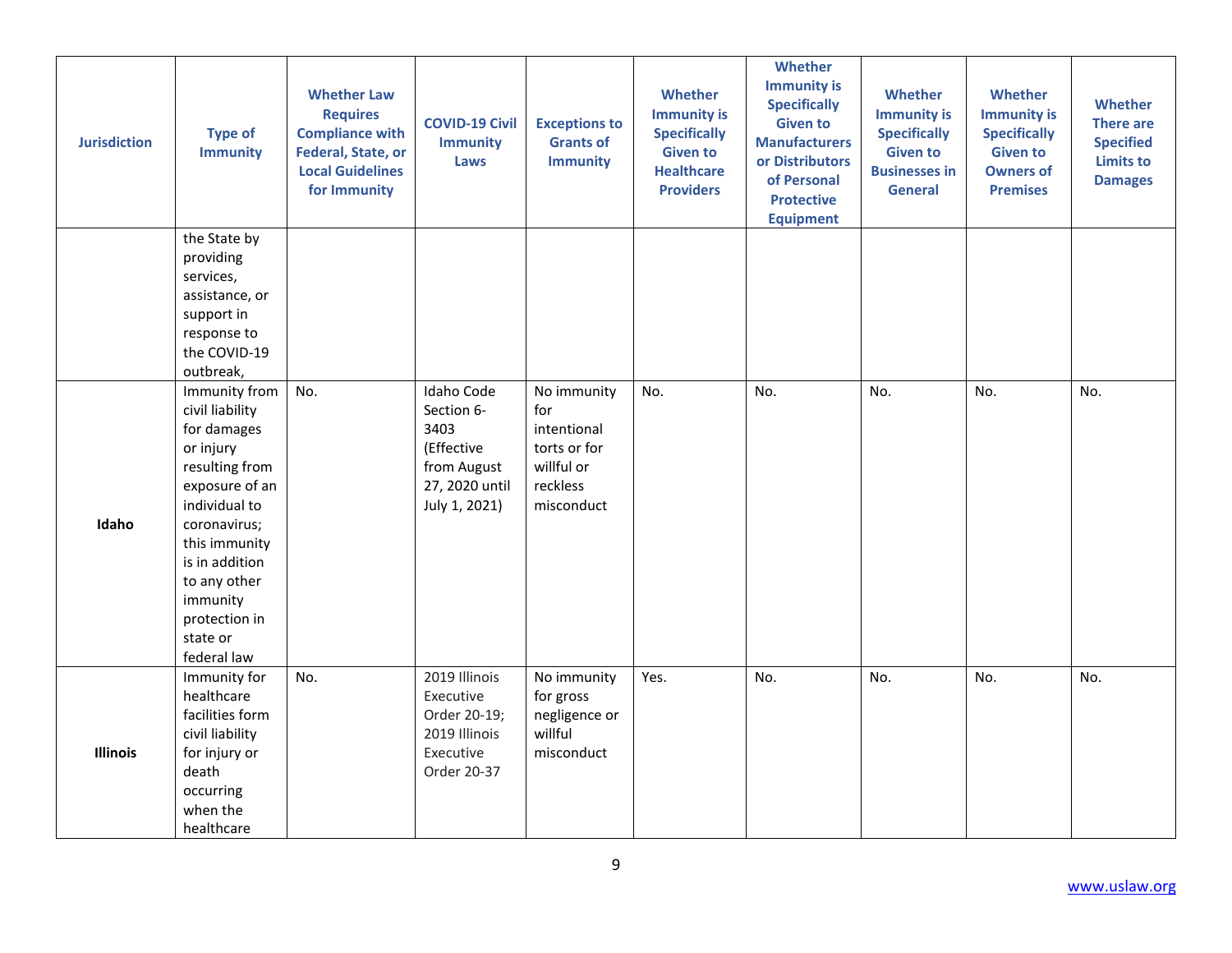| <b>Jurisdiction</b> | <b>Type of</b><br><b>Immunity</b>                                                                                                                                                                                                                                              | <b>Whether Law</b><br><b>Requires</b><br><b>Compliance with</b><br>Federal, State, or<br><b>Local Guidelines</b><br>for Immunity                 | <b>COVID-19 Civil</b><br><b>Immunity</b><br>Laws                                                     | <b>Exceptions to</b><br><b>Grants of</b><br><b>Immunity</b>                                                                            | Whether<br><b>Immunity is</b><br><b>Specifically</b><br><b>Given to</b><br><b>Healthcare</b><br><b>Providers</b> | Whether<br><b>Immunity is</b><br><b>Specifically</b><br><b>Given to</b><br><b>Manufacturers</b><br>or Distributors<br>of Personal<br><b>Protective</b><br><b>Equipment</b> | <b>Whether</b><br><b>Immunity is</b><br><b>Specifically</b><br><b>Given to</b><br><b>Businesses in</b><br><b>General</b> | <b>Whether</b><br><b>Immunity is</b><br><b>Specifically</b><br><b>Given to</b><br><b>Owners of</b><br><b>Premises</b> | <b>Whether</b><br><b>There are</b><br><b>Specified</b><br><b>Limits to</b><br><b>Damages</b> |
|---------------------|--------------------------------------------------------------------------------------------------------------------------------------------------------------------------------------------------------------------------------------------------------------------------------|--------------------------------------------------------------------------------------------------------------------------------------------------|------------------------------------------------------------------------------------------------------|----------------------------------------------------------------------------------------------------------------------------------------|------------------------------------------------------------------------------------------------------------------|----------------------------------------------------------------------------------------------------------------------------------------------------------------------------|--------------------------------------------------------------------------------------------------------------------------|-----------------------------------------------------------------------------------------------------------------------|----------------------------------------------------------------------------------------------|
|                     | facility was<br>providing<br>healthcare<br>services in<br>response to a<br>COVID-19<br>outbreak;<br>Immunity from<br>civil liability<br>relating to<br>diagnosis,<br>transmission,<br>or treatment<br>of COVID-19                                                              |                                                                                                                                                  |                                                                                                      |                                                                                                                                        |                                                                                                                  |                                                                                                                                                                            |                                                                                                                          |                                                                                                                       |                                                                                              |
| Indiana             | A person<br>licensed to<br>provide<br>healthcare<br>services<br>providing<br>services at a<br>location where<br>health care<br>services are<br>provided, or a<br>facility or<br>other location<br>providing<br>healthcare<br>services may<br>not be held<br>civilly liable for | The person<br>providing<br>healthcare<br>services must be<br>licensed and<br>must be<br>providing care<br>within the scope<br>of their practice. | I.C. § 34-30-<br>13.5-1 et seq.;<br>Executive<br>Orders 20-02,<br>17, 25, 30, 34,<br>38, 41, 44, 47. | No immunity<br>for a person<br>providing<br>healthcare<br>services who<br>acts with<br>gross<br>negligence or<br>willful<br>misconduct | Yes                                                                                                              | <b>No</b>                                                                                                                                                                  | <b>No</b>                                                                                                                | No                                                                                                                    | <b>No</b>                                                                                    |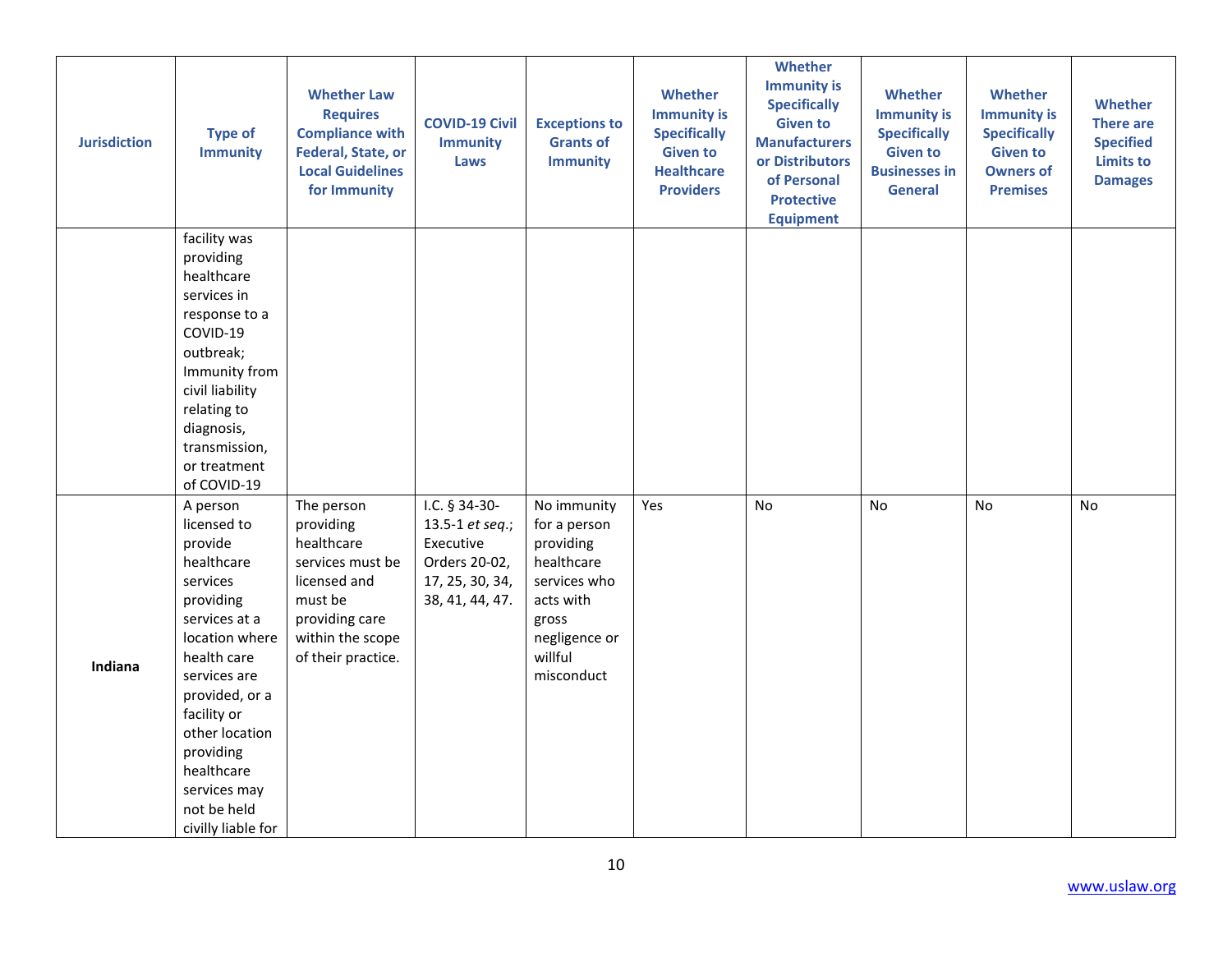| <b>Jurisdiction</b> | <b>Type of</b><br><b>Immunity</b>                                                                                                                                                                                                                                                                                                                                                                     | <b>Whether Law</b><br><b>Requires</b><br><b>Compliance with</b><br><b>Federal, State, or</b><br><b>Local Guidelines</b><br>for Immunity                                                                                                             | <b>COVID-19 Civil</b><br><b>Immunity</b><br>Laws | <b>Exceptions to</b><br><b>Grants of</b><br><b>Immunity</b>                                                                                                                                                                                   | Whether<br><b>Immunity is</b><br><b>Specifically</b><br><b>Given to</b><br><b>Healthcare</b><br><b>Providers</b> | Whether<br><b>Immunity is</b><br><b>Specifically</b><br><b>Given to</b><br><b>Manufacturers</b><br>or Distributors<br>of Personal<br><b>Protective</b><br><b>Equipment</b> | <b>Whether</b><br><b>Immunity is</b><br><b>Specifically</b><br><b>Given to</b><br><b>Businesses in</b><br><b>General</b> | <b>Whether</b><br><b>Immunity is</b><br><b>Specifically</b><br><b>Given to</b><br><b>Owners of</b><br><b>Premises</b> | <b>Whether</b><br><b>There are</b><br><b>Specified</b><br><b>Limits to</b><br><b>Damages</b> |
|---------------------|-------------------------------------------------------------------------------------------------------------------------------------------------------------------------------------------------------------------------------------------------------------------------------------------------------------------------------------------------------------------------------------------------------|-----------------------------------------------------------------------------------------------------------------------------------------------------------------------------------------------------------------------------------------------------|--------------------------------------------------|-----------------------------------------------------------------------------------------------------------------------------------------------------------------------------------------------------------------------------------------------|------------------------------------------------------------------------------------------------------------------|----------------------------------------------------------------------------------------------------------------------------------------------------------------------------|--------------------------------------------------------------------------------------------------------------------------|-----------------------------------------------------------------------------------------------------------------------|----------------------------------------------------------------------------------------------|
|                     | healthcare<br>services<br>provided<br>during an<br>event declared<br>a disaster<br>emergency.                                                                                                                                                                                                                                                                                                         |                                                                                                                                                                                                                                                     |                                                  |                                                                                                                                                                                                                                               |                                                                                                                  |                                                                                                                                                                            |                                                                                                                          |                                                                                                                       |                                                                                              |
| lowa                | Person who<br>possesses or is<br>in control of a<br>premises is<br>generally not<br>liable for<br>exposure to an<br>individual or<br>the premises;<br>broad civil<br>immunity for<br>health care<br>providers;<br>no civil liability<br>for personal<br>injury, death,<br>or property<br>damage with<br>regard to<br>certain<br>supplies,<br>equipment,<br>and products<br>designed,<br>manufactured, | No, but<br>substantial<br>compliance or<br>consistency with<br>a federal or state<br>statute,<br>regulation, order,<br>or public health<br>guidance with<br>guidelines is an<br>express "safe<br>harbor" when<br>liability might<br>otherwise exist | Iowa Code Ch.<br>686D                            | Yes: no<br>immunity for<br>intentional,<br>reckless, or<br>malicious<br>conduct; no<br>immunity for<br>health care<br>providers<br>engaging in<br>reckless or<br>willful<br>misconduct;<br>no impact on<br>workers'<br>compensation<br>claims | Yes, very<br>broadly.                                                                                            | Yes, also for<br>household<br>disinfectants,<br>cleaning<br>supplies, and<br>other qualified<br>products                                                                   | Yes.                                                                                                                     | Yes.                                                                                                                  | No.                                                                                          |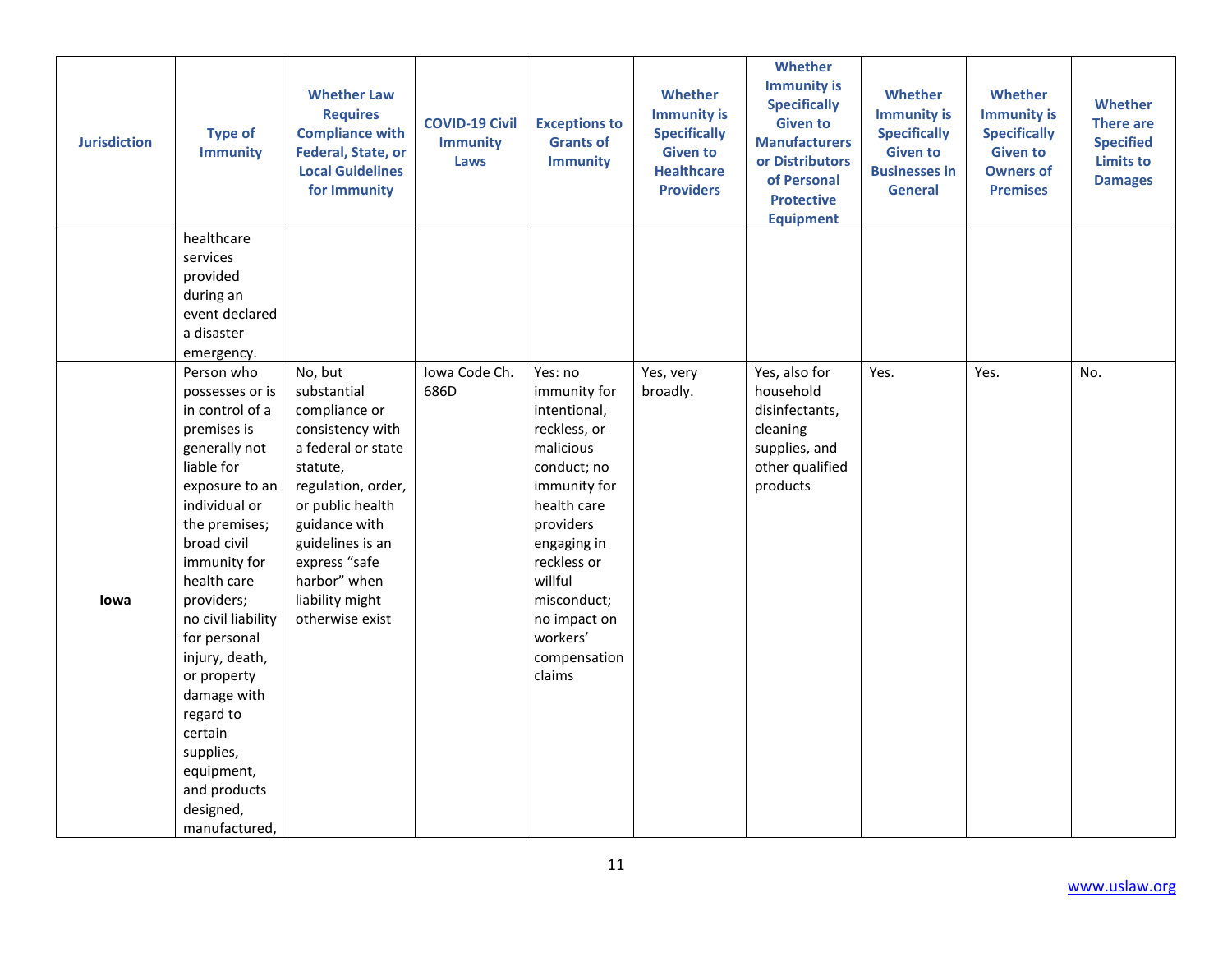| <b>Jurisdiction</b> | <b>Type of</b><br><b>Immunity</b>                                     | <b>Whether Law</b><br><b>Requires</b><br><b>Compliance with</b><br><b>Federal, State, or</b><br><b>Local Guidelines</b><br>for Immunity | <b>COVID-19 Civil</b><br><b>Immunity</b><br>Laws          | <b>Exceptions to</b><br><b>Grants of</b><br><b>Immunity</b> | <b>Whether</b><br><b>Immunity is</b><br><b>Specifically</b><br><b>Given to</b><br><b>Healthcare</b><br><b>Providers</b>                                                                                                                                                                                                                                                                           | Whether<br><b>Immunity is</b><br><b>Specifically</b><br><b>Given to</b><br><b>Manufacturers</b><br>or Distributors<br>of Personal<br><b>Protective</b><br><b>Equipment</b> | Whether<br><b>Immunity is</b><br><b>Specifically</b><br><b>Given to</b><br><b>Businesses in</b><br><b>General</b> | <b>Whether</b><br><b>Immunity is</b><br><b>Specifically</b><br><b>Given to</b><br><b>Owners of</b><br><b>Premises</b> | <b>Whether</b><br><b>There are</b><br><b>Specified</b><br><b>Limits to</b><br><b>Damages</b> |
|---------------------|-----------------------------------------------------------------------|-----------------------------------------------------------------------------------------------------------------------------------------|-----------------------------------------------------------|-------------------------------------------------------------|---------------------------------------------------------------------------------------------------------------------------------------------------------------------------------------------------------------------------------------------------------------------------------------------------------------------------------------------------------------------------------------------------|----------------------------------------------------------------------------------------------------------------------------------------------------------------------------|-------------------------------------------------------------------------------------------------------------------|-----------------------------------------------------------------------------------------------------------------------|----------------------------------------------------------------------------------------------|
|                     | labeled, sold,<br>distributed,<br>and donated<br>in response to       |                                                                                                                                         |                                                           |                                                             |                                                                                                                                                                                                                                                                                                                                                                                                   |                                                                                                                                                                            |                                                                                                                   |                                                                                                                       |                                                                                              |
| <b>Kansas</b>       | COVID-19<br>Immunity from<br>civil liability,<br>product<br>liability | Yes: immunity<br>from liability if<br>such person<br>acted in<br>substantial<br>compliance with<br>public health<br>directives          | 2020 Kansas<br>Laws 1st Sp.<br>Sess. Ch. 1<br>(H.B. 2016) | No.                                                         | Yes:<br>healthcare<br>professionals<br>immune from<br>civil liability for<br>damages,<br>administrative<br>fines or<br>penalties for<br>acts,<br>omissions,<br>healthcare<br>decisions or<br>the rendering<br>of or the<br>failure to<br>render<br>healthcare<br>services,<br>including<br>services that<br>are altered,<br>delayed or<br>withheld, as a<br>direct<br>response to<br>any state of | Yes.                                                                                                                                                                       | Yes.                                                                                                              | No.                                                                                                                   | No.                                                                                          |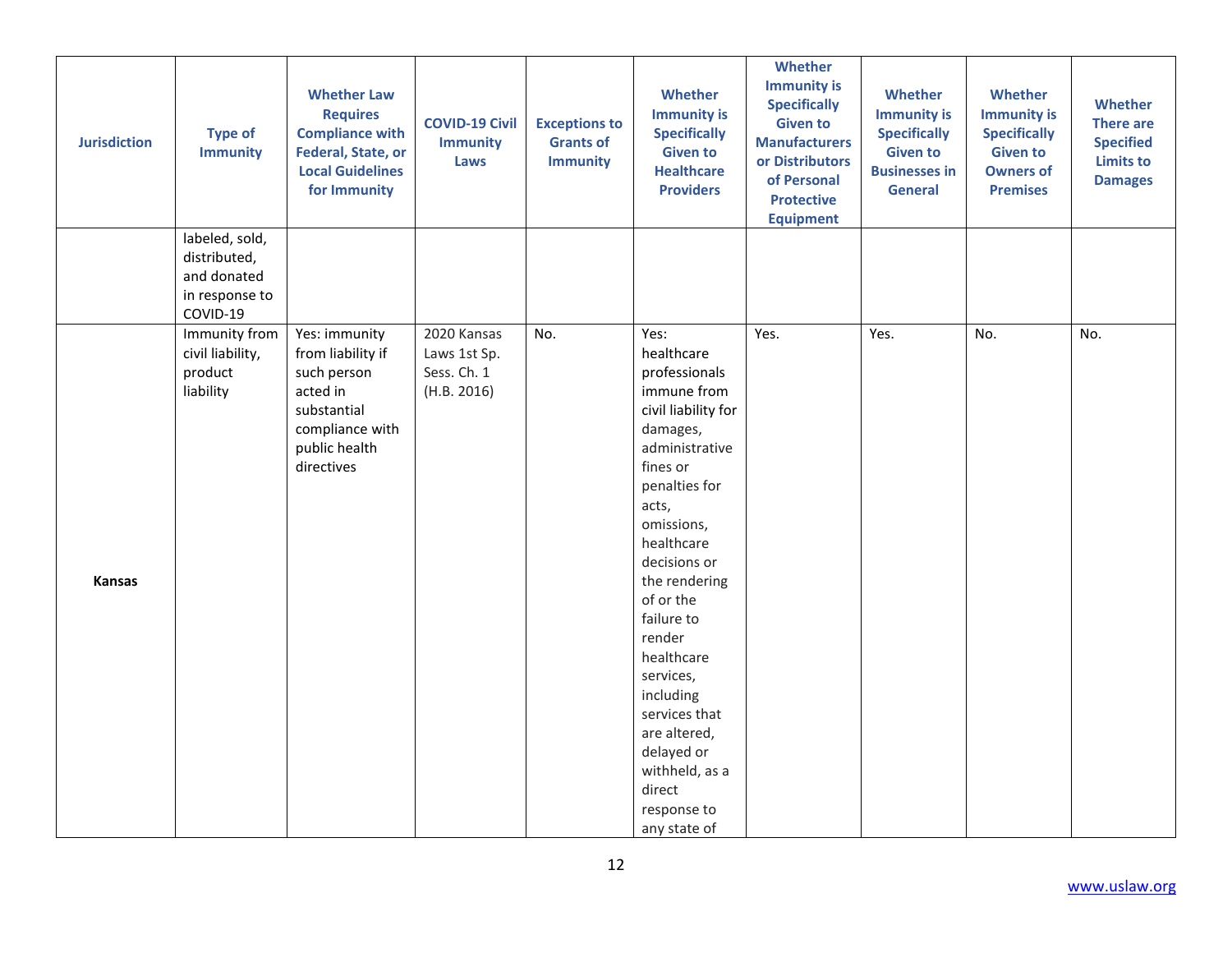| <b>Jurisdiction</b> | <b>Type of</b><br><b>Immunity</b>                                                                                                                                                                                                                                                                                       | <b>Whether Law</b><br><b>Requires</b><br><b>Compliance with</b><br>Federal, State, or<br><b>Local Guidelines</b><br>for Immunity                                                                                                                    | <b>COVID-19 Civil</b><br><b>Immunity</b><br>Laws                                                                   | <b>Exceptions to</b><br><b>Grants of</b><br><b>Immunity</b>                                                                                                                                                                                                                                                                                                                                     | Whether<br><b>Immunity is</b><br><b>Specifically</b><br><b>Given to</b><br><b>Healthcare</b><br><b>Providers</b> | <b>Whether</b><br><b>Immunity is</b><br><b>Specifically</b><br><b>Given to</b><br><b>Manufacturers</b><br>or Distributors<br>of Personal<br><b>Protective</b><br><b>Equipment</b> | Whether<br><b>Immunity is</b><br><b>Specifically</b><br><b>Given to</b><br><b>Businesses in</b><br><b>General</b> | Whether<br><b>Immunity is</b><br><b>Specifically</b><br><b>Given to</b><br><b>Owners of</b><br><b>Premises</b> | Whether<br><b>There are</b><br><b>Specified</b><br><b>Limits to</b><br><b>Damages</b> |
|---------------------|-------------------------------------------------------------------------------------------------------------------------------------------------------------------------------------------------------------------------------------------------------------------------------------------------------------------------|-----------------------------------------------------------------------------------------------------------------------------------------------------------------------------------------------------------------------------------------------------|--------------------------------------------------------------------------------------------------------------------|-------------------------------------------------------------------------------------------------------------------------------------------------------------------------------------------------------------------------------------------------------------------------------------------------------------------------------------------------------------------------------------------------|------------------------------------------------------------------------------------------------------------------|-----------------------------------------------------------------------------------------------------------------------------------------------------------------------------------|-------------------------------------------------------------------------------------------------------------------|----------------------------------------------------------------------------------------------------------------|---------------------------------------------------------------------------------------|
|                     |                                                                                                                                                                                                                                                                                                                         |                                                                                                                                                                                                                                                     |                                                                                                                    |                                                                                                                                                                                                                                                                                                                                                                                                 | disaster<br>emergency                                                                                            |                                                                                                                                                                                   |                                                                                                                   |                                                                                                                |                                                                                       |
| Kentucky            | Immunity for<br>ordinary<br>negligence for<br>personal injury<br>resulting from<br>healthcare<br>professional's<br>care or<br>treatment of<br>an individual;<br>defenses for<br>ordinary<br>negligence and<br>product<br>liability claims<br>regarding<br>protective<br>equipment or<br>personal<br>hygiene<br>supplies | Yes. If<br>healthcare<br>provider<br>prescribes or<br>dispenses<br>medicine to<br>combat COVID-<br>19 in accordance<br>with the federal<br>Right to Try Act,<br><b>United States</b><br>Public Law 115-<br>176, and KRS<br>217.5401 to<br>217.5408; | 2020 Kentucky<br>Laws Ch. 73<br>(SB 150); Ky.<br>Rev. Stat. Ann.<br>tit. XXVI, Ch.<br>334A, Refs &<br>Annos (West) | Healthcare<br>professional<br>must act as an<br>ordinary,<br>reasonable,<br>and prudent<br>healthcare<br>provider<br>under the<br>same or<br>similar<br>circumstances<br>businesses<br>must act in<br>good faith<br>and in an<br>ordinary,<br>reasonable,<br>and prudent<br>manner with<br>regard to<br>making or<br>providing<br>protective<br>equipment or<br>personal<br>hygiene<br>supplies | Yes.                                                                                                             | Yes: provides<br>defense to<br>ordinary<br>negligence and<br>product<br>liability                                                                                                 | No.                                                                                                               | No.                                                                                                            | No.                                                                                   |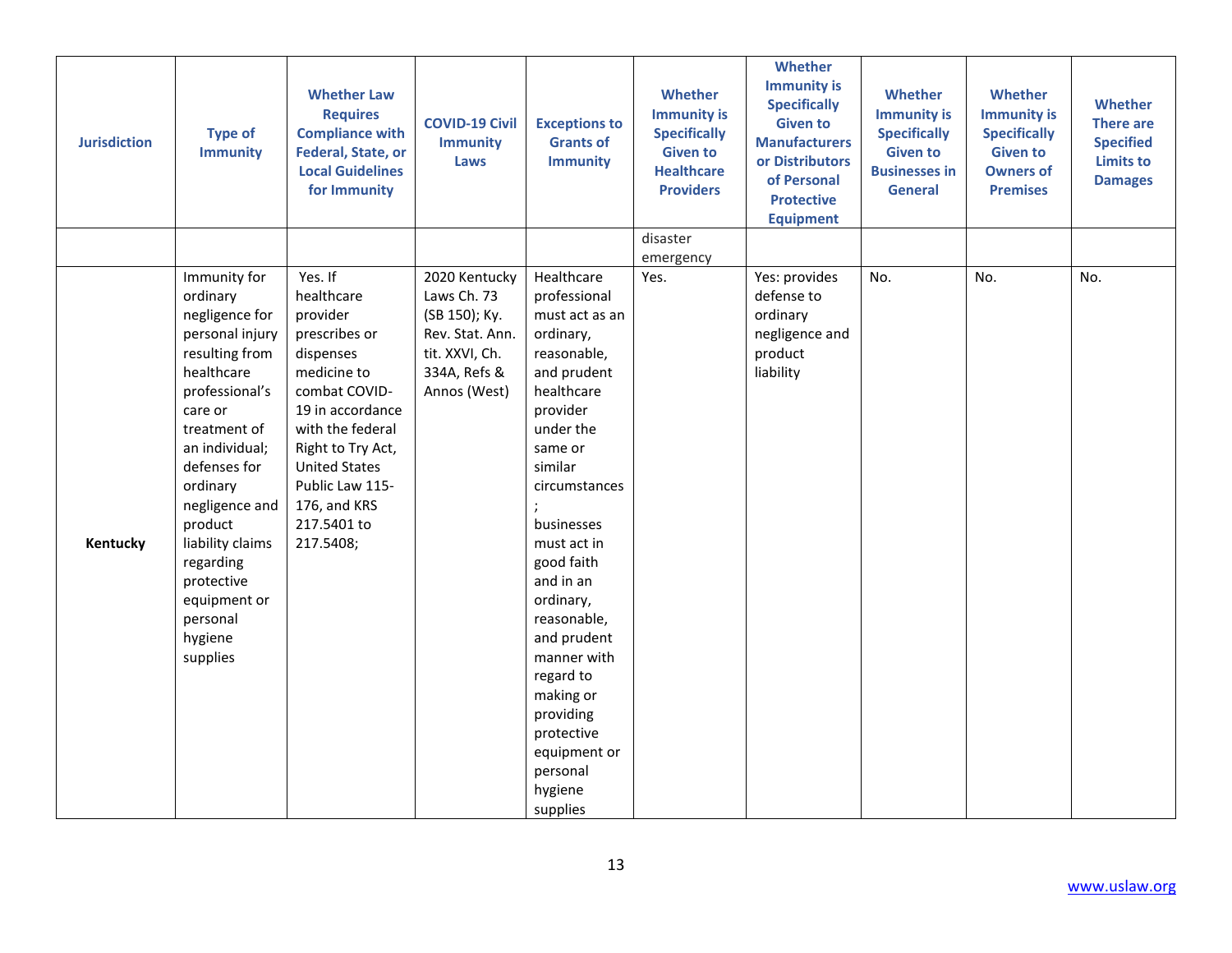| <b>Jurisdiction</b> | <b>Type of</b><br><b>Immunity</b>                                                                                                                                                                                                                                                                                                                                                                                                                                                         | <b>Whether Law</b><br><b>Requires</b><br><b>Compliance with</b><br>Federal, State, or<br><b>Local Guidelines</b><br>for Immunity | <b>COVID-19 Civil</b><br><b>Immunity</b><br>Laws                                                                                                                                                                                                                                                                                                                                                                                                                      | <b>Exceptions to</b><br><b>Grants of</b><br><b>Immunity</b>                                                                                                                                                                                           | <b>Whether</b><br><b>Immunity is</b><br><b>Specifically</b><br><b>Given to</b><br><b>Healthcare</b><br><b>Providers</b> | Whether<br><b>Immunity is</b><br><b>Specifically</b><br><b>Given to</b><br><b>Manufacturers</b><br>or Distributors<br>of Personal<br><b>Protective</b><br><b>Equipment</b> | <b>Whether</b><br><b>Immunity is</b><br><b>Specifically</b><br><b>Given to</b><br><b>Businesses in</b><br><b>General</b> | <b>Whether</b><br><b>Immunity is</b><br><b>Specifically</b><br><b>Given to</b><br><b>Owners of</b><br><b>Premises</b> | <b>Whether</b><br><b>There are</b><br><b>Specified</b><br><b>Limits to</b><br><b>Damages</b> |
|---------------------|-------------------------------------------------------------------------------------------------------------------------------------------------------------------------------------------------------------------------------------------------------------------------------------------------------------------------------------------------------------------------------------------------------------------------------------------------------------------------------------------|----------------------------------------------------------------------------------------------------------------------------------|-----------------------------------------------------------------------------------------------------------------------------------------------------------------------------------------------------------------------------------------------------------------------------------------------------------------------------------------------------------------------------------------------------------------------------------------------------------------------|-------------------------------------------------------------------------------------------------------------------------------------------------------------------------------------------------------------------------------------------------------|-------------------------------------------------------------------------------------------------------------------------|----------------------------------------------------------------------------------------------------------------------------------------------------------------------------|--------------------------------------------------------------------------------------------------------------------------|-----------------------------------------------------------------------------------------------------------------------|----------------------------------------------------------------------------------------------|
| Louisiana           | Generally, no<br>civil liability<br>for injury or<br>death<br>resulting from<br>COVID-19<br>exposure (e.g.,<br>no liability<br>stemming<br>from<br>operating a<br>restaurant,<br>general<br>business<br>operations,<br>events such as<br>sporting<br>events, etc.);<br>volunteers not<br>liable for<br>injury or death<br>to a person or<br>damage to<br>property to<br>the recipient<br>when<br>rendering<br>disaster relief,<br>recovery<br>services, or<br>products in<br>coordination | Yes.                                                                                                                             | La. Stat. Ann.<br>$\S$<br>17:439.1<br>(Effective<br>March 11,<br>2020) covers<br>schools; La.<br>Stat. Ann. §<br>17:3392<br>(Effective<br>March 11,<br>2020) covers<br>public and<br>nonpublic<br>postsecondary<br>education<br>systems; La.<br>Stat. Ann. §<br>29:773<br>(Effective<br>March 11,<br>2020) covers<br>business<br>operations;<br>La. Stat. Ann.<br>$\S$<br>29:774<br>(Effective<br>March 11,<br>2020) covers<br>restaurants;<br>La. Stat. Ann.<br>$\S$ | No immunity<br>in the event<br>of gross<br>negligence or<br>willful<br>misconduct;<br>no remedy in<br>tort against<br>employer for<br>employee<br>compensated<br>through<br>worker's<br>compensation<br>law unless the<br>exposure was<br>intentional | No.                                                                                                                     | Yes.                                                                                                                                                                       | Yes.                                                                                                                     | No.                                                                                                                   | No.                                                                                          |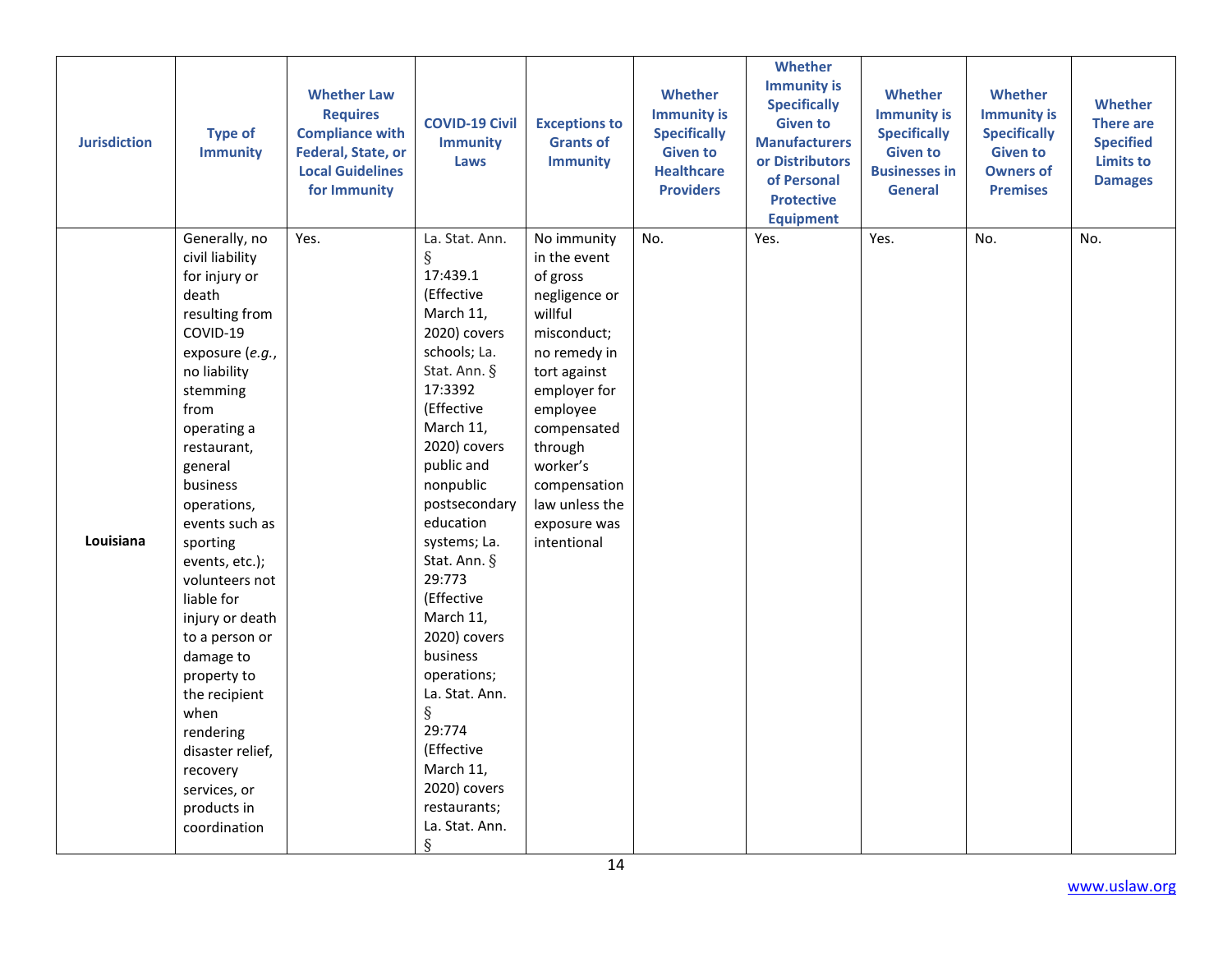| <b>Jurisdiction</b> | <b>Type of</b><br><b>Immunity</b> | <b>Whether Law</b><br><b>Requires</b><br><b>Compliance with</b><br>Federal, State, or<br><b>Local Guidelines</b><br>for Immunity | <b>COVID-19 Civil</b><br><b>Immunity</b><br>Laws | <b>Exceptions to</b><br><b>Grants of</b><br><b>Immunity</b> | <b>Whether</b><br><b>Immunity is</b><br><b>Specifically</b><br><b>Given to</b><br><b>Healthcare</b><br><b>Providers</b> | Whether<br><b>Immunity is</b><br><b>Specifically</b><br><b>Given to</b><br><b>Manufacturers</b><br>or Distributors<br>of Personal<br><b>Protective</b><br><b>Equipment</b> | Whether<br><b>Immunity is</b><br><b>Specifically</b><br><b>Given to</b><br><b>Businesses in</b><br><b>General</b> | Whether<br><b>Immunity is</b><br><b>Specifically</b><br><b>Given to</b><br><b>Owners of</b><br><b>Premises</b> | <b>Whether</b><br><b>There are</b><br><b>Specified</b><br><b>Limits to</b><br><b>Damages</b> |
|---------------------|-----------------------------------|----------------------------------------------------------------------------------------------------------------------------------|--------------------------------------------------|-------------------------------------------------------------|-------------------------------------------------------------------------------------------------------------------------|----------------------------------------------------------------------------------------------------------------------------------------------------------------------------|-------------------------------------------------------------------------------------------------------------------|----------------------------------------------------------------------------------------------------------------|----------------------------------------------------------------------------------------------|
|                     | with the state;                   |                                                                                                                                  | 9:2800.25                                        |                                                             |                                                                                                                         |                                                                                                                                                                            |                                                                                                                   |                                                                                                                |                                                                                              |
|                     | persons who                       |                                                                                                                                  | (Effective                                       |                                                             |                                                                                                                         |                                                                                                                                                                            |                                                                                                                   |                                                                                                                |                                                                                              |
|                     | render                            |                                                                                                                                  | March 11,                                        |                                                             |                                                                                                                         |                                                                                                                                                                            |                                                                                                                   |                                                                                                                |                                                                                              |
|                     | disaster relief,                  |                                                                                                                                  | 2020) covers                                     |                                                             |                                                                                                                         |                                                                                                                                                                            |                                                                                                                   |                                                                                                                |                                                                                              |
|                     | recovery                          |                                                                                                                                  | comprehensiv                                     |                                                             |                                                                                                                         |                                                                                                                                                                            |                                                                                                                   |                                                                                                                |                                                                                              |
|                     | services, or                      |                                                                                                                                  | e limited                                        |                                                             |                                                                                                                         |                                                                                                                                                                            |                                                                                                                   |                                                                                                                |                                                                                              |
|                     | products                          |                                                                                                                                  | liability for                                    |                                                             |                                                                                                                         |                                                                                                                                                                            |                                                                                                                   |                                                                                                                |                                                                                              |
|                     | outside of the                    |                                                                                                                                  | COVID claims;                                    |                                                             |                                                                                                                         |                                                                                                                                                                            |                                                                                                                   |                                                                                                                |                                                                                              |
|                     | typical course                    |                                                                                                                                  | La. Stat. Ann.                                   |                                                             |                                                                                                                         |                                                                                                                                                                            |                                                                                                                   |                                                                                                                |                                                                                              |
|                     | and scope of                      |                                                                                                                                  | $\S$                                             |                                                             |                                                                                                                         |                                                                                                                                                                            |                                                                                                                   |                                                                                                                |                                                                                              |
|                     | their                             |                                                                                                                                  | 29:735.3.1                                       |                                                             |                                                                                                                         |                                                                                                                                                                            |                                                                                                                   |                                                                                                                |                                                                                              |
|                     | operations in                     |                                                                                                                                  | (Effective                                       |                                                             |                                                                                                                         |                                                                                                                                                                            |                                                                                                                   |                                                                                                                |                                                                                              |
|                     | coordination                      |                                                                                                                                  | March 11,                                        |                                                             |                                                                                                                         |                                                                                                                                                                            |                                                                                                                   |                                                                                                                |                                                                                              |
|                     | with the                          |                                                                                                                                  | 2020) covers                                     |                                                             |                                                                                                                         |                                                                                                                                                                            |                                                                                                                   |                                                                                                                |                                                                                              |
|                     | government                        |                                                                                                                                  | volunteers; La.                                  |                                                             |                                                                                                                         |                                                                                                                                                                            |                                                                                                                   |                                                                                                                |                                                                                              |
|                     | are not liable                    |                                                                                                                                  | Stat. Ann. §                                     |                                                             |                                                                                                                         |                                                                                                                                                                            |                                                                                                                   |                                                                                                                |                                                                                              |
|                     | to the                            |                                                                                                                                  | 29:735.3.2                                       |                                                             |                                                                                                                         |                                                                                                                                                                            |                                                                                                                   |                                                                                                                |                                                                                              |
|                     | recipient for                     |                                                                                                                                  | (Effective                                       |                                                             |                                                                                                                         |                                                                                                                                                                            |                                                                                                                   |                                                                                                                |                                                                                              |
|                     | damage to the                     |                                                                                                                                  | March 11,                                        |                                                             |                                                                                                                         |                                                                                                                                                                            |                                                                                                                   |                                                                                                                |                                                                                              |
|                     | person or to                      |                                                                                                                                  | 2020) covers                                     |                                                             |                                                                                                                         |                                                                                                                                                                            |                                                                                                                   |                                                                                                                |                                                                                              |
|                     | property;                         |                                                                                                                                  | immunity for                                     |                                                             |                                                                                                                         |                                                                                                                                                                            |                                                                                                                   |                                                                                                                |                                                                                              |
|                     | Schools not                       |                                                                                                                                  | emergency                                        |                                                             |                                                                                                                         |                                                                                                                                                                            |                                                                                                                   |                                                                                                                |                                                                                              |
|                     | liable for civil                  |                                                                                                                                  | efforts                                          |                                                             |                                                                                                                         |                                                                                                                                                                            |                                                                                                                   |                                                                                                                |                                                                                              |
|                     | damages for                       |                                                                                                                                  |                                                  |                                                             |                                                                                                                         |                                                                                                                                                                            |                                                                                                                   |                                                                                                                |                                                                                              |
|                     | injury or death                   |                                                                                                                                  |                                                  |                                                             |                                                                                                                         |                                                                                                                                                                            |                                                                                                                   |                                                                                                                |                                                                                              |
|                     | resulting from                    |                                                                                                                                  |                                                  |                                                             |                                                                                                                         |                                                                                                                                                                            |                                                                                                                   |                                                                                                                |                                                                                              |
|                     | COVID-19                          |                                                                                                                                  |                                                  |                                                             |                                                                                                                         |                                                                                                                                                                            |                                                                                                                   |                                                                                                                |                                                                                              |
|                     | exposure or                       |                                                                                                                                  |                                                  |                                                             |                                                                                                                         |                                                                                                                                                                            |                                                                                                                   |                                                                                                                |                                                                                              |
|                     | effects in                        |                                                                                                                                  |                                                  |                                                             |                                                                                                                         |                                                                                                                                                                            |                                                                                                                   |                                                                                                                |                                                                                              |
|                     | response to                       |                                                                                                                                  |                                                  |                                                             |                                                                                                                         |                                                                                                                                                                            |                                                                                                                   |                                                                                                                |                                                                                              |
|                     | the COVID-19                      |                                                                                                                                  |                                                  |                                                             |                                                                                                                         |                                                                                                                                                                            |                                                                                                                   |                                                                                                                |                                                                                              |
|                     | emergency.                        |                                                                                                                                  |                                                  |                                                             |                                                                                                                         |                                                                                                                                                                            |                                                                                                                   |                                                                                                                |                                                                                              |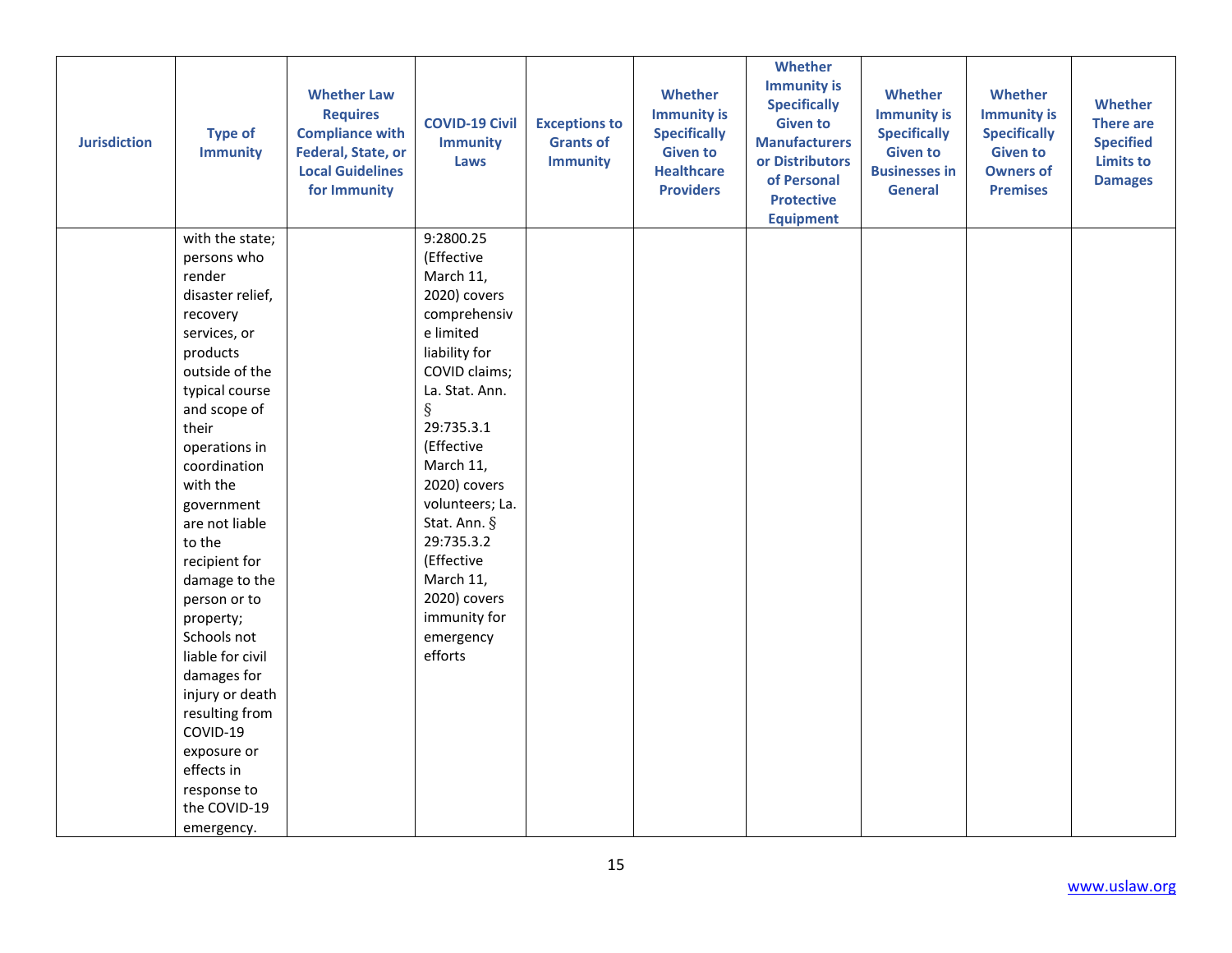| <b>Jurisdiction</b>  | <b>Type of</b><br><b>Immunity</b>                                                                                                                                                                                                                                                                           | <b>Whether Law</b><br><b>Requires</b><br><b>Compliance with</b><br>Federal, State, or<br><b>Local Guidelines</b><br>for Immunity                                                                                                                    | <b>COVID-19 Civil</b><br><b>Immunity</b><br>Laws                                    | <b>Exceptions to</b><br><b>Grants of</b><br><b>Immunity</b>                                                                                                                                                                                                                             | <b>Whether</b><br><b>Immunity is</b><br><b>Specifically</b><br><b>Given to</b><br><b>Healthcare</b><br><b>Providers</b> | Whether<br><b>Immunity is</b><br><b>Specifically</b><br><b>Given to</b><br><b>Manufacturers</b><br>or Distributors<br>of Personal<br><b>Protective</b><br><b>Equipment</b> | Whether<br><b>Immunity is</b><br><b>Specifically</b><br><b>Given to</b><br><b>Businesses in</b><br><b>General</b> | <b>Whether</b><br><b>Immunity is</b><br><b>Specifically</b><br><b>Given to</b><br><b>Owners of</b><br><b>Premises</b> | <b>Whether</b><br><b>There are</b><br><b>Specified</b><br><b>Limits to</b><br><b>Damages</b> |
|----------------------|-------------------------------------------------------------------------------------------------------------------------------------------------------------------------------------------------------------------------------------------------------------------------------------------------------------|-----------------------------------------------------------------------------------------------------------------------------------------------------------------------------------------------------------------------------------------------------|-------------------------------------------------------------------------------------|-----------------------------------------------------------------------------------------------------------------------------------------------------------------------------------------------------------------------------------------------------------------------------------------|-------------------------------------------------------------------------------------------------------------------------|----------------------------------------------------------------------------------------------------------------------------------------------------------------------------|-------------------------------------------------------------------------------------------------------------------|-----------------------------------------------------------------------------------------------------------------------|----------------------------------------------------------------------------------------------|
| <b>Maine</b>         | Not Applicable                                                                                                                                                                                                                                                                                              | Not Applicable                                                                                                                                                                                                                                      | Legislation not<br>yet enacted                                                      | Not<br>Applicable                                                                                                                                                                                                                                                                       | Not Applicable                                                                                                          | Not Applicable                                                                                                                                                             | <b>Not</b><br>Applicable                                                                                          | <b>Not</b><br>Applicable                                                                                              | Not<br>Applicable                                                                            |
| Maryland             | A health care<br>provider is<br>immune from<br>civil or<br>criminal<br>liability during<br>health<br>emergency                                                                                                                                                                                              | The health care<br>provider is<br>required to act in<br>good faith, and<br>there must be a<br>catastrophic<br>health<br>emergency<br>proclamation.                                                                                                  | Maryland<br>Code, Public<br>Safety § 14-<br>3A-06<br>(effective<br>2004)            | The health<br>care provider<br>must act in<br>good faith.                                                                                                                                                                                                                               | Yes.                                                                                                                    | No.                                                                                                                                                                        | No.                                                                                                               | No.                                                                                                                   | No.                                                                                          |
| <b>Massachusetts</b> | Healthcare<br>professionals<br>and healthcare<br>facilities are<br>immune from<br>suit and civil<br>liability for any<br>damages<br>when<br>arranging for<br>or providing<br>care or<br>treatment for<br>an individual is<br>impacted by<br>the healthcare<br>facility's or<br>healthcare<br>professional's | Healthcare<br>professional or<br>healthcare<br>facility acting in<br>good faith must<br>arrange for or<br>provide<br>healthcare<br>services pursuant<br>to a COVID-19<br>emergency rule<br>and in<br>accordance with<br>otherwise<br>applicable law | 2020 Mass.<br>Legis. Serv.<br>Ch. 64 (S.B.<br>2640)<br>(Approved<br>April 17, 2020) | Requirement<br>that<br>healthcare<br>professional<br>or healthcare<br>facility act in<br>good faith;<br>no immunity<br>for damages<br>caused by a<br>volunteer<br>organization's<br>gross<br>negligence,<br>recklessness<br>or conduct<br>with an intent<br>to harm; no<br>immunity for | Yes:<br>healthcare<br>professionals<br>and healthcare<br>facilities                                                     | No.                                                                                                                                                                        | No.                                                                                                               | No.                                                                                                                   | No.                                                                                          |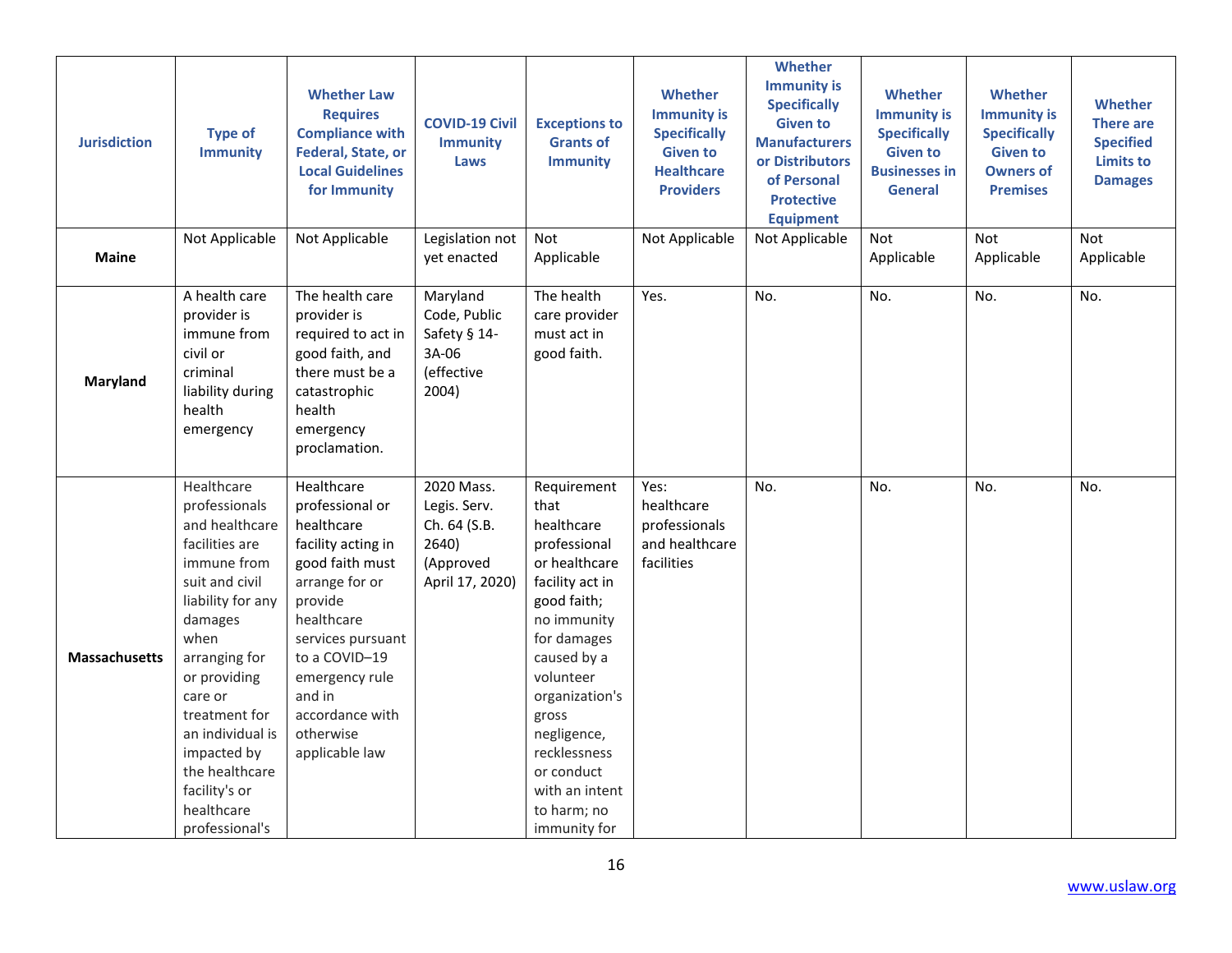| <b>Type of</b><br><b>Jurisdiction</b><br><b>Immunity</b>                                                                                                                                                                                                                                                                                                                                                                                                                         | <b>Whether Law</b><br><b>Requires</b><br><b>Compliance with</b><br>Federal, State, or<br><b>Local Guidelines</b><br>for Immunity | <b>COVID-19 Civil</b><br><b>Immunity</b><br>Laws | <b>Exceptions to</b><br><b>Grants of</b><br><b>Immunity</b>                                                                                                                                                                                                                                                                         | Whether<br><b>Immunity is</b><br><b>Specifically</b><br><b>Given to</b><br><b>Healthcare</b><br><b>Providers</b> | Whether<br><b>Immunity is</b><br><b>Specifically</b><br><b>Given to</b><br><b>Manufacturers</b><br>or Distributors<br>of Personal<br><b>Protective</b><br><b>Equipment</b> | Whether<br><b>Immunity is</b><br><b>Specifically</b><br><b>Given to</b><br><b>Businesses in</b><br><b>General</b> | <b>Whether</b><br><b>Immunity is</b><br><b>Specifically</b><br><b>Given to</b><br><b>Owners of</b><br><b>Premises</b> | <b>Whether</b><br><b>There are</b><br><b>Specified</b><br><b>Limits to</b><br><b>Damages</b> |
|----------------------------------------------------------------------------------------------------------------------------------------------------------------------------------------------------------------------------------------------------------------------------------------------------------------------------------------------------------------------------------------------------------------------------------------------------------------------------------|----------------------------------------------------------------------------------------------------------------------------------|--------------------------------------------------|-------------------------------------------------------------------------------------------------------------------------------------------------------------------------------------------------------------------------------------------------------------------------------------------------------------------------------------|------------------------------------------------------------------------------------------------------------------|----------------------------------------------------------------------------------------------------------------------------------------------------------------------------|-------------------------------------------------------------------------------------------------------------------|-----------------------------------------------------------------------------------------------------------------------|----------------------------------------------------------------------------------------------|
| decisions or<br>activities in<br>response to<br>treatment<br>conditions<br>resulting from<br>the COVID-19<br>outbreak or<br>COVID-19<br>emergency<br>rules;<br>volunteer<br>organization<br>are immune<br>from suit and<br>civil liability<br>for any<br>damages<br>occurring in or<br>at the<br>volunteer<br>organization's<br>facility where<br>the damage<br>arises from<br>use of the<br>facility for the<br>commonwealt<br>h's response<br>and activities<br>related to the |                                                                                                                                  |                                                  | damage<br>caused by a<br>health care<br>professional's<br>or health care<br>facility's gross<br>negligence,<br>recklessness<br>or conduct<br>with an intent<br>to harm or<br>discriminate<br>based on<br>race,<br>ethnicity,<br>national<br>origin,<br>religion,<br>disability,<br>sexual<br>orientation,<br>or gender<br>identity; |                                                                                                                  |                                                                                                                                                                            |                                                                                                                   |                                                                                                                       |                                                                                              |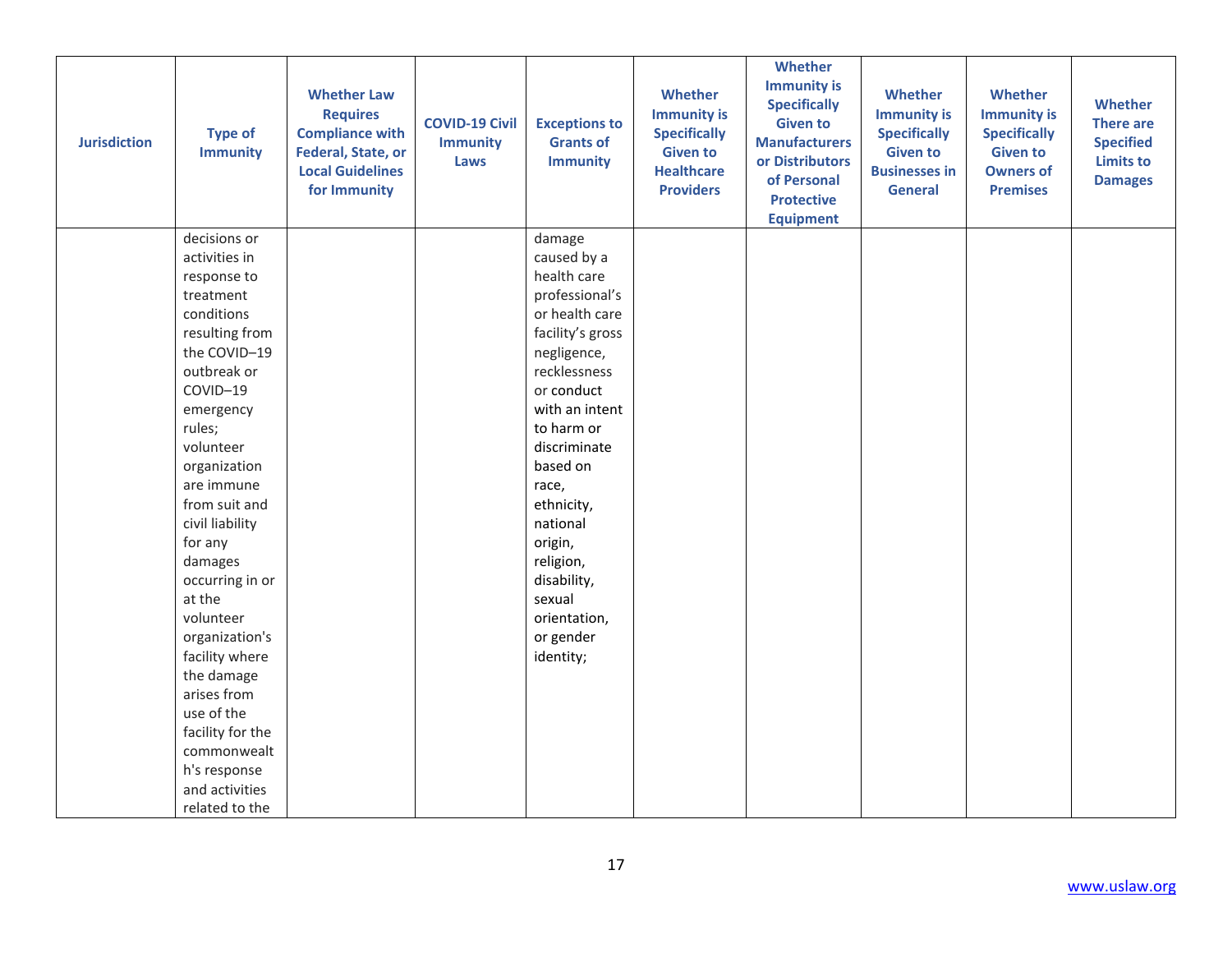| <b>Jurisdiction</b> | <b>Type of</b><br><b>Immunity</b>                                                                                                                                                                                                                                                                                                                                                                                                                       | <b>Whether Law</b><br><b>Requires</b><br><b>Compliance with</b><br>Federal, State, or<br><b>Local Guidelines</b><br>for Immunity | <b>COVID-19 Civil</b><br><b>Immunity</b><br>Laws                 | <b>Exceptions to</b><br><b>Grants of</b><br><b>Immunity</b>                                                                          | Whether<br><b>Immunity is</b><br><b>Specifically</b><br><b>Given to</b><br><b>Healthcare</b><br><b>Providers</b> | Whether<br><b>Immunity is</b><br><b>Specifically</b><br><b>Given to</b><br><b>Manufacturers</b><br>or Distributors<br>of Personal<br><b>Protective</b><br><b>Equipment</b> | <b>Whether</b><br><b>Immunity is</b><br><b>Specifically</b><br><b>Given to</b><br><b>Businesses in</b><br><b>General</b> | Whether<br><b>Immunity is</b><br><b>Specifically</b><br><b>Given to</b><br><b>Owners of</b><br><b>Premises</b> | Whether<br><b>There are</b><br><b>Specified</b><br><b>Limits to</b><br><b>Damages</b> |
|---------------------|---------------------------------------------------------------------------------------------------------------------------------------------------------------------------------------------------------------------------------------------------------------------------------------------------------------------------------------------------------------------------------------------------------------------------------------------------------|----------------------------------------------------------------------------------------------------------------------------------|------------------------------------------------------------------|--------------------------------------------------------------------------------------------------------------------------------------|------------------------------------------------------------------------------------------------------------------|----------------------------------------------------------------------------------------------------------------------------------------------------------------------------|--------------------------------------------------------------------------------------------------------------------------|----------------------------------------------------------------------------------------------------------------|---------------------------------------------------------------------------------------|
|                     | COVID-19                                                                                                                                                                                                                                                                                                                                                                                                                                                |                                                                                                                                  |                                                                  |                                                                                                                                      |                                                                                                                  |                                                                                                                                                                            |                                                                                                                          |                                                                                                                |                                                                                       |
| Michigan            | emergency<br>Unlicensed<br>volunteers or<br>students at a<br>designated<br>healthcare<br>facility who<br>perform<br>activities in<br>support of this<br>state's<br>response to<br>the COVID-19<br>pandemic are<br>given the<br>same rights<br>and<br>immunities as<br>provided by<br>law for the<br>employees<br>under MCL<br>30.411(1)(c);<br>Immunity for<br>licensed<br>healthcare<br>professionals<br>and<br>designated<br>healthcare<br>facilities | No.                                                                                                                              | 2019 Michigan<br>Executive<br>Order 20-61<br>(April 26,<br>2020) | No immunity<br>if licensed<br>healthcare<br>professional<br>or designated<br>healthcare<br>facility acts<br>with gross<br>negligence | Yes.                                                                                                             | No.                                                                                                                                                                        | No.                                                                                                                      | No.                                                                                                            | No.                                                                                   |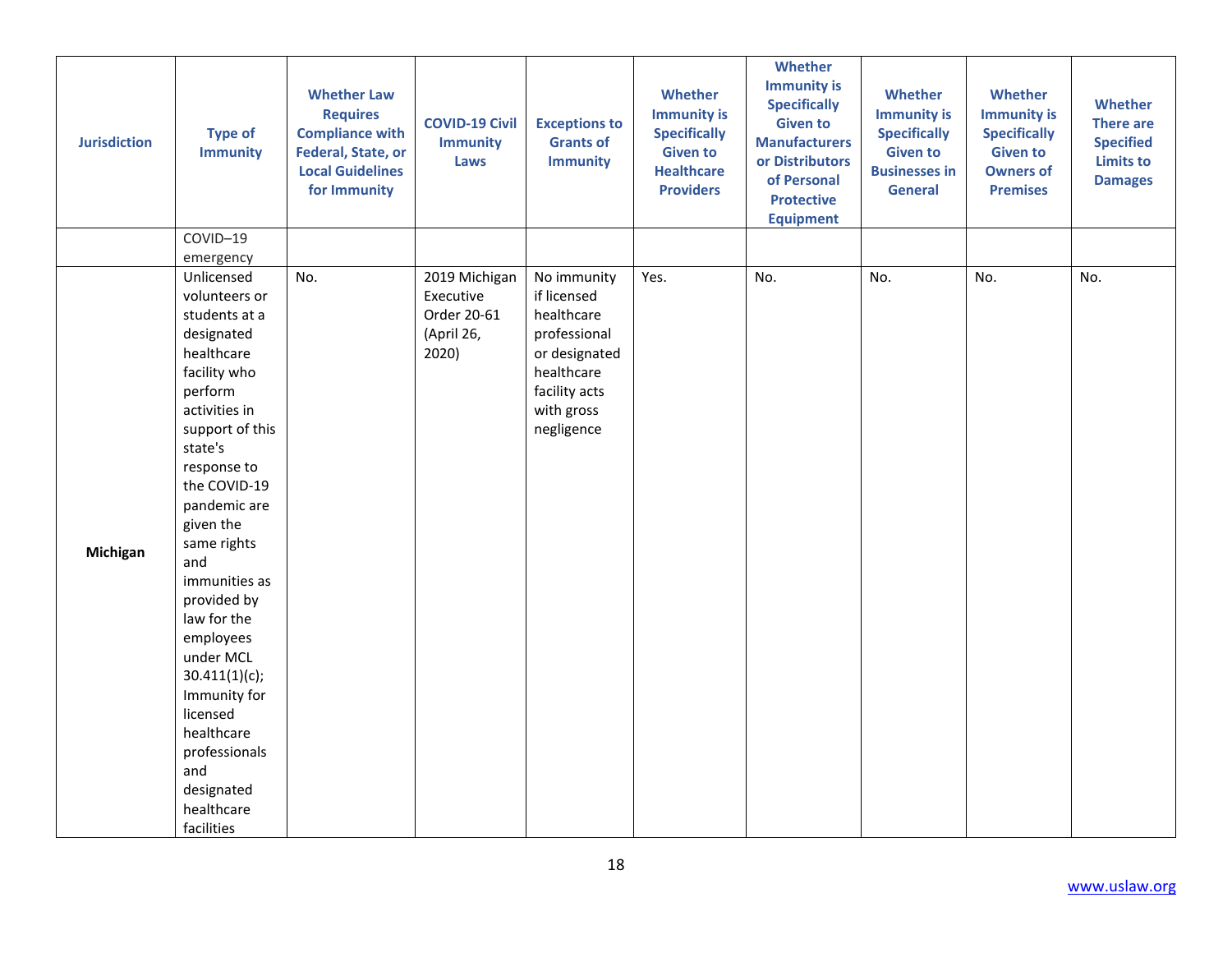| <b>Jurisdiction</b> | <b>Type of</b><br><b>Immunity</b>                                                                                                                                                          | <b>Whether Law</b><br><b>Requires</b><br><b>Compliance with</b><br><b>Federal, State, or</b><br><b>Local Guidelines</b><br>for Immunity                            | <b>COVID-19 Civil</b><br><b>Immunity</b><br>Laws                                                                                       | <b>Exceptions to</b><br><b>Grants of</b><br><b>Immunity</b>                                             | <b>Whether</b><br><b>Immunity is</b><br><b>Specifically</b><br><b>Given to</b><br><b>Healthcare</b><br><b>Providers</b> | Whether<br><b>Immunity is</b><br><b>Specifically</b><br><b>Given to</b><br><b>Manufacturers</b><br>or Distributors<br>of Personal<br><b>Protective</b><br><b>Equipment</b>                                                                 | <b>Whether</b><br><b>Immunity is</b><br><b>Specifically</b><br><b>Given to</b><br><b>Businesses in</b><br><b>General</b> | <b>Whether</b><br><b>Immunity is</b><br><b>Specifically</b><br><b>Given to</b><br><b>Owners of</b><br><b>Premises</b> | <b>Whether</b><br><b>There are</b><br><b>Specified</b><br><b>Limits to</b><br><b>Damages</b> |
|---------------------|--------------------------------------------------------------------------------------------------------------------------------------------------------------------------------------------|--------------------------------------------------------------------------------------------------------------------------------------------------------------------|----------------------------------------------------------------------------------------------------------------------------------------|---------------------------------------------------------------------------------------------------------|-------------------------------------------------------------------------------------------------------------------------|--------------------------------------------------------------------------------------------------------------------------------------------------------------------------------------------------------------------------------------------|--------------------------------------------------------------------------------------------------------------------------|-----------------------------------------------------------------------------------------------------------------------|----------------------------------------------------------------------------------------------|
|                     | providing<br>medical<br>services in<br>support of this<br>state's<br>response to<br>the COVID-19<br>pandemic for<br>injuries<br>sustained by a<br>person by<br>reason of<br>those services |                                                                                                                                                                    |                                                                                                                                        |                                                                                                         |                                                                                                                         |                                                                                                                                                                                                                                            |                                                                                                                          |                                                                                                                       |                                                                                              |
| <b>Minnesota</b>    | Not Applicable                                                                                                                                                                             | Not Applicable                                                                                                                                                     | Legislation not<br>yet enacted                                                                                                         | Not<br>Applicable                                                                                       | Not Applicable                                                                                                          | Not Applicable                                                                                                                                                                                                                             | Not<br>Applicable                                                                                                        | <b>Not</b><br>Applicable                                                                                              | Not<br>Applicable                                                                            |
| Mississippi         | Immunity from<br>suits for civil<br>damages;<br>Immunity for<br>healthcare<br>professional or<br>facilities;<br>Immunity from<br>product<br>liability                                      | Yes: immunity<br>from suit for civil<br>damages<br>regarding<br>premises owners<br>where<br>attempting to<br>follow applicable<br>health guidance<br>in good faith | 2020<br>Appendix:<br>Undesignated<br>2020<br>Legislative<br>Enactments<br>Laws 2020,<br>S.B. 3049<br>(Effective:<br>March 14,<br>2020) | Yes: no<br>immunity<br>when acting<br>with actual<br>malice or<br>willful,<br>intentional<br>misconduct | Yes.                                                                                                                    | Yes: immunity<br>from suits for<br>civil damages<br>for injuries<br>related to<br>alleged or<br>potential<br>exposure to<br>Covid-19<br>caused by the<br>disinfecting or<br>cleaning<br>supplies of<br>personal<br>protective<br>equipment | Yes.                                                                                                                     | Yes.                                                                                                                  | No.                                                                                          |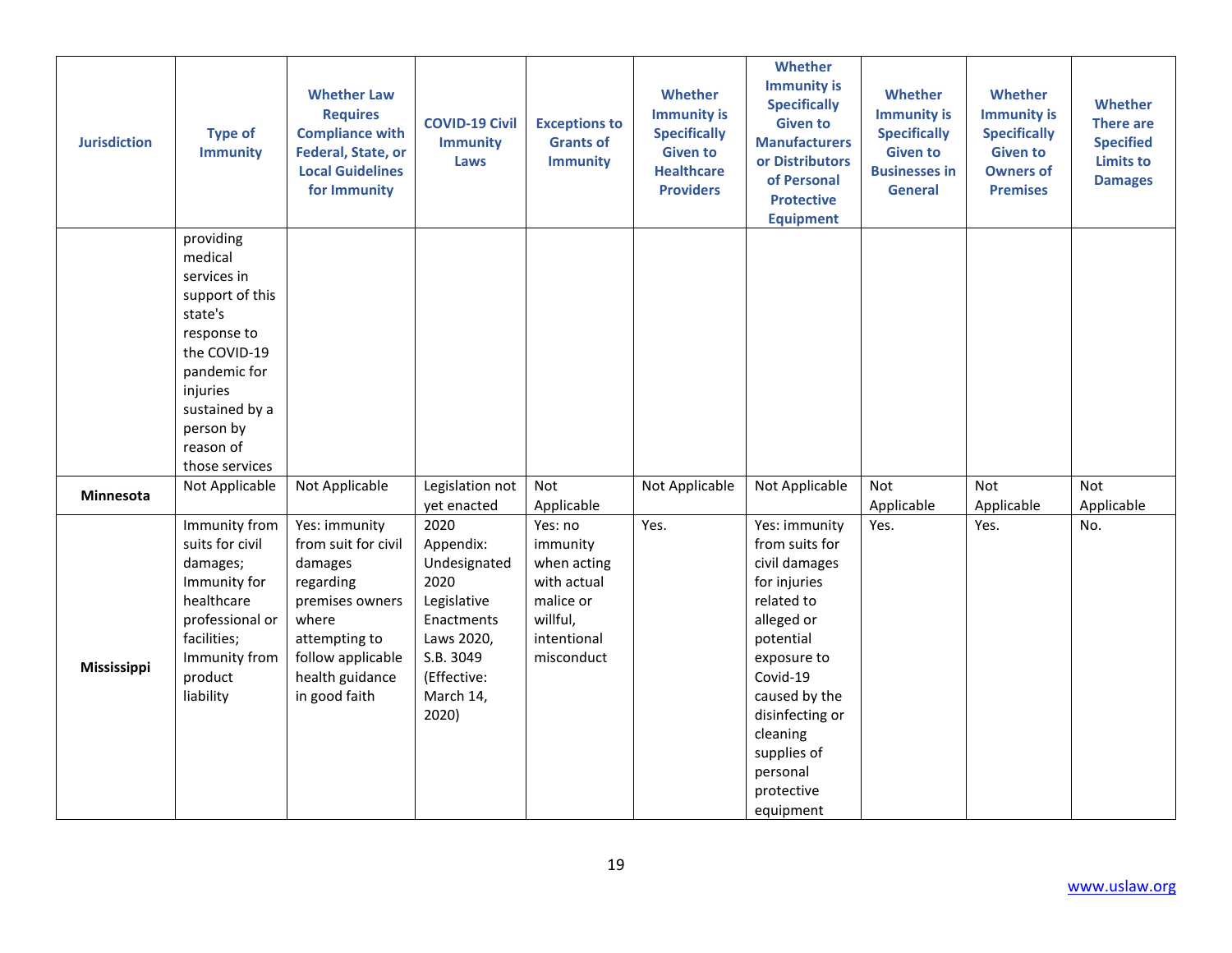| <b>Jurisdiction</b>     | <b>Type of</b><br><b>Immunity</b>                                                                                                                                                                                                                     | <b>Whether Law</b><br><b>Requires</b><br><b>Compliance with</b><br><b>Federal, State, or</b><br><b>Local Guidelines</b><br>for Immunity | <b>COVID-19 Civil</b><br><b>Immunity</b><br>Laws                                                        | <b>Exceptions to</b><br><b>Grants of</b><br><b>Immunity</b>                                                         | <b>Whether</b><br><b>Immunity is</b><br><b>Specifically</b><br><b>Given to</b><br><b>Healthcare</b><br><b>Providers</b> | Whether<br><b>Immunity is</b><br><b>Specifically</b><br><b>Given to</b><br><b>Manufacturers</b><br>or Distributors<br>of Personal<br><b>Protective</b><br><b>Equipment</b> | <b>Whether</b><br><b>Immunity is</b><br><b>Specifically</b><br><b>Given to</b><br><b>Businesses in</b><br><b>General</b> | <b>Whether</b><br><b>Immunity is</b><br><b>Specifically</b><br><b>Given to</b><br><b>Owners of</b><br><b>Premises</b> | <b>Whether</b><br><b>There are</b><br><b>Specified</b><br><b>Limits to</b><br><b>Damages</b> |
|-------------------------|-------------------------------------------------------------------------------------------------------------------------------------------------------------------------------------------------------------------------------------------------------|-----------------------------------------------------------------------------------------------------------------------------------------|---------------------------------------------------------------------------------------------------------|---------------------------------------------------------------------------------------------------------------------|-------------------------------------------------------------------------------------------------------------------------|----------------------------------------------------------------------------------------------------------------------------------------------------------------------------|--------------------------------------------------------------------------------------------------------------------------|-----------------------------------------------------------------------------------------------------------------------|----------------------------------------------------------------------------------------------|
| <b>Missouri</b>         | Not Applicable                                                                                                                                                                                                                                        | Not Applicable                                                                                                                          | Legislation not<br>yet enacted                                                                          | Not<br>Applicable                                                                                                   | Not Applicable                                                                                                          | Not Applicable                                                                                                                                                             | <b>Not</b><br>Applicable                                                                                                 | <b>Not</b><br>Applicable                                                                                              | Not<br>Applicable                                                                            |
| Montana                 | Not Applicable                                                                                                                                                                                                                                        | Not Applicable                                                                                                                          | Legislation not<br>yet enacted                                                                          | <b>Not</b><br>Applicable                                                                                            | Not Applicable                                                                                                          | Not Applicable                                                                                                                                                             | <b>Not</b><br>Applicable                                                                                                 | <b>Not</b><br>Applicable                                                                                              | <b>Not</b><br>Applicable                                                                     |
| <b>Nebraska</b>         | Not Applicable                                                                                                                                                                                                                                        | Not Applicable                                                                                                                          | Legislation not<br>yet enacted                                                                          | Not<br>Applicable                                                                                                   | Not Applicable                                                                                                          | Not Applicable                                                                                                                                                             | Not.<br>Applicable                                                                                                       | <b>Not</b><br>Applicable                                                                                              | <b>Not</b><br>Applicable                                                                     |
| <b>Nevada</b>           | Immunity for<br>civil actions for<br>personal injury<br>or death as a<br>result of<br>exposure to<br>COVID-19<br>while on<br>premises<br>owned or<br>operated by<br>an entity or<br>during an<br>activity<br>conducted or<br>managed by<br>the entity | No immunity if<br>the entity was<br>not in substantial<br>compliance with<br>controlling<br>health standards                            | 2020 Nevada<br>Laws 32 <sup>nd</sup> Sp.<br>Sess. Ch. 8<br>(S.B. 4)<br>(Approved<br>August 11,<br>2020) | Yes: Immunity<br>unless the<br>entity<br>violated<br>controlling<br>health<br>standards<br>with gross<br>negligence | No.                                                                                                                     | No.                                                                                                                                                                        | Yes.                                                                                                                     | Yes.                                                                                                                  | No.                                                                                          |
| <b>New</b><br>Hampshire | On April 22,<br>2020 New<br>Hampshire<br>Attorney<br>General<br>Gordon<br>MacDonald                                                                                                                                                                   | Per AG Opinion<br>2020-01,<br>reasonable steps<br>to implement<br>state of<br>emergency<br>orders, rules, and                           | N.H. RSA 21-<br>P:41 (effective<br>2002); new<br>legislation has<br>not yet been<br>enacted             | Not<br>Applicable                                                                                                   | Yes.                                                                                                                    | No.                                                                                                                                                                        | No.                                                                                                                      | No.                                                                                                                   | No.                                                                                          |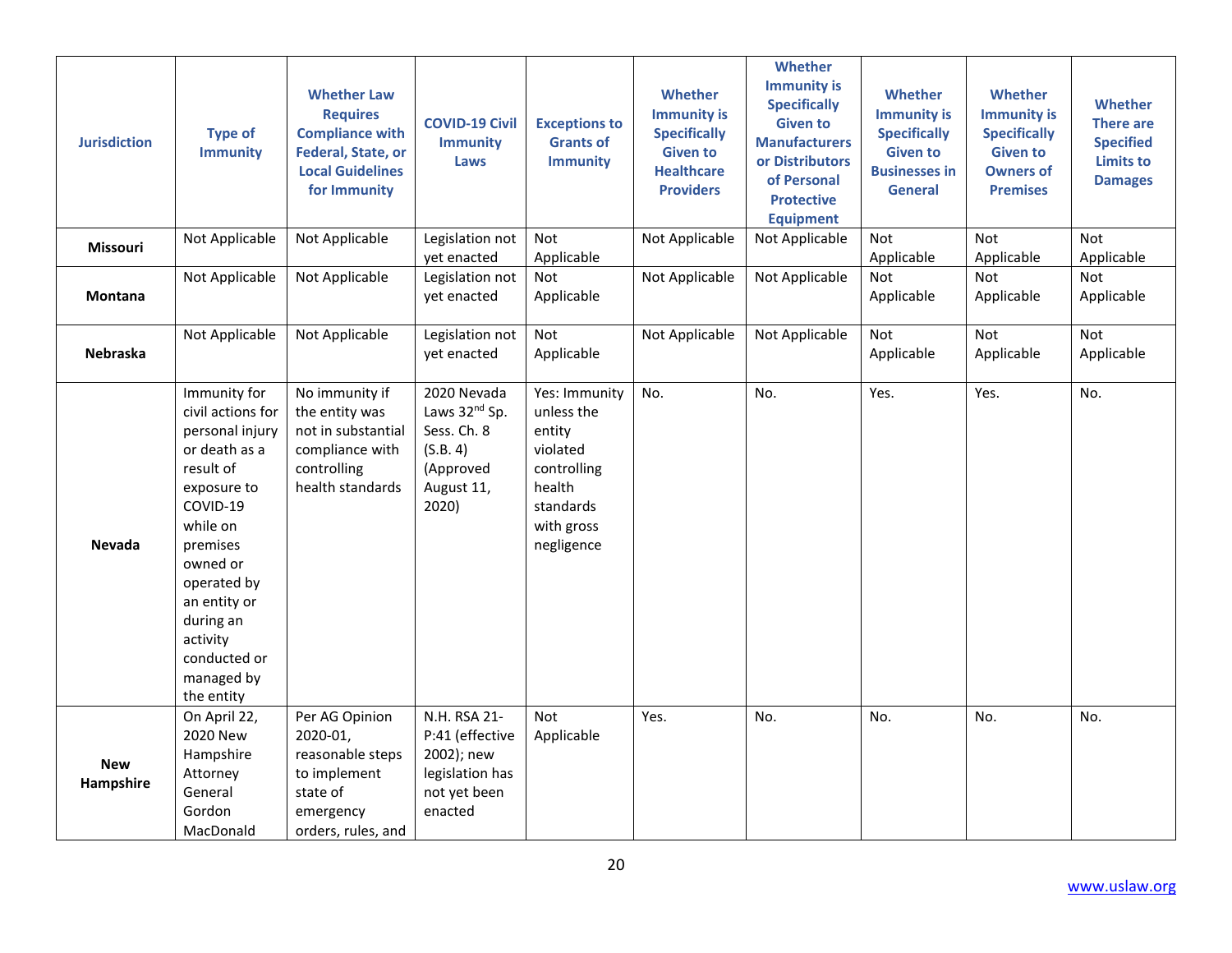| <b>Jurisdiction</b> | <b>Type of</b><br><b>Immunity</b>                                                                                                                                                                                                                  | <b>Whether Law</b><br><b>Requires</b><br><b>Compliance with</b><br>Federal, State, or<br><b>Local Guidelines</b><br>for Immunity                                                                 | <b>COVID-19 Civil</b><br><b>Immunity</b><br>Laws                                                         | <b>Exceptions to</b><br><b>Grants of</b><br><b>Immunity</b>                                                                                                                                            | <b>Whether</b><br><b>Immunity is</b><br><b>Specifically</b><br><b>Given to</b><br><b>Healthcare</b><br><b>Providers</b> | Whether<br><b>Immunity is</b><br><b>Specifically</b><br><b>Given to</b><br><b>Manufacturers</b><br>or Distributors<br>of Personal<br><b>Protective</b><br><b>Equipment</b> | <b>Whether</b><br><b>Immunity is</b><br><b>Specifically</b><br><b>Given to</b><br><b>Businesses in</b><br><b>General</b> | <b>Whether</b><br><b>Immunity is</b><br><b>Specifically</b><br><b>Given to</b><br><b>Owners of</b><br><b>Premises</b> | <b>Whether</b><br><b>There are</b><br><b>Specified</b><br><b>Limits to</b><br><b>Damages</b> |
|---------------------|----------------------------------------------------------------------------------------------------------------------------------------------------------------------------------------------------------------------------------------------------|--------------------------------------------------------------------------------------------------------------------------------------------------------------------------------------------------|----------------------------------------------------------------------------------------------------------|--------------------------------------------------------------------------------------------------------------------------------------------------------------------------------------------------------|-------------------------------------------------------------------------------------------------------------------------|----------------------------------------------------------------------------------------------------------------------------------------------------------------------------|--------------------------------------------------------------------------------------------------------------------------|-----------------------------------------------------------------------------------------------------------------------|----------------------------------------------------------------------------------------------|
|                     | issued AG<br>Opinion 2020-<br>01 finding that<br>health<br>facilities and<br>emergency<br>management<br>officials taking<br>reasonable<br>steps to<br>prevent<br>spread of<br>COVID-19<br>would benefit<br>from the<br>immunity of<br>RSA 21-P:41. | waivers that<br>prepared the<br>State to<br>adequately treat<br>patients and to<br>prevent the<br>overburdening of<br>existing<br>resources is<br>required to<br>benefit from civil<br>immunity. |                                                                                                          |                                                                                                                                                                                                        |                                                                                                                         |                                                                                                                                                                            |                                                                                                                          |                                                                                                                       |                                                                                              |
| <b>New Jersey</b>   | No criminal or<br>civil liability<br>for healthcare<br>facilities or<br>systems for<br>damages from<br>injury or death<br>in connection<br>with the<br>allocation of<br>mechanical<br>ventilators or<br>other scare<br>medical<br>resources        | Healthcare<br>facilities or<br>systems must<br>adopt and<br>adhere to a scare<br>critical resource<br>allocation policy                                                                          | 2020 New<br>Jersey Sess.<br>Law Serv. Ch.<br>18 (Senate<br>2333)<br>(Retroactive<br>to March 9,<br>2020) | No immunity<br>for act or<br>omission of<br>healthcare<br>professional<br>constituting a<br>crime, actual<br>fraud, actual<br>malice gross<br>negligence,<br>recklessness,<br>or willful<br>misconduct | Yes.                                                                                                                    | No.                                                                                                                                                                        | No.                                                                                                                      | No.                                                                                                                   | No.                                                                                          |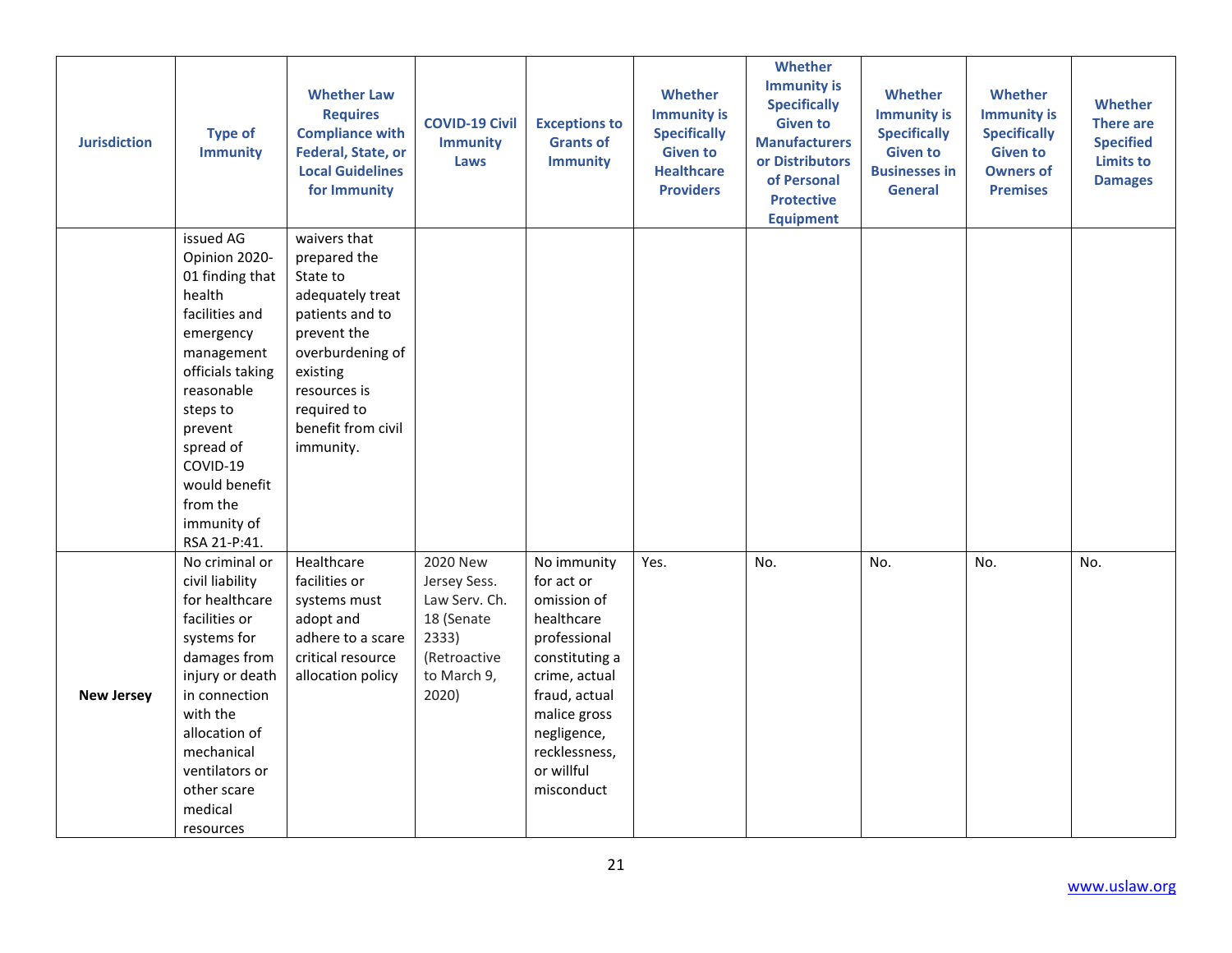| <b>Jurisdiction</b> | <b>Type of</b><br><b>Immunity</b>                                                                                                                                                                                                                                                                                                                                                                                                                                        | <b>Whether Law</b><br><b>Requires</b><br><b>Compliance with</b><br>Federal, State, or<br><b>Local Guidelines</b><br>for Immunity                                                                                                               | <b>COVID-19 Civil</b><br><b>Immunity</b><br>Laws                                                                                                                                                                                        | <b>Exceptions to</b><br><b>Grants of</b><br><b>Immunity</b>                                                                                                                                                                                                                                                                                                                                                | <b>Whether</b><br><b>Immunity is</b><br><b>Specifically</b><br><b>Given to</b><br><b>Healthcare</b><br><b>Providers</b> | Whether<br><b>Immunity is</b><br><b>Specifically</b><br><b>Given to</b><br><b>Manufacturers</b><br>or Distributors<br>of Personal<br><b>Protective</b><br><b>Equipment</b> | <b>Whether</b><br><b>Immunity is</b><br><b>Specifically</b><br><b>Given to</b><br><b>Businesses in</b><br><b>General</b> | <b>Whether</b><br><b>Immunity is</b><br><b>Specifically</b><br><b>Given to</b><br><b>Owners of</b><br><b>Premises</b> | <b>Whether</b><br><b>There are</b><br><b>Specified</b><br><b>Limits to</b><br><b>Damages</b> |
|---------------------|--------------------------------------------------------------------------------------------------------------------------------------------------------------------------------------------------------------------------------------------------------------------------------------------------------------------------------------------------------------------------------------------------------------------------------------------------------------------------|------------------------------------------------------------------------------------------------------------------------------------------------------------------------------------------------------------------------------------------------|-----------------------------------------------------------------------------------------------------------------------------------------------------------------------------------------------------------------------------------------|------------------------------------------------------------------------------------------------------------------------------------------------------------------------------------------------------------------------------------------------------------------------------------------------------------------------------------------------------------------------------------------------------------|-------------------------------------------------------------------------------------------------------------------------|----------------------------------------------------------------------------------------------------------------------------------------------------------------------------|--------------------------------------------------------------------------------------------------------------------------|-----------------------------------------------------------------------------------------------------------------------|----------------------------------------------------------------------------------------------|
|                     |                                                                                                                                                                                                                                                                                                                                                                                                                                                                          |                                                                                                                                                                                                                                                |                                                                                                                                                                                                                                         |                                                                                                                                                                                                                                                                                                                                                                                                            |                                                                                                                         |                                                                                                                                                                            |                                                                                                                          |                                                                                                                       |                                                                                              |
| <b>New Mexico</b>   | Not Applicable                                                                                                                                                                                                                                                                                                                                                                                                                                                           | Not Applicable                                                                                                                                                                                                                                 | Legislation not<br>vet enacted                                                                                                                                                                                                          | Not<br>Applicable                                                                                                                                                                                                                                                                                                                                                                                          | Not Applicable                                                                                                          | Not Applicable                                                                                                                                                             | Not<br>Applicable                                                                                                        | Not<br>Applicable                                                                                                     | Not<br>Applicable                                                                            |
| <b>New York</b>     | Immunity from<br>civil and<br>criminal<br>liability for<br>healthcare<br>facilities and<br>healthcare<br>professionals<br>"for any harm<br>or damages<br>alleged to<br>have been<br>sustained as a<br>result of an act<br>or omission in<br>the course of<br>providing<br>health care<br>services" so<br>long as certain<br>conditions<br>related to the<br>COVID-19<br>outbreak are<br>present. Public<br><b>Health Law</b><br>\$3082(1).<br>Immunity from<br>civil and | Healthcare<br>professionals and<br>healthcare<br>facilities must<br>provide "health<br>care services in<br>accordance with<br>applicable law, or<br>where<br>appropriate<br>pursuant to a<br>COVID-19<br>emergency rule."<br>$§$ 3082 (1) (a). | New York Pub.<br><b>Health Law</b><br>Article 30-D<br>(Retroactive<br>to March 7,<br>$2020$ ),<br>extending<br>until the<br>expiration of<br>the COVID-19<br>emergency<br>declaration<br>(Amendments<br>effective<br>August 3,<br>2020) | Immunity<br>inapplicable if<br>harm or<br>damages<br>caused by<br>"willful or<br>intentional<br>criminal<br>misconduct,<br>gross<br>negligence,<br>reckless<br>misconduct,<br>or intentional<br>infliction of<br>harm" by the<br>health care<br>facility, health<br>care<br>professional<br>or volunteer<br>organization;<br>"staffing<br>shortages"<br>are expressly<br>excluded<br>from the<br>exception | Yes; applies to<br>"health care<br>facility[ies]"<br>and "health<br>care<br>professional[s]                             | Not expressly<br>under Public<br>Health Law,<br>Article 30-D                                                                                                               | No.                                                                                                                      | No.                                                                                                                   | No.                                                                                          |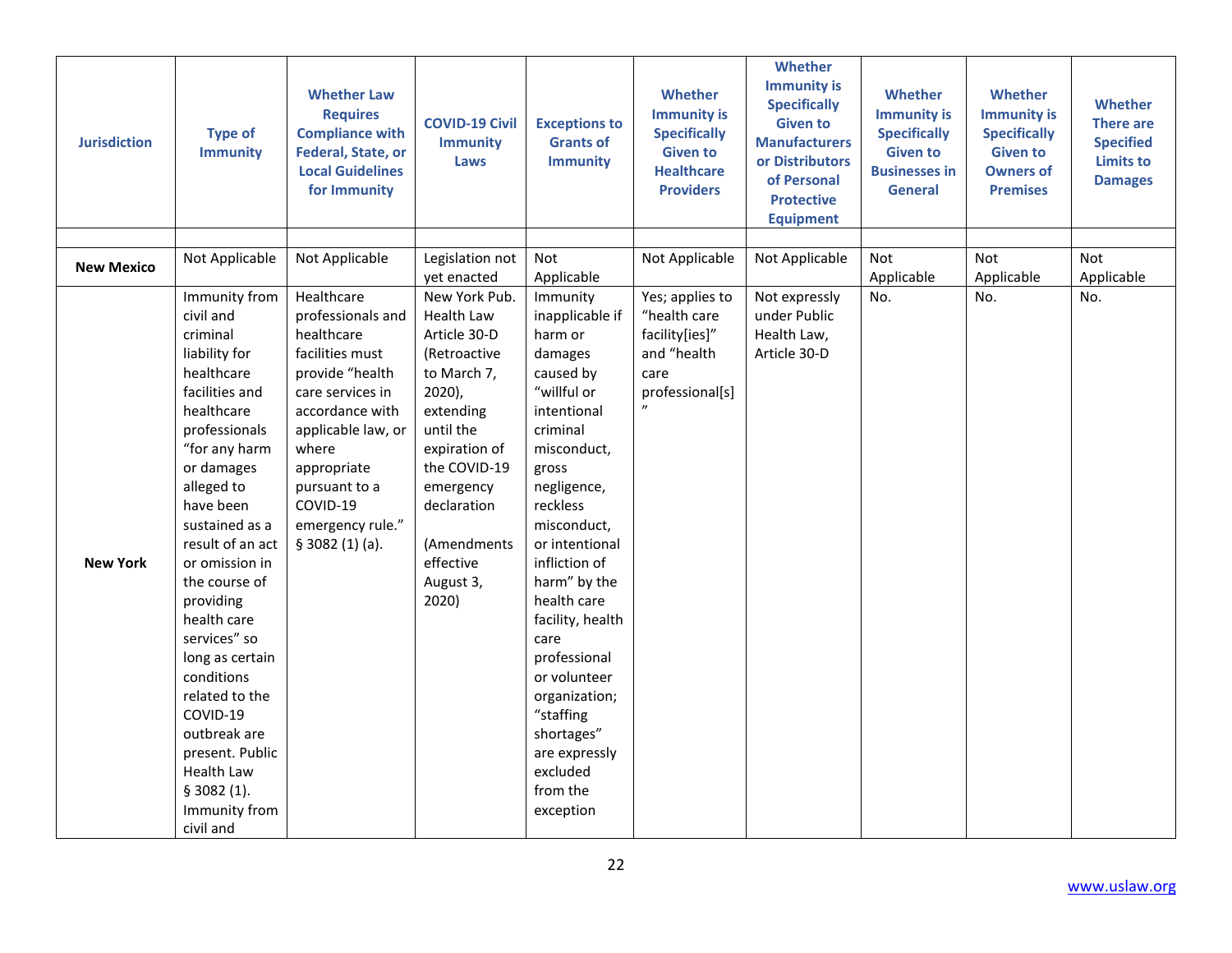| <b>Jurisdiction</b>   | <b>Type of</b><br><b>Immunity</b> | <b>Whether Law</b><br><b>Requires</b><br><b>Compliance with</b><br><b>Federal, State, or</b><br><b>Local Guidelines</b><br>for Immunity | <b>COVID-19 Civil</b><br><b>Immunity</b><br>Laws | <b>Exceptions to</b><br><b>Grants of</b><br><b>Immunity</b> | Whether<br><b>Immunity is</b><br><b>Specifically</b><br><b>Given to</b><br><b>Healthcare</b><br><b>Providers</b> | Whether<br><b>Immunity is</b><br><b>Specifically</b><br><b>Given to</b><br><b>Manufacturers</b><br>or Distributors<br>of Personal<br><b>Protective</b><br><b>Equipment</b> | Whether<br><b>Immunity is</b><br><b>Specifically</b><br><b>Given to</b><br><b>Businesses in</b><br><b>General</b> | Whether<br><b>Immunity is</b><br><b>Specifically</b><br><b>Given to</b><br><b>Owners of</b><br><b>Premises</b> | <b>Whether</b><br><b>There are</b><br><b>Specified</b><br><b>Limits to</b><br><b>Damages</b> |
|-----------------------|-----------------------------------|-----------------------------------------------------------------------------------------------------------------------------------------|--------------------------------------------------|-------------------------------------------------------------|------------------------------------------------------------------------------------------------------------------|----------------------------------------------------------------------------------------------------------------------------------------------------------------------------|-------------------------------------------------------------------------------------------------------------------|----------------------------------------------------------------------------------------------------------------|----------------------------------------------------------------------------------------------|
|                       | criminal                          |                                                                                                                                         |                                                  |                                                             |                                                                                                                  |                                                                                                                                                                            |                                                                                                                   |                                                                                                                |                                                                                              |
|                       | liability for                     |                                                                                                                                         |                                                  |                                                             |                                                                                                                  |                                                                                                                                                                            |                                                                                                                   |                                                                                                                |                                                                                              |
|                       | volunteer                         |                                                                                                                                         |                                                  |                                                             |                                                                                                                  |                                                                                                                                                                            |                                                                                                                   |                                                                                                                |                                                                                              |
|                       | organizations                     |                                                                                                                                         |                                                  |                                                             |                                                                                                                  |                                                                                                                                                                            |                                                                                                                   |                                                                                                                |                                                                                              |
|                       | "for any harm                     |                                                                                                                                         |                                                  |                                                             |                                                                                                                  |                                                                                                                                                                            |                                                                                                                   |                                                                                                                |                                                                                              |
|                       | or damages                        |                                                                                                                                         |                                                  |                                                             |                                                                                                                  |                                                                                                                                                                            |                                                                                                                   |                                                                                                                |                                                                                              |
|                       | irrespective of                   |                                                                                                                                         |                                                  |                                                             |                                                                                                                  |                                                                                                                                                                            |                                                                                                                   |                                                                                                                |                                                                                              |
|                       | the cause of                      |                                                                                                                                         |                                                  |                                                             |                                                                                                                  |                                                                                                                                                                            |                                                                                                                   |                                                                                                                |                                                                                              |
|                       | such harm or                      |                                                                                                                                         |                                                  |                                                             |                                                                                                                  |                                                                                                                                                                            |                                                                                                                   |                                                                                                                |                                                                                              |
|                       | damage so                         |                                                                                                                                         |                                                  |                                                             |                                                                                                                  |                                                                                                                                                                            |                                                                                                                   |                                                                                                                |                                                                                              |
|                       | long as certain                   |                                                                                                                                         |                                                  |                                                             |                                                                                                                  |                                                                                                                                                                            |                                                                                                                   |                                                                                                                |                                                                                              |
|                       | conditions                        |                                                                                                                                         |                                                  |                                                             |                                                                                                                  |                                                                                                                                                                            |                                                                                                                   |                                                                                                                |                                                                                              |
|                       | related to the                    |                                                                                                                                         |                                                  |                                                             |                                                                                                                  |                                                                                                                                                                            |                                                                                                                   |                                                                                                                |                                                                                              |
|                       | COVID-19                          |                                                                                                                                         |                                                  |                                                             |                                                                                                                  |                                                                                                                                                                            |                                                                                                                   |                                                                                                                |                                                                                              |
|                       | outbreak are                      |                                                                                                                                         |                                                  |                                                             |                                                                                                                  |                                                                                                                                                                            |                                                                                                                   |                                                                                                                |                                                                                              |
|                       | present. Public                   |                                                                                                                                         |                                                  |                                                             |                                                                                                                  |                                                                                                                                                                            |                                                                                                                   |                                                                                                                |                                                                                              |
|                       | <b>Health Law</b>                 |                                                                                                                                         |                                                  |                                                             |                                                                                                                  |                                                                                                                                                                            |                                                                                                                   |                                                                                                                |                                                                                              |
|                       | \$3082(3).                        |                                                                                                                                         |                                                  |                                                             |                                                                                                                  |                                                                                                                                                                            |                                                                                                                   |                                                                                                                |                                                                                              |
|                       | As of July 2,<br>2020, H.B. 118   | No.                                                                                                                                     | 2019 North<br>Carolina H.B.                      | No immunity<br>from civil                                   | Yes.                                                                                                             | No.                                                                                                                                                                        | Yes:                                                                                                              | Yes: every<br>person shall                                                                                     | No.                                                                                          |
|                       | addressing                        |                                                                                                                                         | 118 (NS); H.B.                                   | liability if                                                |                                                                                                                  |                                                                                                                                                                            |                                                                                                                   | provide with                                                                                                   |                                                                                              |
|                       | COVID-19                          |                                                                                                                                         | 118 (N.C. SL                                     | engaging in                                                 |                                                                                                                  |                                                                                                                                                                            |                                                                                                                   | respect to                                                                                                     |                                                                                              |
|                       | limited                           |                                                                                                                                         | 2020-89);                                        | gross                                                       |                                                                                                                  |                                                                                                                                                                            |                                                                                                                   | any premises,                                                                                                  |                                                                                              |
|                       | immunity was                      |                                                                                                                                         | North Carolina                                   | negligence,                                                 |                                                                                                                  |                                                                                                                                                                            |                                                                                                                   | reasonable                                                                                                     |                                                                                              |
|                       | amended to                        |                                                                                                                                         | Section 66-                                      | reckless                                                    |                                                                                                                  |                                                                                                                                                                            |                                                                                                                   | notice of                                                                                                      |                                                                                              |
| <b>North Carolina</b> | expand the                        |                                                                                                                                         | 460 (Effective                                   | misconduct,                                                 |                                                                                                                  |                                                                                                                                                                            |                                                                                                                   | actions taken                                                                                                  |                                                                                              |
|                       | immunity                          |                                                                                                                                         | May 4, 2020                                      | or intentional                                              |                                                                                                                  |                                                                                                                                                                            |                                                                                                                   | by the person                                                                                                  |                                                                                              |
|                       | protections.                      |                                                                                                                                         | until the                                        | infliction of                                               |                                                                                                                  |                                                                                                                                                                            |                                                                                                                   | for the                                                                                                        |                                                                                              |
|                       | No person                         |                                                                                                                                         | expiration or                                    | harm;                                                       |                                                                                                                  |                                                                                                                                                                            |                                                                                                                   | purpose of                                                                                                     |                                                                                              |
|                       | shall be liable                   |                                                                                                                                         | recession of                                     | healthcare                                                  |                                                                                                                  |                                                                                                                                                                            |                                                                                                                   | reducing the                                                                                                   |                                                                                              |
|                       | for any act or                    |                                                                                                                                         | COVID-19                                         | providers                                                   |                                                                                                                  |                                                                                                                                                                            |                                                                                                                   | risk of                                                                                                        |                                                                                              |
|                       | omission                          |                                                                                                                                         | emergency                                        | must provide                                                |                                                                                                                  |                                                                                                                                                                            |                                                                                                                   | transmission                                                                                                   |                                                                                              |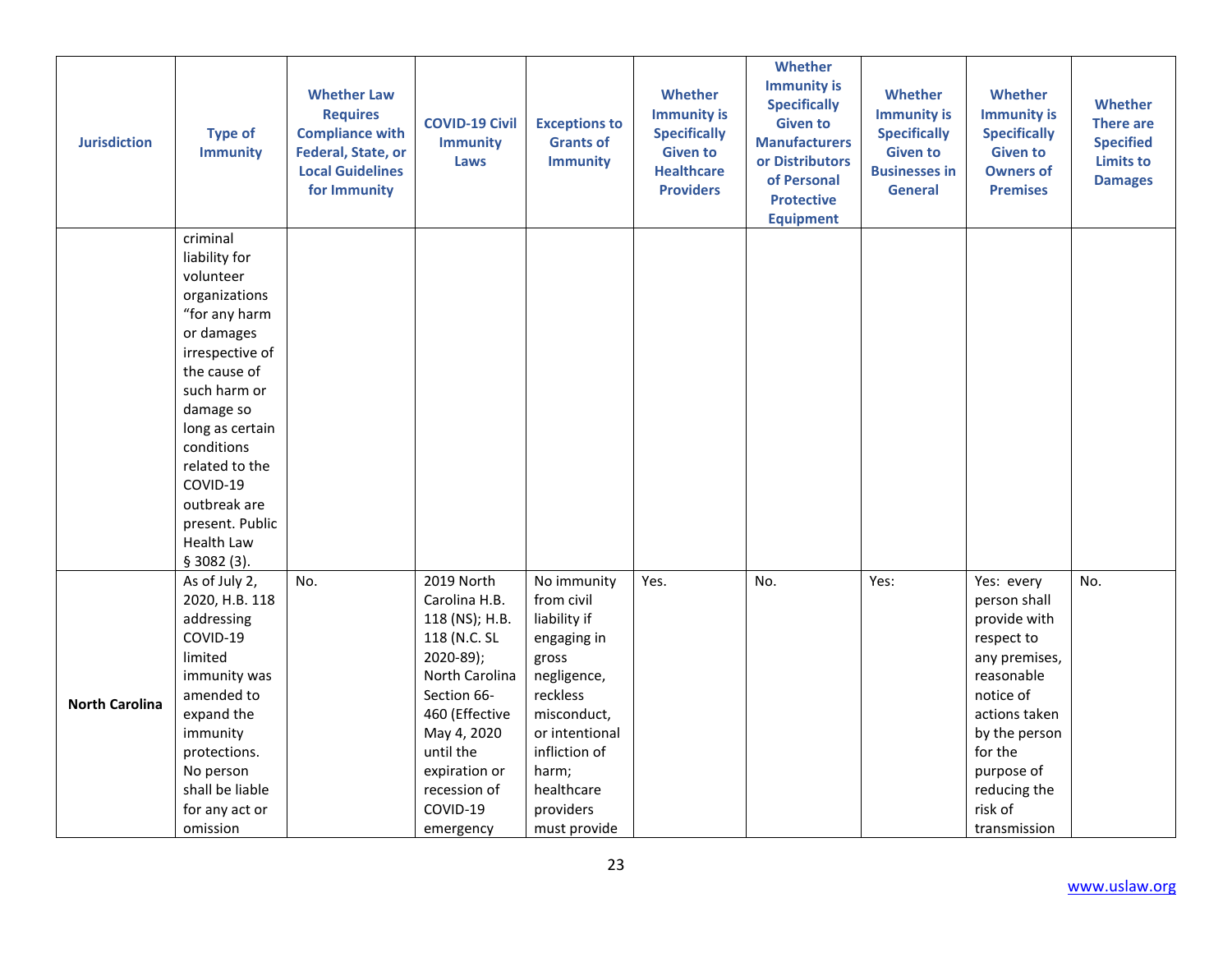| <b>Jurisdiction</b> | <b>Type of</b><br><b>Immunity</b>                                                                                                                                                                                                                                                                                                                                                                                                                                                 | <b>Whether Law</b><br><b>Requires</b><br><b>Compliance with</b><br>Federal, State, or<br><b>Local Guidelines</b><br>for Immunity | <b>COVID-19 Civil</b><br><b>Immunity</b><br>Laws                                                                                                                                                                                                                                                             | <b>Exceptions to</b><br><b>Grants of</b><br><b>Immunity</b> | Whether<br><b>Immunity is</b><br><b>Specifically</b><br><b>Given to</b><br><b>Healthcare</b><br><b>Providers</b> | Whether<br><b>Immunity is</b><br><b>Specifically</b><br><b>Given to</b><br><b>Manufacturers</b><br>or Distributors<br>of Personal<br><b>Protective</b><br><b>Equipment</b> | <b>Whether</b><br><b>Immunity is</b><br><b>Specifically</b><br><b>Given to</b><br><b>Businesses in</b><br><b>General</b> | <b>Whether</b><br><b>Immunity is</b><br><b>Specifically</b><br><b>Given to</b><br><b>Owners of</b><br><b>Premises</b>                                                  | <b>Whether</b><br><b>There are</b><br><b>Specified</b><br><b>Limits to</b><br><b>Damages</b> |
|---------------------|-----------------------------------------------------------------------------------------------------------------------------------------------------------------------------------------------------------------------------------------------------------------------------------------------------------------------------------------------------------------------------------------------------------------------------------------------------------------------------------|----------------------------------------------------------------------------------------------------------------------------------|--------------------------------------------------------------------------------------------------------------------------------------------------------------------------------------------------------------------------------------------------------------------------------------------------------------|-------------------------------------------------------------|------------------------------------------------------------------------------------------------------------------|----------------------------------------------------------------------------------------------------------------------------------------------------------------------------|--------------------------------------------------------------------------------------------------------------------------|------------------------------------------------------------------------------------------------------------------------------------------------------------------------|----------------------------------------------------------------------------------------------|
|                     | alleged to<br>have resulted<br>in contraction<br>of COVID-19<br>that does not<br>amount to<br>gross<br>negligence,<br>willful or<br>wanton<br>conduct, or<br>intentional<br>wrongdoing.<br>The definition<br>of person<br>includes all<br>natural<br>persons and<br>every type of<br>legal entity.<br>Applies to<br>claims arising<br>no later than<br>180 days after<br>North<br>Carolina's<br>state of<br>emergency<br>declaration<br>(E.O. 116) is<br>rescinded or<br>expires. |                                                                                                                                  | declaration);<br>N.C.G.S. § 66-<br>470 to 66-473;<br>North Carolina<br>Sec. 90-21.133<br>(Effective:<br>May 4, 2020);<br>North Carolina<br>Sec. 115C-<br>567.11<br>(Effective:<br><b>June 29,</b><br>$2020$ );<br>North Carolina<br>Sec. 116-311<br>(Effective: July<br>1, 2020); S.B.<br>704 (N.C.<br>2019) | services in<br>good faith                                   |                                                                                                                  |                                                                                                                                                                            |                                                                                                                          | of COVID-19;<br>does not<br>apply to<br>premises<br>owned by an<br>individual<br>other than<br>premises<br>used in the<br>operation of<br>a sole<br>proprietorshi<br>р |                                                                                              |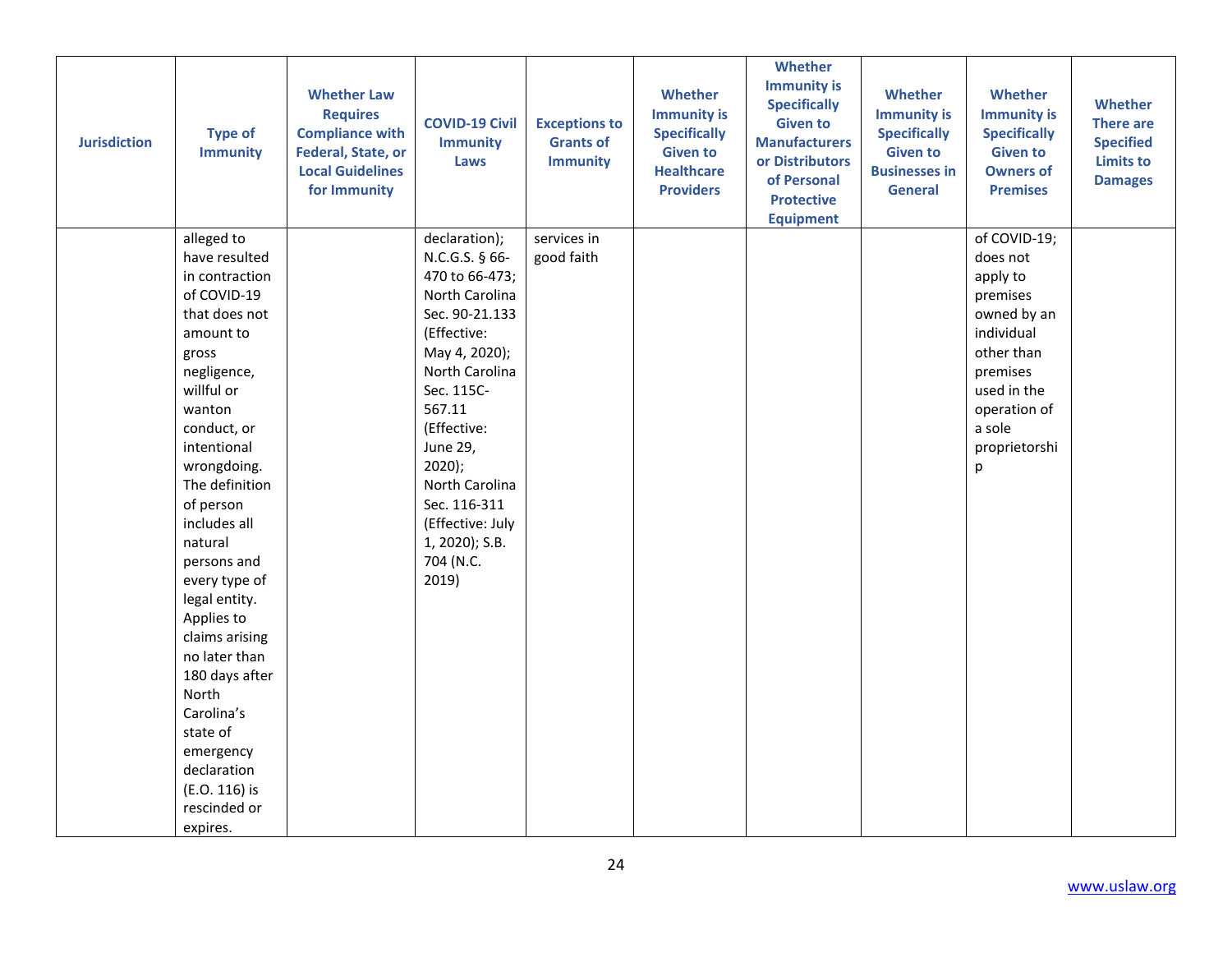| <b>Jurisdiction</b> | <b>Type of</b><br><b>Immunity</b>                                                                                                                                                                                                              | <b>Whether Law</b><br><b>Requires</b><br><b>Compliance with</b><br>Federal, State, or<br><b>Local Guidelines</b><br>for Immunity | <b>COVID-19 Civil</b><br><b>Immunity</b><br>Laws                                        | <b>Exceptions to</b><br><b>Grants of</b><br><b>Immunity</b>                                                                                                                                                                                | <b>Whether</b><br><b>Immunity is</b><br><b>Specifically</b><br><b>Given to</b><br><b>Healthcare</b><br><b>Providers</b> | Whether<br><b>Immunity is</b><br><b>Specifically</b><br><b>Given to</b><br><b>Manufacturers</b><br>or Distributors<br>of Personal<br><b>Protective</b><br><b>Equipment</b> | <b>Whether</b><br><b>Immunity is</b><br><b>Specifically</b><br><b>Given to</b><br><b>Businesses in</b><br><b>General</b>                                                     | <b>Whether</b><br><b>Immunity is</b><br><b>Specifically</b><br><b>Given to</b><br><b>Owners of</b><br><b>Premises</b>                                                             | <b>Whether</b><br><b>There are</b><br><b>Specified</b><br><b>Limits to</b><br><b>Damages</b> |
|---------------------|------------------------------------------------------------------------------------------------------------------------------------------------------------------------------------------------------------------------------------------------|----------------------------------------------------------------------------------------------------------------------------------|-----------------------------------------------------------------------------------------|--------------------------------------------------------------------------------------------------------------------------------------------------------------------------------------------------------------------------------------------|-------------------------------------------------------------------------------------------------------------------------|----------------------------------------------------------------------------------------------------------------------------------------------------------------------------|------------------------------------------------------------------------------------------------------------------------------------------------------------------------------|-----------------------------------------------------------------------------------------------------------------------------------------------------------------------------------|----------------------------------------------------------------------------------------------|
|                     | Nonpublic<br>schools and<br>institutions of<br>higher learning<br>have immunity<br>from claims<br>for tuition or<br>fees when<br>such criteria<br>are met as<br>offering<br>remote<br>learning<br>options.                                     |                                                                                                                                  |                                                                                         |                                                                                                                                                                                                                                            |                                                                                                                         |                                                                                                                                                                            |                                                                                                                                                                              |                                                                                                                                                                                   |                                                                                              |
| <b>North Dakota</b> | Not Applicable                                                                                                                                                                                                                                 | Not Applicable                                                                                                                   | Legislation not<br>yet enacted                                                          | Not<br>Applicable                                                                                                                                                                                                                          | Not Applicable                                                                                                          | Not Applicable                                                                                                                                                             | Not<br>Applicable                                                                                                                                                            | Not<br>Applicable                                                                                                                                                                 | Not<br>Applicable                                                                            |
| Ohio                | Immunity from<br>torts and<br>professional<br>disciplinary<br>action for<br>healthcare<br>providers<br>providing<br>services as a<br>result of or in<br>response to<br>disaster or<br>emergency;<br>healthcare<br>professionals<br>immune from | No.                                                                                                                              | 2020 Ohio<br>Laws File 45<br>(Am. Sub. H.B.<br>606) (Effective<br>December 16,<br>2020) | No immunity<br>for reckless<br>disregard for<br>the<br>consequences<br>so as to affect<br>the life or<br>health of the<br>patient or<br>intentional<br>misconduct or<br>willful or<br>wanton<br>misconduct<br>on the part of<br>the person | Yes.                                                                                                                    | No.                                                                                                                                                                        | Yes:<br>businesses do<br>not have the<br>responsibility<br>to keep<br>members of<br>the public<br>from being<br>exposed to<br>airborne<br>viruses,<br>bacteria, and<br>germs | Yes: premises<br>owners do<br>not have the<br>responsibility<br>to keep<br>members of<br>the public<br>from being<br>exposed to<br>airborne<br>viruses,<br>bacteria, and<br>germs | No.                                                                                          |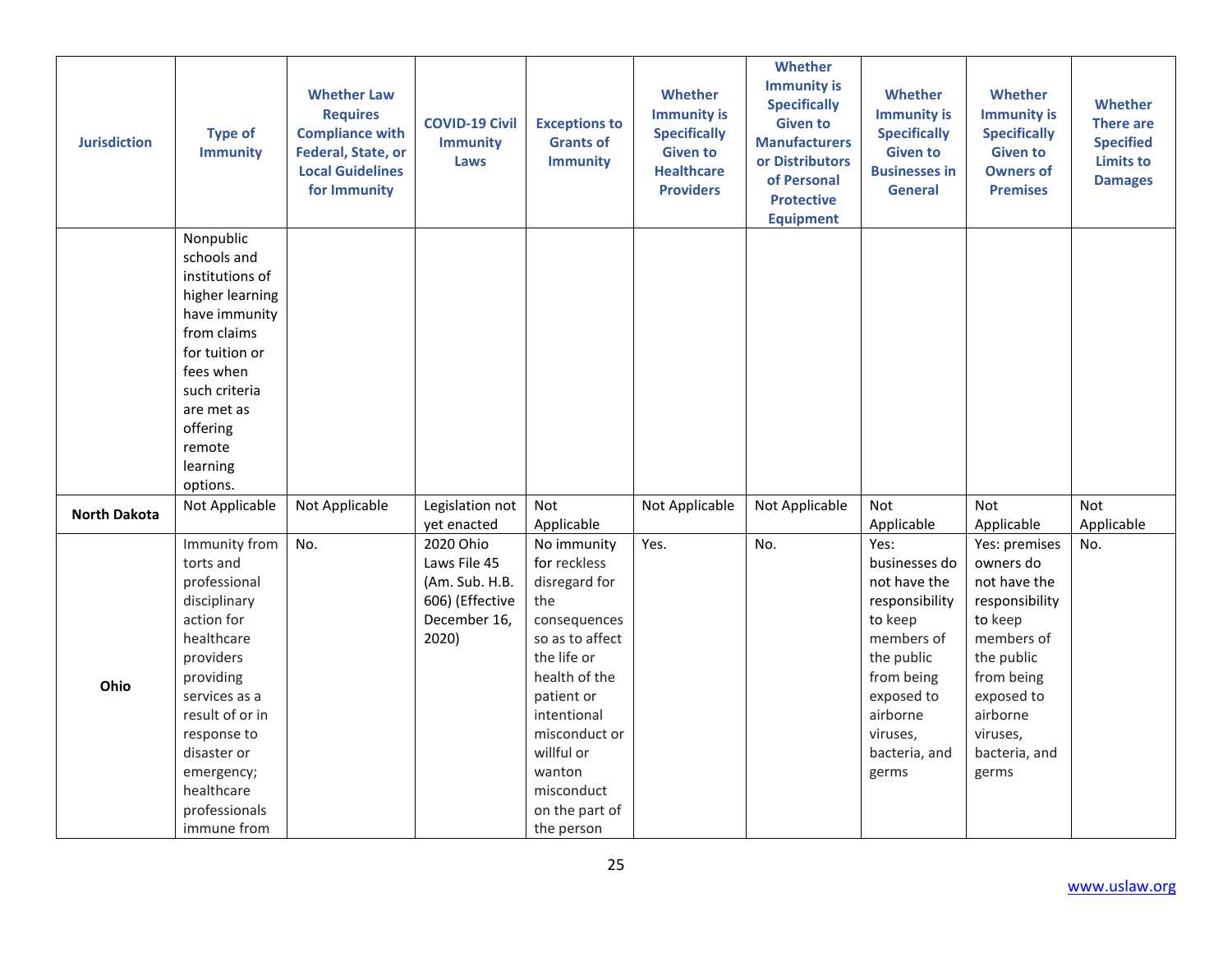| <b>Jurisdiction</b> | <b>Type of</b><br><b>Immunity</b> | <b>Whether Law</b><br><b>Requires</b><br><b>Compliance with</b><br>Federal, State, or<br><b>Local Guidelines</b><br>for Immunity | <b>COVID-19 Civil</b><br><b>Immunity</b><br>Laws | <b>Exceptions to</b><br><b>Grants of</b><br><b>Immunity</b> | Whether<br><b>Immunity is</b><br><b>Specifically</b><br><b>Given to</b><br><b>Healthcare</b><br><b>Providers</b> | Whether<br><b>Immunity is</b><br><b>Specifically</b><br><b>Given to</b><br><b>Manufacturers</b><br>or Distributors<br>of Personal<br><b>Protective</b><br><b>Equipment</b> | Whether<br><b>Immunity is</b><br><b>Specifically</b><br><b>Given to</b><br><b>Businesses in</b><br><b>General</b> | <b>Whether</b><br><b>Immunity is</b><br><b>Specifically</b><br><b>Given to</b><br><b>Owners of</b><br><b>Premises</b> | Whether<br><b>There are</b><br><b>Specified</b><br><b>Limits to</b><br><b>Damages</b> |
|---------------------|-----------------------------------|----------------------------------------------------------------------------------------------------------------------------------|--------------------------------------------------|-------------------------------------------------------------|------------------------------------------------------------------------------------------------------------------|----------------------------------------------------------------------------------------------------------------------------------------------------------------------------|-------------------------------------------------------------------------------------------------------------------|-----------------------------------------------------------------------------------------------------------------------|---------------------------------------------------------------------------------------|
|                     | disciplinary                      |                                                                                                                                  |                                                  | against whom                                                |                                                                                                                  |                                                                                                                                                                            |                                                                                                                   |                                                                                                                       |                                                                                       |
|                     | action and tort                   |                                                                                                                                  |                                                  | the action is                                               |                                                                                                                  |                                                                                                                                                                            |                                                                                                                   |                                                                                                                       |                                                                                       |
|                     | action for                        |                                                                                                                                  |                                                  | brought.                                                    |                                                                                                                  |                                                                                                                                                                            |                                                                                                                   |                                                                                                                       |                                                                                       |
|                     | injury, death,                    |                                                                                                                                  |                                                  |                                                             |                                                                                                                  |                                                                                                                                                                            |                                                                                                                   |                                                                                                                       |                                                                                       |
|                     | or loss to                        |                                                                                                                                  |                                                  |                                                             |                                                                                                                  |                                                                                                                                                                            |                                                                                                                   |                                                                                                                       |                                                                                       |
|                     | person or                         |                                                                                                                                  |                                                  |                                                             |                                                                                                                  |                                                                                                                                                                            |                                                                                                                   |                                                                                                                       |                                                                                       |
|                     | property due                      |                                                                                                                                  |                                                  |                                                             |                                                                                                                  |                                                                                                                                                                            |                                                                                                                   |                                                                                                                       |                                                                                       |
|                     | to inability to                   |                                                                                                                                  |                                                  |                                                             |                                                                                                                  |                                                                                                                                                                            |                                                                                                                   |                                                                                                                       |                                                                                       |
|                     | treat,                            |                                                                                                                                  |                                                  |                                                             |                                                                                                                  |                                                                                                                                                                            |                                                                                                                   |                                                                                                                       |                                                                                       |
|                     | diagnose, or                      |                                                                                                                                  |                                                  |                                                             |                                                                                                                  |                                                                                                                                                                            |                                                                                                                   |                                                                                                                       |                                                                                       |
|                     | test the                          |                                                                                                                                  |                                                  |                                                             |                                                                                                                  |                                                                                                                                                                            |                                                                                                                   |                                                                                                                       |                                                                                       |
|                     | person for any                    |                                                                                                                                  |                                                  |                                                             |                                                                                                                  |                                                                                                                                                                            |                                                                                                                   |                                                                                                                       |                                                                                       |
|                     | illness,                          |                                                                                                                                  |                                                  |                                                             |                                                                                                                  |                                                                                                                                                                            |                                                                                                                   |                                                                                                                       |                                                                                       |
|                     | disease, or                       |                                                                                                                                  |                                                  |                                                             |                                                                                                                  |                                                                                                                                                                            |                                                                                                                   |                                                                                                                       |                                                                                       |
|                     | condition due                     |                                                                                                                                  |                                                  |                                                             |                                                                                                                  |                                                                                                                                                                            |                                                                                                                   |                                                                                                                       |                                                                                       |
|                     | to an                             |                                                                                                                                  |                                                  |                                                             |                                                                                                                  |                                                                                                                                                                            |                                                                                                                   |                                                                                                                       |                                                                                       |
|                     | executive or                      |                                                                                                                                  |                                                  |                                                             |                                                                                                                  |                                                                                                                                                                            |                                                                                                                   |                                                                                                                       |                                                                                       |
|                     | director's                        |                                                                                                                                  |                                                  |                                                             |                                                                                                                  |                                                                                                                                                                            |                                                                                                                   |                                                                                                                       |                                                                                       |
|                     | order or an                       |                                                                                                                                  |                                                  |                                                             |                                                                                                                  |                                                                                                                                                                            |                                                                                                                   |                                                                                                                       |                                                                                       |
|                     | order of a                        |                                                                                                                                  |                                                  |                                                             |                                                                                                                  |                                                                                                                                                                            |                                                                                                                   |                                                                                                                       |                                                                                       |
|                     | board of                          |                                                                                                                                  |                                                  |                                                             |                                                                                                                  |                                                                                                                                                                            |                                                                                                                   |                                                                                                                       |                                                                                       |
|                     | health of a city                  |                                                                                                                                  |                                                  |                                                             |                                                                                                                  |                                                                                                                                                                            |                                                                                                                   |                                                                                                                       |                                                                                       |
|                     | or general                        |                                                                                                                                  |                                                  |                                                             |                                                                                                                  |                                                                                                                                                                            |                                                                                                                   |                                                                                                                       |                                                                                       |
|                     | health district                   |                                                                                                                                  |                                                  |                                                             |                                                                                                                  |                                                                                                                                                                            |                                                                                                                   |                                                                                                                       |                                                                                       |
|                     | issued in                         |                                                                                                                                  |                                                  |                                                             |                                                                                                                  |                                                                                                                                                                            |                                                                                                                   |                                                                                                                       |                                                                                       |
|                     | relation to a                     |                                                                                                                                  |                                                  |                                                             |                                                                                                                  |                                                                                                                                                                            |                                                                                                                   |                                                                                                                       |                                                                                       |
|                     | public health                     |                                                                                                                                  |                                                  |                                                             |                                                                                                                  |                                                                                                                                                                            |                                                                                                                   |                                                                                                                       |                                                                                       |
|                     | emergency                         |                                                                                                                                  |                                                  |                                                             |                                                                                                                  |                                                                                                                                                                            |                                                                                                                   |                                                                                                                       |                                                                                       |
|                     | Immunity for                      | Yes: no liability                                                                                                                | 2020 Okla.                                       | No immunity                                                 | Yes: provides                                                                                                    | Entities that do                                                                                                                                                           | Yes.                                                                                                              | No.                                                                                                                   | No.                                                                                   |
| Oklahoma            | product                           | for                                                                                                                              | Sess. Law                                        | from civil                                                  | criteria for                                                                                                     | not usually<br>make                                                                                                                                                        |                                                                                                                   |                                                                                                                       |                                                                                       |
|                     | liability, civil                  | businesspeople                                                                                                                   | Serv. Ch. 159                                    | liability for                                               | immunity from                                                                                                    |                                                                                                                                                                            |                                                                                                                   |                                                                                                                       |                                                                                       |
|                     | liability, and                    | in civil actions for                                                                                                             | (S.B. 1946);                                     | healthcare                                                  | civil liability for                                                                                              | disinfecting                                                                                                                                                               |                                                                                                                   |                                                                                                                       |                                                                                       |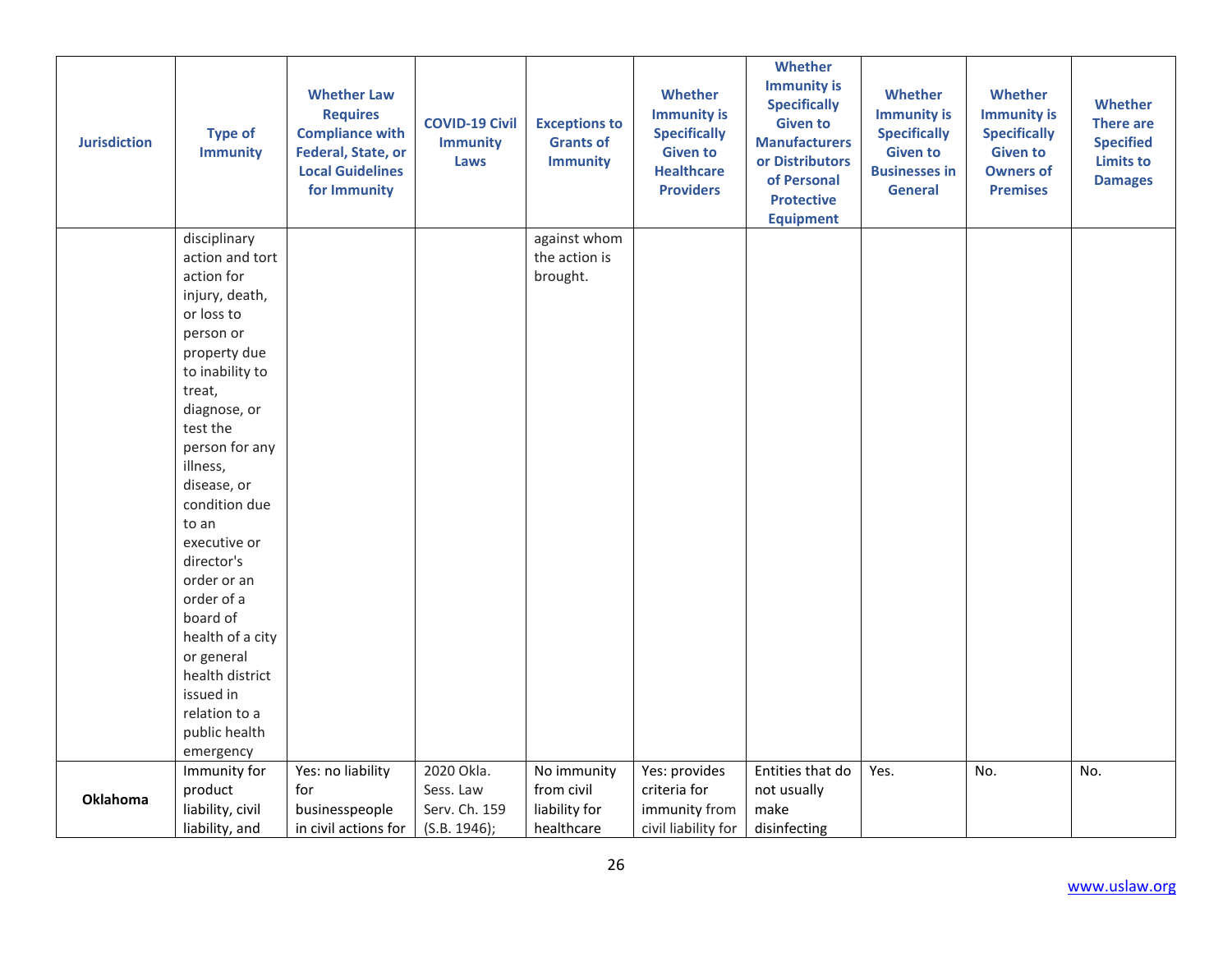| <b>Jurisdiction</b> | <b>Type of</b><br><b>Immunity</b>                                                                      | <b>Whether Law</b><br><b>Requires</b><br><b>Compliance with</b><br>Federal, State, or<br><b>Local Guidelines</b><br>for Immunity                                                                            | <b>COVID-19 Civil</b><br><b>Immunity</b><br>Laws                                                                                                                                                                                                                                                                                                        | <b>Exceptions to</b><br><b>Grants of</b><br><b>Immunity</b>                                                                                    | <b>Whether</b><br><b>Immunity is</b><br><b>Specifically</b><br><b>Given to</b><br><b>Healthcare</b><br><b>Providers</b>                                                                                                                        | Whether<br><b>Immunity is</b><br><b>Specifically</b><br><b>Given to</b><br><b>Manufacturers</b><br>or Distributors<br>of Personal<br><b>Protective</b><br><b>Equipment</b>                                                                                                                                                                                        | <b>Whether</b><br><b>Immunity is</b><br><b>Specifically</b><br><b>Given to</b><br><b>Businesses in</b><br><b>General</b> | <b>Whether</b><br><b>Immunity is</b><br><b>Specifically</b><br><b>Given to</b><br><b>Owners of</b><br><b>Premises</b> | Whether<br><b>There are</b><br><b>Specified</b><br><b>Limits to</b><br><b>Damages</b> |
|---------------------|--------------------------------------------------------------------------------------------------------|-------------------------------------------------------------------------------------------------------------------------------------------------------------------------------------------------------------|---------------------------------------------------------------------------------------------------------------------------------------------------------------------------------------------------------------------------------------------------------------------------------------------------------------------------------------------------------|------------------------------------------------------------------------------------------------------------------------------------------------|------------------------------------------------------------------------------------------------------------------------------------------------------------------------------------------------------------------------------------------------|-------------------------------------------------------------------------------------------------------------------------------------------------------------------------------------------------------------------------------------------------------------------------------------------------------------------------------------------------------------------|--------------------------------------------------------------------------------------------------------------------------|-----------------------------------------------------------------------------------------------------------------------|---------------------------------------------------------------------------------------|
|                     | medical<br>liability                                                                                   | a claim of an<br>injury from<br>exposure or<br>potential<br>exposure to<br>COVID-19 if in<br>compliance or<br>consistent with<br>federal<br>regulations, state<br>regulations,<br>executive orders,<br>etc. | 2020 Okla.<br>Sess. Law<br>Serv. Ch. 160<br>(S.B. 1947);<br>2020 Okla.<br>Sess. Law<br>Serv. Ch. 12<br>(S.B. 300);<br>Okla. St. 63<br>sec. 6406<br>(Effective on<br>May 12, 2020<br>until October<br>31, 2020 or<br>until the<br>Governor<br>concludes the<br>emergency<br>declarations);<br>Okla. St. 76<br>Sec. 112<br>(Effective on<br>May 21, 2020) | professionals<br>and facilities<br>when act or<br>omission is<br>the result of<br>gross<br>negligence or<br>willful or<br>wanton<br>misconduct | any loss or<br>harm to a<br>person with a<br>suspected or<br>confirmed<br>diagnosis of<br>COVID-19<br>caused by an<br>act or<br>omission by<br>the facility or<br>provider that<br>occurs during<br>the COVID-19<br>public health<br>emergency | and cleaning<br>supplies or<br>personal<br>protective<br>equipment<br>during the<br>ordinary<br>course of<br>business, but<br>make it in<br>response to<br>the COVID-19<br>emergency,<br>are not liable<br>for civil actions<br>alleging<br>personal<br>injury, death,<br>or property<br>damage as a<br>result of the<br>design or<br>manufacture of<br>a product |                                                                                                                          |                                                                                                                       |                                                                                       |
| Oregon              | Not Applicable                                                                                         | Not Applicable                                                                                                                                                                                              | Legislation not<br>yet enacted                                                                                                                                                                                                                                                                                                                          | Not<br>Applicable                                                                                                                              | Not Applicable                                                                                                                                                                                                                                 | Not Applicable                                                                                                                                                                                                                                                                                                                                                    | Not<br>Applicable                                                                                                        | <b>Not</b><br>Applicable                                                                                              | <b>Not</b><br>Applicable                                                              |
| Pennsylvania        | Immunity from<br>civil liability<br>and immunity<br>from liability<br>for the death<br>of or injury to | No.                                                                                                                                                                                                         | 2019<br>Pennsylvania<br>Executive<br>Order 20-5<br>(May 6, 2020)                                                                                                                                                                                                                                                                                        | No immunity<br>for willful<br>misconduct or<br>gross<br>negligence                                                                             | Yes:<br>healthcare<br>professionals;<br>healthcare<br>facilities;<br>nursing                                                                                                                                                                   | No.                                                                                                                                                                                                                                                                                                                                                               | No.                                                                                                                      | No.                                                                                                                   | No.                                                                                   |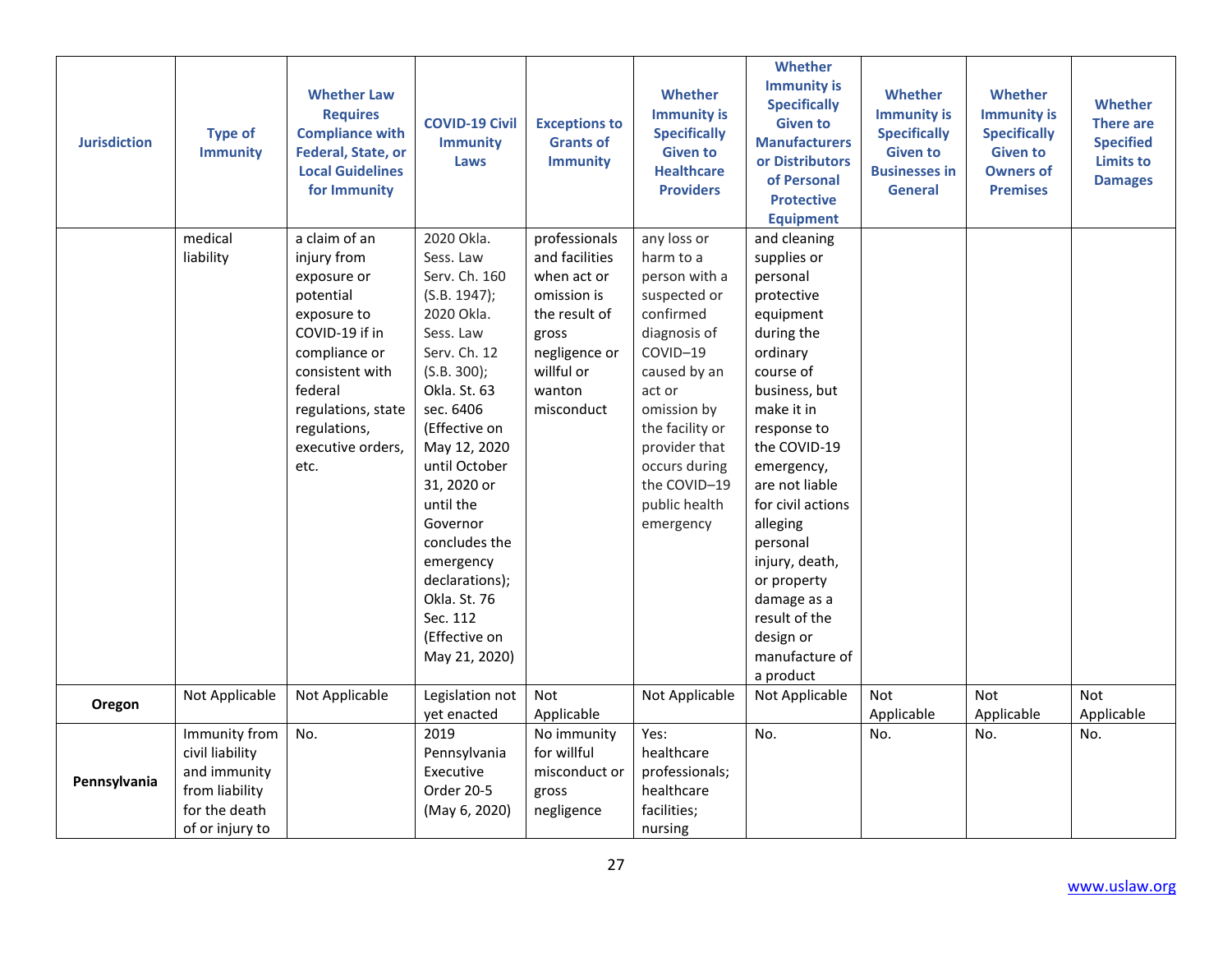| <b>Jurisdiction</b> | <b>Type of</b><br><b>Immunity</b>                                                                                                                                                                                                                         | <b>Whether Law</b><br><b>Requires</b><br><b>Compliance with</b><br>Federal, State, or<br><b>Local Guidelines</b><br>for Immunity | <b>COVID-19 Civil</b><br><b>Immunity</b><br>Laws                                                                                                                                                                                                                                      | <b>Exceptions to</b><br><b>Grants of</b><br><b>Immunity</b>                       | <b>Whether</b><br><b>Immunity is</b><br><b>Specifically</b><br><b>Given to</b><br><b>Healthcare</b><br><b>Providers</b>                                                             | Whether<br><b>Immunity is</b><br><b>Specifically</b><br><b>Given to</b><br><b>Manufacturers</b><br>or Distributors<br>of Personal<br><b>Protective</b><br><b>Equipment</b> | <b>Whether</b><br><b>Immunity is</b><br><b>Specifically</b><br><b>Given to</b><br><b>Businesses in</b><br><b>General</b> | <b>Whether</b><br><b>Immunity is</b><br><b>Specifically</b><br><b>Given to</b><br><b>Owners of</b><br><b>Premises</b> | <b>Whether</b><br><b>There are</b><br><b>Specified</b><br><b>Limits to</b><br><b>Damages</b> |
|---------------------|-----------------------------------------------------------------------------------------------------------------------------------------------------------------------------------------------------------------------------------------------------------|----------------------------------------------------------------------------------------------------------------------------------|---------------------------------------------------------------------------------------------------------------------------------------------------------------------------------------------------------------------------------------------------------------------------------------|-----------------------------------------------------------------------------------|-------------------------------------------------------------------------------------------------------------------------------------------------------------------------------------|----------------------------------------------------------------------------------------------------------------------------------------------------------------------------|--------------------------------------------------------------------------------------------------------------------------|-----------------------------------------------------------------------------------------------------------------------|----------------------------------------------------------------------------------------------|
|                     | a person or<br>loss of<br>property as a<br>result of<br>emergency<br>services<br>activity or<br>disaster<br>services<br>activity                                                                                                                          |                                                                                                                                  |                                                                                                                                                                                                                                                                                       |                                                                                   | facilities;<br>personal care<br>homes;<br>assisted living<br>facilities;<br>alternate care<br>sites;<br>community-<br>based testing<br>sites; non-<br>congregate<br>care facilities |                                                                                                                                                                            |                                                                                                                          |                                                                                                                       |                                                                                              |
| <b>Rhode Island</b> | Expands<br>immunity<br>under Rhode<br>Island Gen.<br>Laws 30-15-15<br>through<br>broadening<br>the definition<br>of disaster<br>response<br>workers to<br>include<br>healthcare<br>entities,<br>healthcare<br>professionals,<br>and healthcare<br>workers | No.                                                                                                                              | 2019 Rhode<br>Island<br>Executive<br>Order 20-21<br>(April 10, 2020<br>until May 8,<br>$2020$ );<br>2019 Rhode<br>Island<br>Executive<br>Order 20-33<br>(May 9, 2020<br>until June 7,<br>$2020$ );<br>2019 Rhode<br>Island<br>Executive<br>Order 20-70<br>(September 2,<br>2020 until | No immunity<br>for willful<br>misconduct,<br>gross<br>negligence, or<br>bad faith | Yes: immunity<br>for those<br>defined as<br>"disaster<br>response<br>workers"                                                                                                       | No.                                                                                                                                                                        | No.                                                                                                                      | No.                                                                                                                   | No.                                                                                          |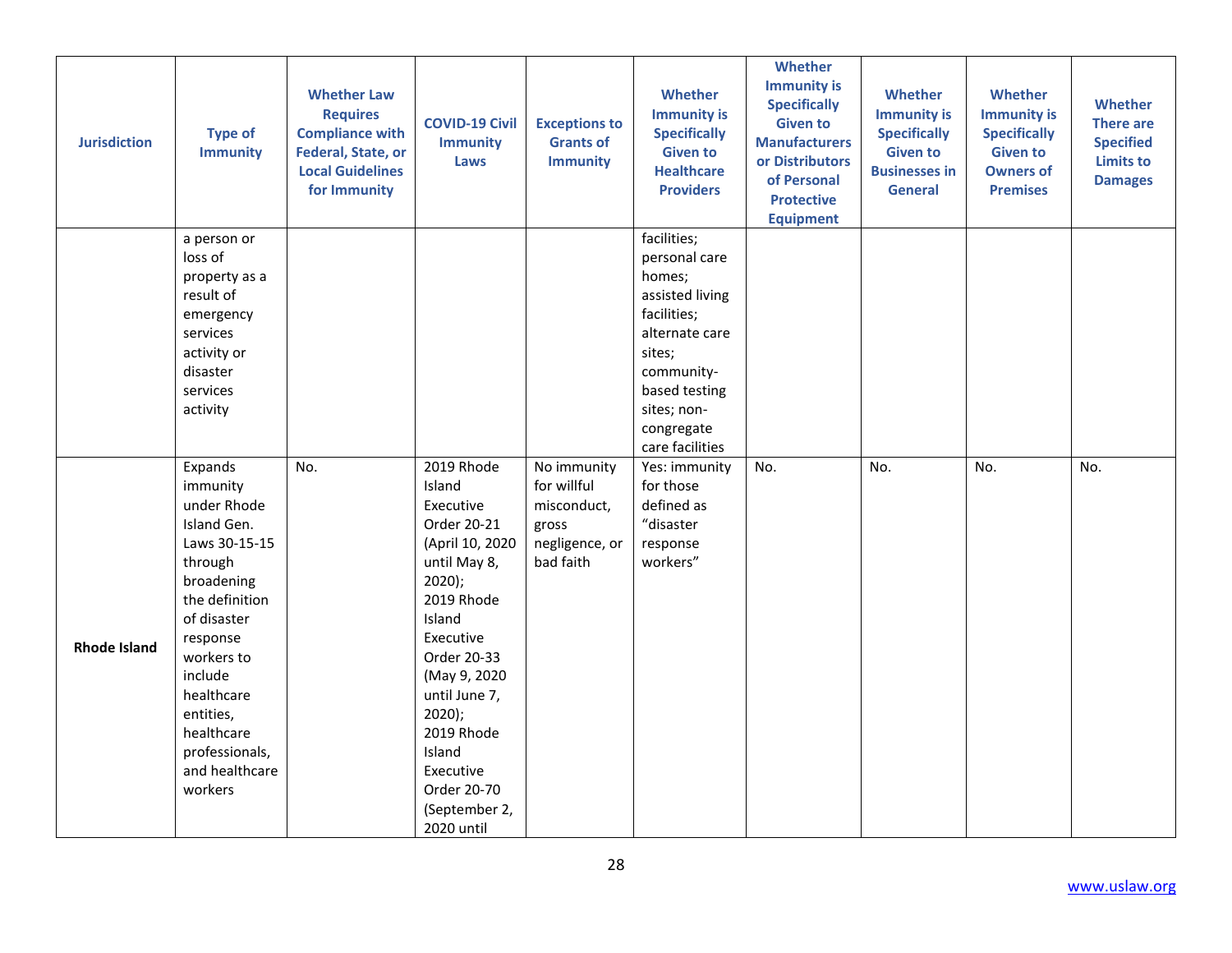| <b>Jurisdiction</b>   | <b>Type of</b><br><b>Immunity</b>                                                  | <b>Whether Law</b><br><b>Requires</b><br><b>Compliance with</b><br><b>Federal, State, or</b><br><b>Local Guidelines</b><br>for Immunity | <b>COVID-19 Civil</b><br><b>Immunity</b><br>Laws                                                                                | <b>Exceptions to</b><br><b>Grants of</b><br><b>Immunity</b>                                                                                                                                                                                           | <b>Whether</b><br><b>Immunity is</b><br><b>Specifically</b><br><b>Given to</b><br><b>Healthcare</b><br><b>Providers</b> | Whether<br><b>Immunity is</b><br><b>Specifically</b><br><b>Given to</b><br><b>Manufacturers</b><br>or Distributors<br>of Personal<br><b>Protective</b><br><b>Equipment</b>                       | <b>Whether</b><br><b>Immunity is</b><br><b>Specifically</b><br><b>Given to</b><br><b>Businesses in</b><br><b>General</b> | <b>Whether</b><br><b>Immunity is</b><br><b>Specifically</b><br><b>Given to</b><br><b>Owners of</b><br><b>Premises</b>                             | Whether<br><b>There are</b><br><b>Specified</b><br><b>Limits to</b><br><b>Damages</b> |
|-----------------------|------------------------------------------------------------------------------------|-----------------------------------------------------------------------------------------------------------------------------------------|---------------------------------------------------------------------------------------------------------------------------------|-------------------------------------------------------------------------------------------------------------------------------------------------------------------------------------------------------------------------------------------------------|-------------------------------------------------------------------------------------------------------------------------|--------------------------------------------------------------------------------------------------------------------------------------------------------------------------------------------------|--------------------------------------------------------------------------------------------------------------------------|---------------------------------------------------------------------------------------------------------------------------------------------------|---------------------------------------------------------------------------------------|
|                       |                                                                                    |                                                                                                                                         | October 3,<br>2020)                                                                                                             |                                                                                                                                                                                                                                                       |                                                                                                                         |                                                                                                                                                                                                  |                                                                                                                          |                                                                                                                                                   |                                                                                       |
| <b>South Carolina</b> | Not Applicable                                                                     | Not Applicable                                                                                                                          | Legislation not<br>yet enacted                                                                                                  | <b>Not</b><br>Applicable                                                                                                                                                                                                                              | Not Applicable                                                                                                          | Not Applicable                                                                                                                                                                                   | <b>Not</b><br>Applicable                                                                                                 | <b>Not</b><br>Applicable                                                                                                                          | <b>Not</b><br>Applicable                                                              |
| <b>South Dakota</b>   | Not Applicable                                                                     | Not Applicable                                                                                                                          | Legislation not<br>yet enacted                                                                                                  | Not<br>Applicable                                                                                                                                                                                                                                     | Not Applicable                                                                                                          | Not Applicable                                                                                                                                                                                   | Not<br>Applicable                                                                                                        | <b>Not</b><br>Applicable                                                                                                                          | Not<br>Applicable                                                                     |
| <b>Tennessee</b>      | Immunity from<br>loss, damage,<br>injury, or<br>death arising<br>from COVID-<br>19 | No.                                                                                                                                     | Tenn. Code<br>Ann § 29-34-<br>802(Effective<br>August 17,<br>2020); Tenn.<br>St. 29-20-310<br>(Effective<br>August 17,<br>2020) | No immunity<br>for gross<br>negligence or<br>willful<br>misconduct;<br>no immunity<br>for<br>government<br>employees<br>engaging in<br>willful,<br>malicious, or<br>criminal<br>conduct or<br>conduct<br>performed for<br>personal<br>financial gain. | Yes.                                                                                                                    | Manufacturers<br>or distributors<br>of personal<br>protective<br>equipment<br>would fall<br>under the<br>broad<br>definition of<br>"person,"<br>which includes<br>individuals and<br>businesses. | Yes.                                                                                                                     | Owners of<br>premises<br>would fall<br>under the<br>broad<br>definition of<br>"person,"<br>which<br>includes<br>individuals<br>and<br>businesses. | No.                                                                                   |
| <b>Texas</b>          | Not Applicable                                                                     | Not Applicable                                                                                                                          | Legislation not<br>yet enacted                                                                                                  | <b>Not</b><br>Applicable                                                                                                                                                                                                                              | Not Applicable                                                                                                          | Not Applicable                                                                                                                                                                                   | <b>Not</b><br>Applicable                                                                                                 | <b>Not</b><br>Applicable                                                                                                                          | <b>Not</b><br>Applicable                                                              |
| Utah                  | Immunity from<br>civil liability<br>for healthcare<br>professionals<br>for harm    | To avoid civil<br>liability, criminal<br>liability or<br>sanctions,<br>healthcare                                                       | Utah St. Sec<br>58-13-2.7<br>(Effective April<br>22, 2020);                                                                     | No immunity<br>for healthcare<br>providers who<br>are grossly<br>negligent or                                                                                                                                                                         | Yes.                                                                                                                    | No.                                                                                                                                                                                              | The same<br>rules for<br>premises<br>apply to<br>businesses                                                              | Yes.                                                                                                                                              | No.                                                                                   |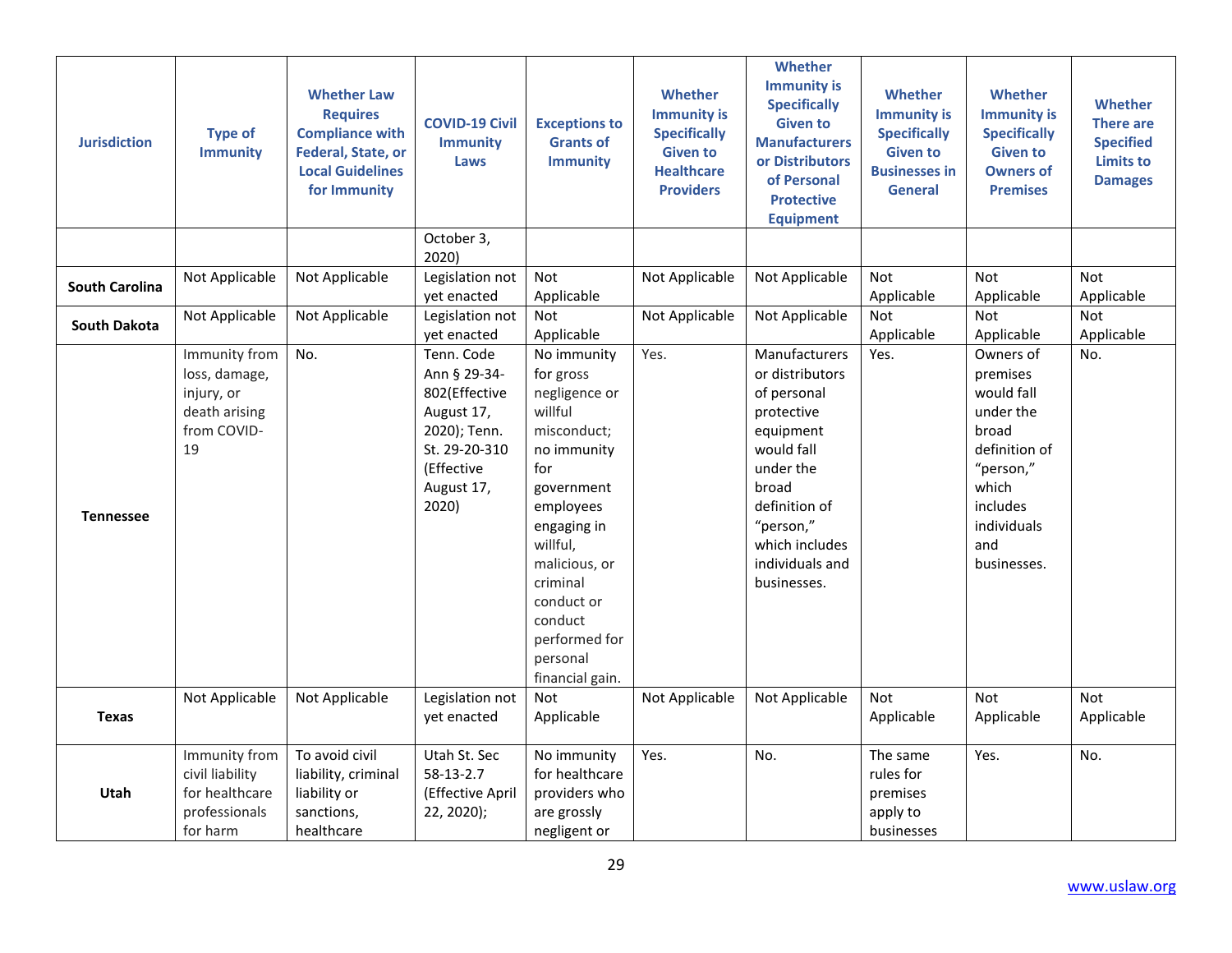| <b>Jurisdiction</b> | <b>Type of</b><br><b>Immunity</b> | <b>Whether Law</b><br><b>Requires</b><br><b>Compliance with</b><br>Federal, State, or<br><b>Local Guidelines</b><br>for Immunity | <b>COVID-19 Civil</b><br><b>Immunity</b><br>Laws | <b>Exceptions to</b><br><b>Grants of</b><br><b>Immunity</b> | <b>Whether</b><br><b>Immunity is</b><br><b>Specifically</b><br><b>Given to</b><br><b>Healthcare</b><br><b>Providers</b> | Whether<br><b>Immunity is</b><br><b>Specifically</b><br><b>Given to</b><br><b>Manufacturers</b><br>or Distributors<br>of Personal<br><b>Protective</b><br><b>Equipment</b> | <b>Whether</b><br><b>Immunity is</b><br><b>Specifically</b><br><b>Given to</b><br><b>Businesses in</b><br><b>General</b> | <b>Whether</b><br><b>Immunity is</b><br><b>Specifically</b><br><b>Given to</b><br><b>Owners of</b><br><b>Premises</b> | Whether<br><b>There are</b><br><b>Specified</b><br><b>Limits to</b><br><b>Damages</b> |
|---------------------|-----------------------------------|----------------------------------------------------------------------------------------------------------------------------------|--------------------------------------------------|-------------------------------------------------------------|-------------------------------------------------------------------------------------------------------------------------|----------------------------------------------------------------------------------------------------------------------------------------------------------------------------|--------------------------------------------------------------------------------------------------------------------------|-----------------------------------------------------------------------------------------------------------------------|---------------------------------------------------------------------------------------|
|                     | resulting from                    | providers must                                                                                                                   | Utah St. Sec.                                    | engage in                                                   |                                                                                                                         |                                                                                                                                                                            |                                                                                                                          |                                                                                                                       |                                                                                       |
|                     | any act or                        | provide the                                                                                                                      | 78B-4-517                                        | intentional or                                              |                                                                                                                         |                                                                                                                                                                            |                                                                                                                          |                                                                                                                       |                                                                                       |
|                     | omission in                       | qualified                                                                                                                        | (Effective                                       | malicious                                                   |                                                                                                                         |                                                                                                                                                                            |                                                                                                                          |                                                                                                                       |                                                                                       |
|                     | the course of                     | treatment in                                                                                                                     | August 19,                                       | misconduct;                                                 |                                                                                                                         |                                                                                                                                                                            |                                                                                                                          |                                                                                                                       |                                                                                       |
|                     | providing                         | accordance with                                                                                                                  | 2020)                                            | healthcare                                                  |                                                                                                                         |                                                                                                                                                                            |                                                                                                                          |                                                                                                                       |                                                                                       |
|                     | healthcare                        | the most current                                                                                                                 |                                                  | providers                                                   |                                                                                                                         |                                                                                                                                                                            |                                                                                                                          |                                                                                                                       |                                                                                       |
|                     | during a                          | written                                                                                                                          |                                                  | must act in                                                 |                                                                                                                         |                                                                                                                                                                            |                                                                                                                          |                                                                                                                       |                                                                                       |
|                     | declared                          | recommendation                                                                                                                   |                                                  | good faith;<br>no immunity                                  |                                                                                                                         |                                                                                                                                                                            |                                                                                                                          |                                                                                                                       |                                                                                       |
|                     | major public<br>health            | s issued by the<br>federal                                                                                                       |                                                  | with regard to                                              |                                                                                                                         |                                                                                                                                                                            |                                                                                                                          |                                                                                                                       |                                                                                       |
|                     | emergency;                        | government                                                                                                                       |                                                  | the exposure                                                |                                                                                                                         |                                                                                                                                                                            |                                                                                                                          |                                                                                                                       |                                                                                       |
|                     | immunity from                     | agency if written                                                                                                                |                                                  | of an                                                       |                                                                                                                         |                                                                                                                                                                            |                                                                                                                          |                                                                                                                       |                                                                                       |
|                     | civil liability                   | recommendation                                                                                                                   |                                                  | individual to                                               |                                                                                                                         |                                                                                                                                                                            |                                                                                                                          |                                                                                                                       |                                                                                       |
|                     | for damages                       | s have been                                                                                                                      |                                                  | COVID-19 on                                                 |                                                                                                                         |                                                                                                                                                                            |                                                                                                                          |                                                                                                                       |                                                                                       |
|                     | or an injury                      | issued by a                                                                                                                      |                                                  | the premises                                                |                                                                                                                         |                                                                                                                                                                            |                                                                                                                          |                                                                                                                       |                                                                                       |
|                     | resulting from                    | federal                                                                                                                          |                                                  | if there is                                                 |                                                                                                                         |                                                                                                                                                                            |                                                                                                                          |                                                                                                                       |                                                                                       |
|                     | exposure of an                    | government                                                                                                                       |                                                  | willful                                                     |                                                                                                                         |                                                                                                                                                                            |                                                                                                                          |                                                                                                                       |                                                                                       |
|                     | individual to                     | agency regarding                                                                                                                 |                                                  | misconduct,                                                 |                                                                                                                         |                                                                                                                                                                            |                                                                                                                          |                                                                                                                       |                                                                                       |
|                     | COVID-19 on                       | the use of the                                                                                                                   |                                                  | reckless                                                    |                                                                                                                         |                                                                                                                                                                            |                                                                                                                          |                                                                                                                       |                                                                                       |
|                     | the premises                      | qualified                                                                                                                        |                                                  | infliction of                                               |                                                                                                                         |                                                                                                                                                                            |                                                                                                                          |                                                                                                                       |                                                                                       |
|                     | owned or                          | treatment for                                                                                                                    |                                                  | harm, or                                                    |                                                                                                                         |                                                                                                                                                                            |                                                                                                                          |                                                                                                                       |                                                                                       |
|                     | operated by                       | treatment of the                                                                                                                 |                                                  | intentional                                                 |                                                                                                                         |                                                                                                                                                                            |                                                                                                                          |                                                                                                                       |                                                                                       |
|                     | the person, or                    | illness or                                                                                                                       |                                                  | infliction of                                               |                                                                                                                         |                                                                                                                                                                            |                                                                                                                          |                                                                                                                       |                                                                                       |
|                     | during an                         | condition that                                                                                                                   |                                                  | harm                                                        |                                                                                                                         |                                                                                                                                                                            |                                                                                                                          |                                                                                                                       |                                                                                       |
|                     | activity                          | resulted in the                                                                                                                  |                                                  |                                                             |                                                                                                                         |                                                                                                                                                                            |                                                                                                                          |                                                                                                                       |                                                                                       |
|                     | managed by                        | declared major                                                                                                                   |                                                  |                                                             |                                                                                                                         |                                                                                                                                                                            |                                                                                                                          |                                                                                                                       |                                                                                       |
|                     | the person                        | public health                                                                                                                    |                                                  |                                                             |                                                                                                                         |                                                                                                                                                                            |                                                                                                                          |                                                                                                                       |                                                                                       |
|                     |                                   | emergency                                                                                                                        |                                                  |                                                             |                                                                                                                         |                                                                                                                                                                            |                                                                                                                          |                                                                                                                       |                                                                                       |
|                     | Immunity from                     | No.                                                                                                                              | 2019 Vermont                                     | Willful                                                     | Yes:                                                                                                                    | No.                                                                                                                                                                        | No.                                                                                                                      | No.                                                                                                                   | No.                                                                                   |
| Vermont             | civil liability                   |                                                                                                                                  | Executive                                        | misconduct or                                               | healthcare                                                                                                              |                                                                                                                                                                            |                                                                                                                          |                                                                                                                       |                                                                                       |
|                     | from any                          |                                                                                                                                  | Order 1-20                                       | gross                                                       | facilities;                                                                                                             |                                                                                                                                                                            |                                                                                                                          |                                                                                                                       |                                                                                       |
|                     | death, injury,                    |                                                                                                                                  |                                                  | negligence                                                  | healthcare                                                                                                              |                                                                                                                                                                            |                                                                                                                          |                                                                                                                       |                                                                                       |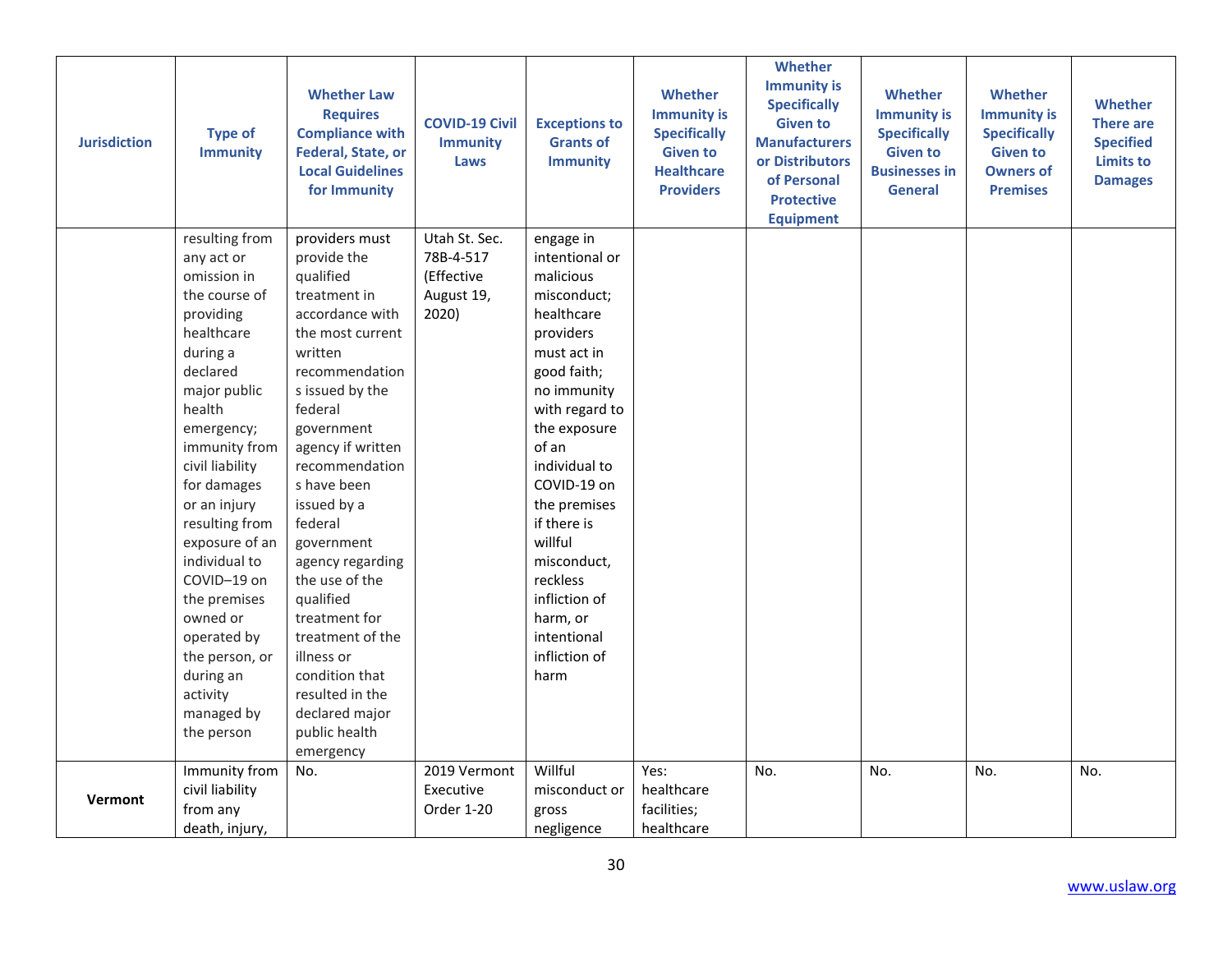| <b>Jurisdiction</b>  | <b>Type of</b><br><b>Immunity</b>                                                                                                                                                      | <b>Whether Law</b><br><b>Requires</b><br><b>Compliance with</b><br>Federal, State, or<br><b>Local Guidelines</b><br>for Immunity | <b>COVID-19 Civil</b><br><b>Immunity</b><br>Laws                                 | <b>Exceptions to</b><br><b>Grants of</b><br><b>Immunity</b>                          | <b>Whether</b><br><b>Immunity is</b><br><b>Specifically</b><br><b>Given to</b><br><b>Healthcare</b><br><b>Providers</b> | Whether<br><b>Immunity is</b><br><b>Specifically</b><br><b>Given to</b><br><b>Manufacturers</b><br>or Distributors<br>of Personal<br><b>Protective</b><br><b>Equipment</b> | <b>Whether</b><br><b>Immunity is</b><br><b>Specifically</b><br><b>Given to</b><br><b>Businesses in</b><br><b>General</b> | <b>Whether</b><br><b>Immunity is</b><br><b>Specifically</b><br><b>Given to</b><br><b>Owners of</b><br><b>Premises</b> | <b>Whether</b><br>There are<br><b>Specified</b><br><b>Limits to</b><br><b>Damages</b> |
|----------------------|----------------------------------------------------------------------------------------------------------------------------------------------------------------------------------------|----------------------------------------------------------------------------------------------------------------------------------|----------------------------------------------------------------------------------|--------------------------------------------------------------------------------------|-------------------------------------------------------------------------------------------------------------------------|----------------------------------------------------------------------------------------------------------------------------------------------------------------------------|--------------------------------------------------------------------------------------------------------------------------|-----------------------------------------------------------------------------------------------------------------------|---------------------------------------------------------------------------------------|
|                      | or loss<br>resulting from<br>COVID-19<br>related<br>emergency<br>management<br>services or<br>response<br>activities                                                                   |                                                                                                                                  | (March 13,<br>2020)                                                              |                                                                                      | professionals;<br>healthcare<br>volunteers                                                                              |                                                                                                                                                                            |                                                                                                                          |                                                                                                                       |                                                                                       |
| Virginia             | Immunity from<br>civil liability<br>for injury or<br>wrongful<br>death when<br>responding to<br>a disaster by<br>delivering<br>healthcare to<br>persons<br>injured in such<br>disaster | No.                                                                                                                              | 2020 Virginia<br>Executive<br>Order 60<br>(April 28,<br>2020)                    | Gross<br>negligence or<br>willful<br>misconduct                                      | Yes.                                                                                                                    | No.                                                                                                                                                                        | No.                                                                                                                      | No.                                                                                                                   | No.                                                                                   |
| Washington           | Not Applicable                                                                                                                                                                         | Not Applicable                                                                                                                   | Legislation not<br>yet enacted                                                   | Not<br>Applicable                                                                    | Not Applicable                                                                                                          | Not Applicable                                                                                                                                                             | Not<br>Applicable                                                                                                        | Not<br>Applicable                                                                                                     | Not<br>Applicable                                                                     |
| <b>West Virginia</b> | Not Applicable                                                                                                                                                                         | Not Applicable                                                                                                                   | Legislation not<br>yet enacted                                                   | <b>Not</b><br>Applicable                                                             | Not Applicable                                                                                                          | Not Applicable                                                                                                                                                             | <b>Not</b><br>Applicable                                                                                                 | <b>Not</b><br>Applicable                                                                                              | <b>Not</b><br>Applicable                                                              |
| Wisconsin            | Immunity for<br>healthcare<br>professionals<br>and providers<br>from civil<br>liability for                                                                                            | Yes                                                                                                                              | Wis. Legis.<br>Serv. Act 185<br>(2019 A.B.<br>1038);<br>Wis. Stat. §<br>895.4801 | No immunity<br>for reckless or<br>wanton<br>conduct or<br>intentional<br>misconduct; | Yes:<br>healthcare<br>professionals;<br>healthcare<br>providers;<br>employees,                                          | Yes: persons<br>engaged in the<br>manufacturing,<br>distribution, or<br>sale of<br>emergency                                                                               | Yes: persons<br>engaged in<br>the<br>processing,<br>distribution,<br>or sale of                                          | No.                                                                                                                   | No.                                                                                   |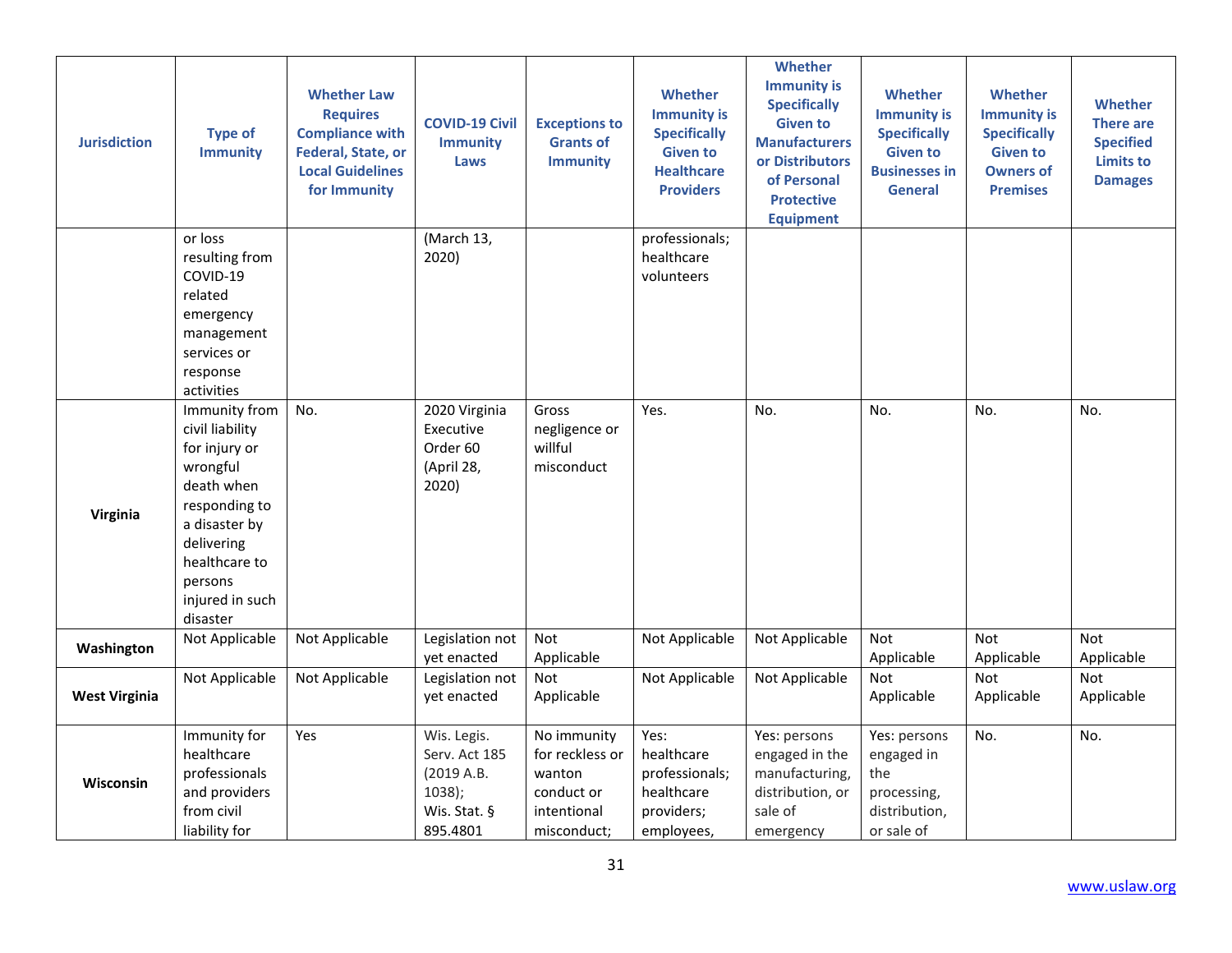| <b>Jurisdiction</b> | <b>Type of</b><br><b>Immunity</b>                                                                                                                                                                                                                                                                                                                                                                                                                                       | <b>Whether Law</b><br><b>Requires</b><br><b>Compliance with</b><br>Federal, State, or<br><b>Local Guidelines</b><br>for Immunity | <b>COVID-19 Civil</b><br><b>Immunity</b><br>Laws                                                               | <b>Exceptions to</b><br><b>Grants of</b><br><b>Immunity</b> | Whether<br><b>Immunity is</b><br><b>Specifically</b><br><b>Given to</b><br><b>Healthcare</b><br><b>Providers</b> | Whether<br><b>Immunity is</b><br><b>Specifically</b><br><b>Given to</b><br><b>Manufacturers</b><br>or Distributors<br>of Personal<br><b>Protective</b><br><b>Equipment</b> | Whether<br><b>Immunity is</b><br><b>Specifically</b><br><b>Given to</b><br><b>Businesses in</b><br><b>General</b>                                                                                                                                                                                                                                         | <b>Whether</b><br><b>Immunity is</b><br><b>Specifically</b><br><b>Given to</b><br><b>Owners of</b><br><b>Premises</b> | <b>Whether</b><br><b>There are</b><br><b>Specified</b><br><b>Limits to</b><br><b>Damages</b> |
|---------------------|-------------------------------------------------------------------------------------------------------------------------------------------------------------------------------------------------------------------------------------------------------------------------------------------------------------------------------------------------------------------------------------------------------------------------------------------------------------------------|----------------------------------------------------------------------------------------------------------------------------------|----------------------------------------------------------------------------------------------------------------|-------------------------------------------------------------|------------------------------------------------------------------------------------------------------------------|----------------------------------------------------------------------------------------------------------------------------------------------------------------------------|-----------------------------------------------------------------------------------------------------------------------------------------------------------------------------------------------------------------------------------------------------------------------------------------------------------------------------------------------------------|-----------------------------------------------------------------------------------------------------------------------|----------------------------------------------------------------------------------------------|
|                     | death or injury<br>to an<br>individual or<br>damages while<br>providing<br>services during<br>the state of<br>emergency<br>(March 12,<br>$2020 - May$<br>12, 2020) or in<br>the 60 days<br>after the<br>expiration of<br>the state of<br>emergency<br>(May 13, 2020<br>- July 20,<br>$2020$ );<br>immunity from<br>civil liability<br>for death or<br>injury to an<br>individual<br>caused by<br>food,<br>household<br>products, or<br>emergency<br>medical<br>supplies |                                                                                                                                  | (Effective<br>date: April 17,<br>$2020$ );<br>Wis. Stat. §<br>895.51<br>(Effective<br>date: April 17,<br>2020) | good faith not<br>required                                  | agents, and<br>contractors<br>thereof                                                                            | medical<br>supplies                                                                                                                                                        | food<br>products;<br>persons<br>engaged in<br>the<br>manufacturin<br>g,<br>distribution,<br>or sale of<br>qualified<br>emergency<br>household<br>products;<br>persons<br>engaged in<br>the<br>manufacturin<br>g,<br>distribution,<br>or sale of<br>emergency<br>medical<br>supplies;<br>charitable<br>organizations<br>; food<br>distribution<br>services |                                                                                                                       |                                                                                              |